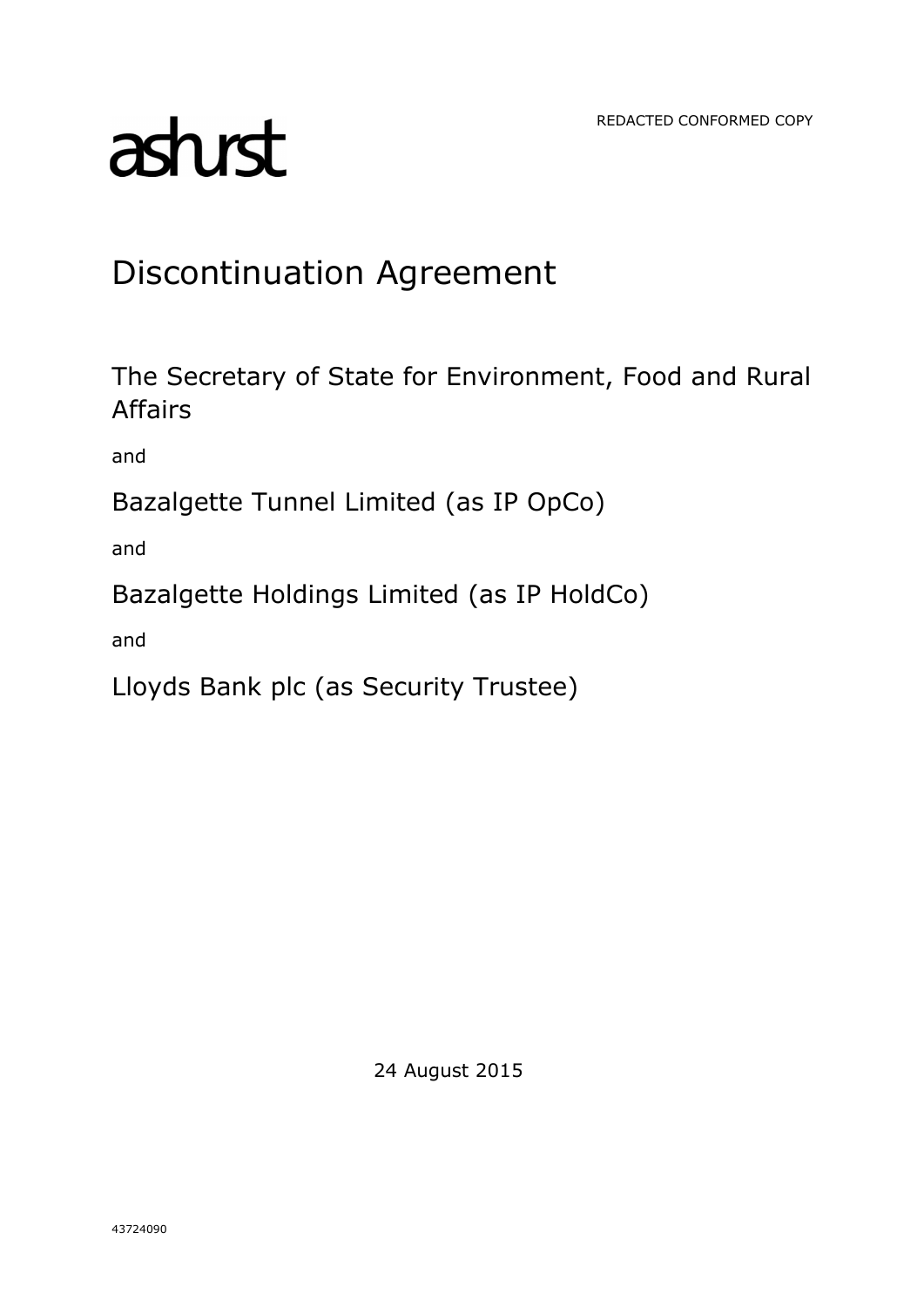#### **CONTENTS**

#### **CLAUSE**

#### **PAGE**

| 1.               |  |  |  |  |  |
|------------------|--|--|--|--|--|
| $\overline{2}$ . |  |  |  |  |  |
| 3.               |  |  |  |  |  |
| 4.               |  |  |  |  |  |
| 5.               |  |  |  |  |  |
| 6.               |  |  |  |  |  |
| 7.               |  |  |  |  |  |
| 8.               |  |  |  |  |  |
| 9.               |  |  |  |  |  |
| 10.              |  |  |  |  |  |
| 11.              |  |  |  |  |  |
| 12.              |  |  |  |  |  |
| 13.              |  |  |  |  |  |
| 14.              |  |  |  |  |  |
| 15.              |  |  |  |  |  |
| 16.              |  |  |  |  |  |
| 17 <sub>1</sub>  |  |  |  |  |  |
| 18.              |  |  |  |  |  |
| 19.              |  |  |  |  |  |
| 20.              |  |  |  |  |  |
| 21.              |  |  |  |  |  |
| 22.              |  |  |  |  |  |
| 23.              |  |  |  |  |  |
|                  |  |  |  |  |  |
|                  |  |  |  |  |  |
|                  |  |  |  |  |  |
|                  |  |  |  |  |  |
|                  |  |  |  |  |  |
|                  |  |  |  |  |  |
|                  |  |  |  |  |  |
|                  |  |  |  |  |  |
|                  |  |  |  |  |  |
|                  |  |  |  |  |  |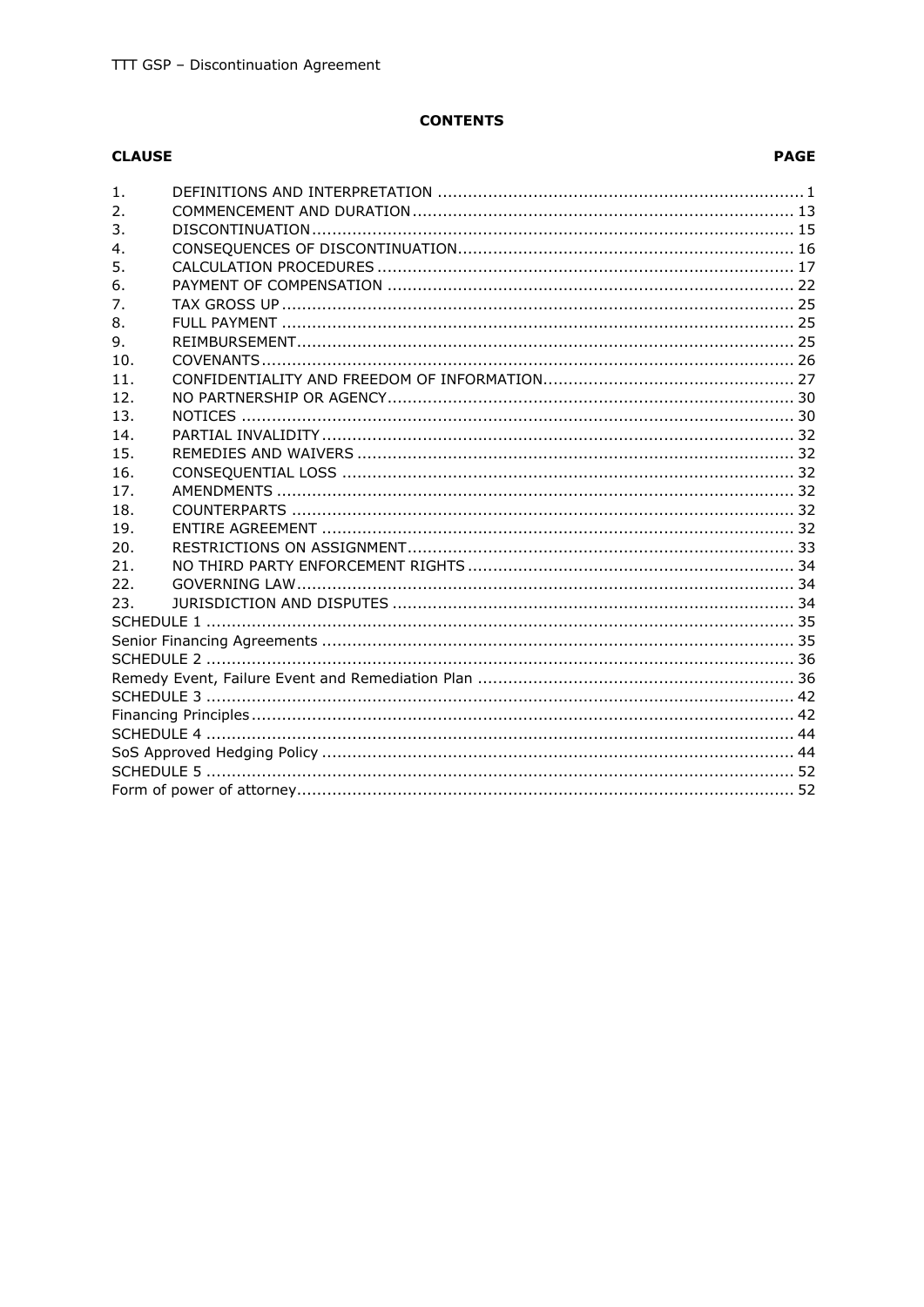#### **THIS AGREEMENT** is made as a deed on 24 August 2015

#### **BETWEEN:**

- (1) **THE SECRETARY OF STATE FOR ENVIRONMENT, FOOD AND RURAL AFFAIRS** whose office is at Nobel House, 17 Smith Square, London, SW1P 3JR (the **"Secretary of State"**);
- (2) **BAZALGETTE TUNNEL LIMITED**, a limited liability company incorporated in England and Wales with registration number 9553573 and whose registered address is at The Point, 37 North Wharf Road, Paddington, London, W2 1AF (**"IP OpCo"**);
- (3) **BAZALGETTE HOLDINGS LIMITED**, a limited liability company incorporated in England and Wales with registration number 9553510 and whose registered address is at The Point, 37 North Wharf Road, Paddington, London, W2 1AF (**"IP HoldCo"**); and
- (4) **LLOYDS BANK PLC**, acting in its capacity as security trustee under and as such term is defined in the Senior Financing Agreements (the **"Security Trustee"**),

each a **"Party"** and together the **"Parties"**.

#### **RECITALS:**

- (A) The Secretary of State has specified the Project pursuant to Regulation 4(1) of the SIP Regulations.
- (B) Following a tender process undertaken by Thames Water in accordance with the SIP Regulations, IP OpCo has been established to undertake the Project in accordance with the Project Documents.
- (C) The Regulator has designated IP OpCo as an "infrastructure provider" in relation to the Project pursuant to Regulation 8(1) of the SIP Regulations.
- (D) The Secretary of State has agreed to provide contingent financial support to IP OpCo for the Project.
- (E) The Parties have agreed that the Secretary of State shall have a right to Discontinue in certain circumstances. The Secretary of State has entered into this discontinuation agreement (this **"Agreement"**) in order to set out those circumstances and the compensation payable by the Secretary of State following the exercise of such right.

#### **THE PARTIES AGREE AS FOLLOWS:**

#### 1. **DEFINITIONS AND INTERPRETATION**

#### 1.1 **Definitions**

In this Agreement:

**"Account Bank"** means Lloyds Bank plc as holder of the Project accounts, or such other bank appointed as the account bank and notified to the Secretary of State;

**"Additional Allowable Project Spend"** has the meaning given to it in the Project Licence;

**"Additional Financial Indebtedness"** has the meaning given to it in the Master Definitions Agreement;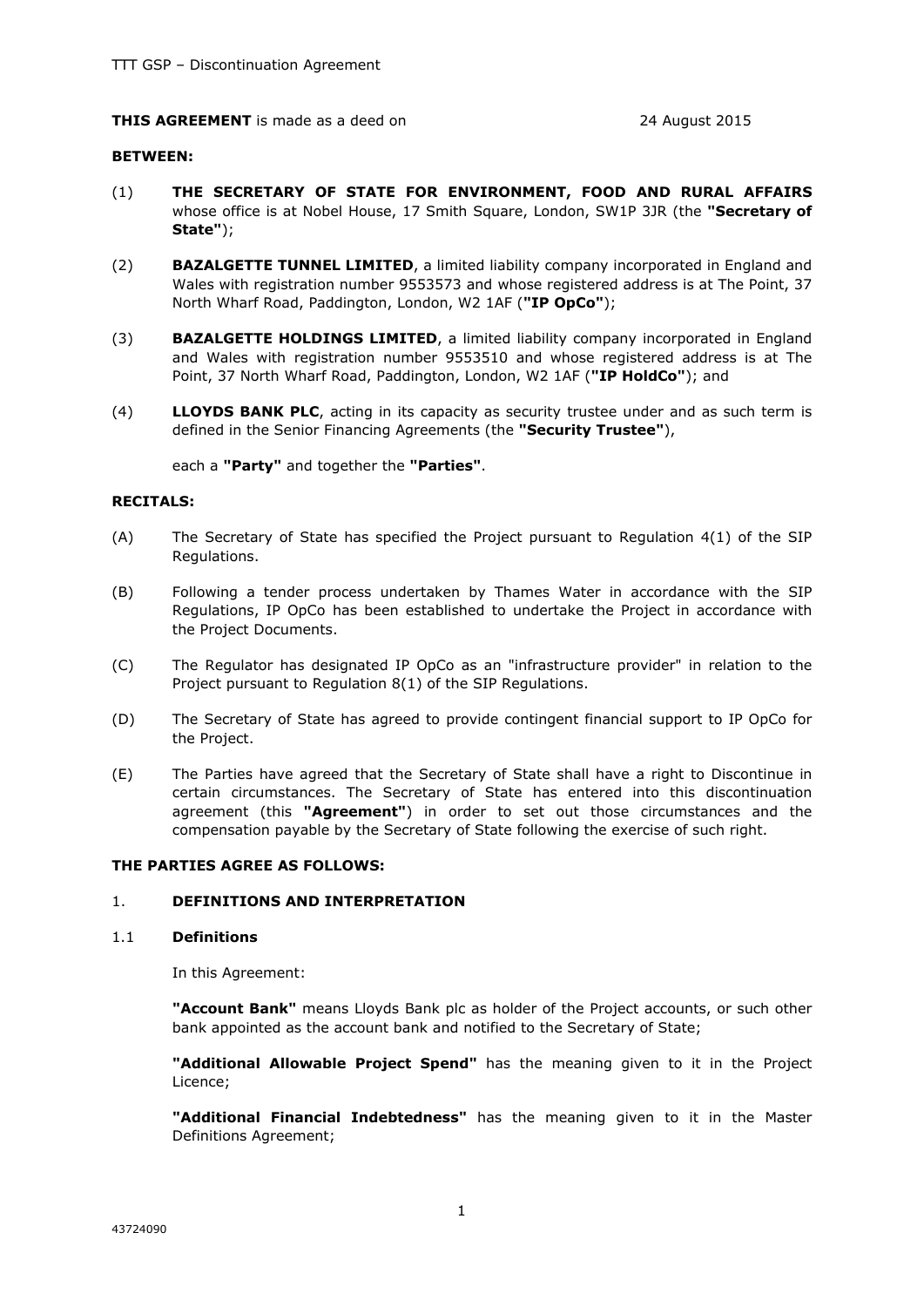**"Adjusted RCV"** means, at a given Test Date, the RCV assigned by the Regulator at the end of the preceding Charging Year plus any Allowable Project Spend and Additional Allowable Project Spend incurred by IP OpCo between the end of the preceding Charging Year and that Test Date, as verified by the Independent Technical Assessor, and if this amount exceeds the Original Base Case Forecast, as adjusted to reflect the incentive penalty to be applied to the RCV assigned by the Regulator at Post Construction Review that has accrued up to that Test Date, which incentive penalty shall be determined as the sum of:

- (a) any adjustments to RCV accrued from Licence Award and up to (and including) that Test Date pursuant to paragraph 4.3 of Appendix 1 Part B of the Project Licence, provided that for the purpose of this calculation of Adjusted RCV:
	- (i) the reference to "the later of (i) Acceptance and (ii) the Planned System Acceptance Date" in the definition of Summation Period shall be replaced with a reference to "the Test Date";
	- (ii) the definition of "n" shall be replaced with the following definition:

*n* means the number of Charging Years (or partial Charging Years) from (and including) the Charging Year y in question until (and including) the Charging Year when the relevant Test Date falls; provided that where the Charging Year in question and the Charging Year when the relevant Test Date falls are the same, n shall be deemed equal to 1 for that Charging Year y;

- (iii) the definition of "AAcPSy" shall be amended by deleting all words after the words "(or partial Charging Years y)";
- (iv) the calculation of IPFy for the Charging Year in which the Test Date falls will be replaced as follows:

$$
IPFy = 0.40 \times (ABCFy \times RPy - FAPSy) \times (1 + BWACC)^{n-1}
$$

where:

- (A) FAPSy means the sum of the Annual Actual Project Spend and the Estimated Allowable Project Spend for that the part of the relevant Charging Year y up to (and including) the Test Date;
- (B) RPy means the percentage of the relevant Charging Year y falling prior to (and including) the Test Date, calculated by reference to the number of calendar days in that Charging Year y prior to (and including) that Test Date;
- (v) the Incentive Adjustment Factor shall be equal to zero; and
- (b) fifty (50) per cent of any Delay Adjustments accrued up to (and including) that Test Date pursuant to paragraphs 6.2 and 6.3 of Appendix 1 Part B of the Project Licence, provided that for the purpose of this calculation of Adjusted RCV:
	- (i) in the definition of Minor Delay Period there shall be inserted after the words "and (ii) the Administrative Penalty End Date" the words "and (iii) the Test Date";
	- (ii) in the definition of Major Delay Period there shall be inserted after the words "and (ii) 31 March 2030" the words "and (iii) the Test Date"; and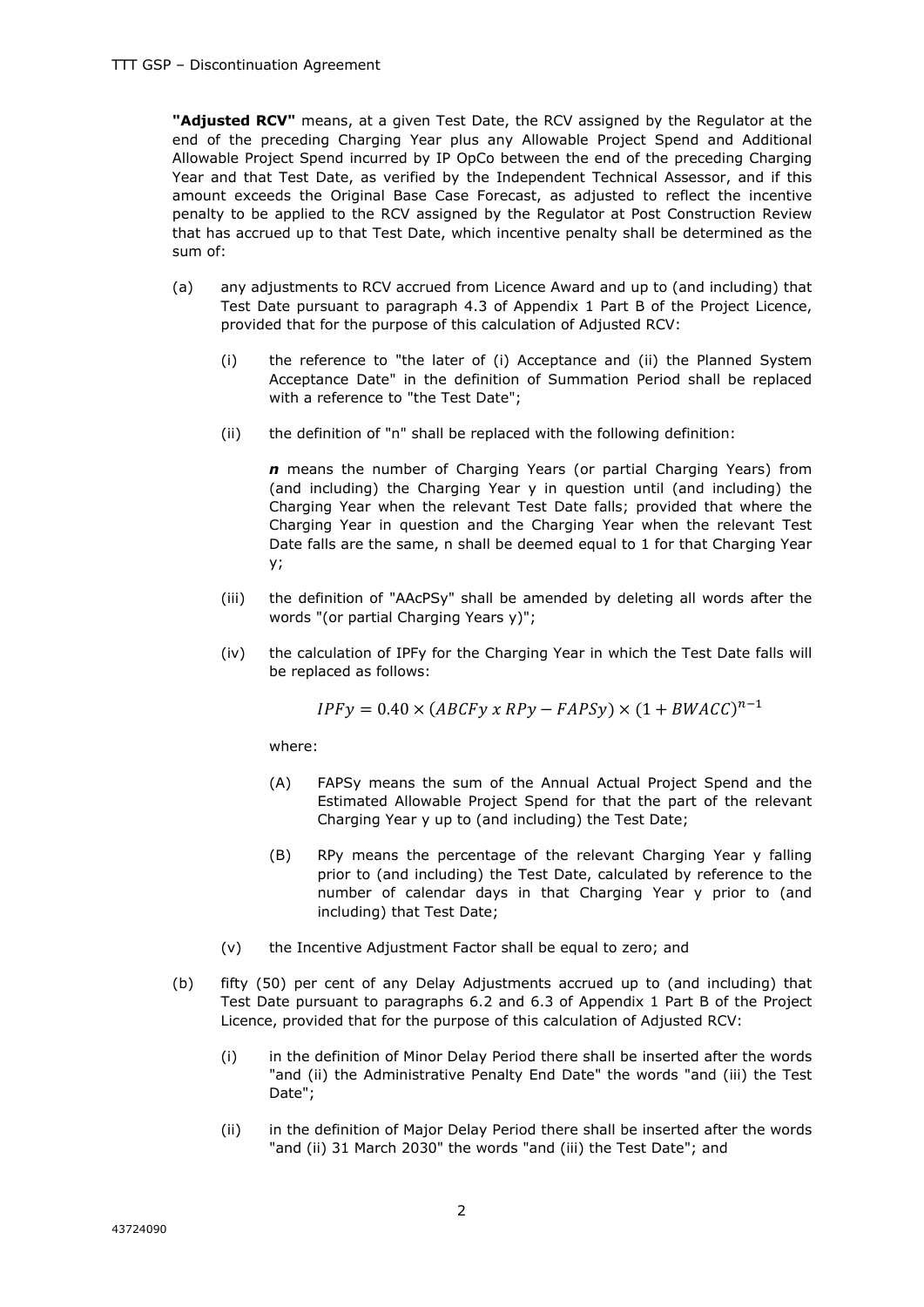(iii) the reference to the "Charging Year when the Post Construction Review occurred" in any definition of n shall be replaced with a reference to the "Charging Year in which the Test Date falls";

**"Allowable Project Spend"** has the meaning given to it in the Project Licence;

**"Approved Hedging Policy"** means the hedging policy set out in schedule 4 (*SoS Approved Hedging Policy*) (or otherwise approved by the Secretary of State from time to time in its absolute discretion);

**"Approved IP Discontinuation Plan"** has the meaning given to it in the Liaison Agreement;

**"Base Case Equity Compensation Amount"** means the amount which, if paid on the Discontinuation Date, would (taking into account all prior Distributions by IP OpCo) provide the holders of Junior Capital with a real internal rate of return equal to the Base Case IRR on the Junior Capital as of the Discontinuation Date;

**"Base Case Financial Model"** means the finance model agreed between the Parties as at Licence Award;

**"Base Case IRR"** means the real internal rate of return to the holders of Junior Capital projected to be achieved at the Post Construction Review calculated using the Base Case Financial Model updated to take account of the actual profile of capital expenditure on the Project (excluding Excluded Project Spend) and the updated Expenditure Forecast prepared pursuant to clause  $5.1(a)(iv)$  (provided that, where capital expenditure has exceeded or is forecast to exceed the Threshold Outturn, the rate of return calculated under this paragraph shall not be lower than the internal rate of return calculated on the basis that the capital expenditure is equal to (but not greater than) the Threshold Outturn);

**"Base Currency"** means pounds sterling;

**"Bonds"** has the meaning given to it in the Master Definitions Agreement;

**"Breakage Costs"** means the costs of early termination of any DA Approved Hedging payable by IP OpCo to the Secured Creditors (including, without double counting, any DA Approved Hedging of IP FinCo with respect to which IP OpCo is required to make corresponding payments pursuant to the terms of any issuer/borrower loan agreement(s), back-to-back hedging agreements or similar arrangements entered into between IP OpCo and IP FinCo) as a result of:

- (a) a notional termination of DA Approved Hedging pursuant to clause 5.4(b) or clause 6.6, as applicable;
- (b) the Secretary of State electing to cease paying Senior Debt Compensation by instalments pursuant to clause 6.12 and the resultant termination of DA Approved Hedging pursuant to clause 6.14;
- (c) IP OpCo providing a notice pursuant to clause 6.13 and the resultant termination of DA Approved Hedging pursuant to clause 6.14; or
- (d) the occurrence of a Permitted Hedge Termination Event,

assuming that IP OpCo and the Secured Creditors mitigate all such costs to the extent reasonably possible;

**"Breakage Gains"** has the meaning given to it in clause 5.2(b)(ii);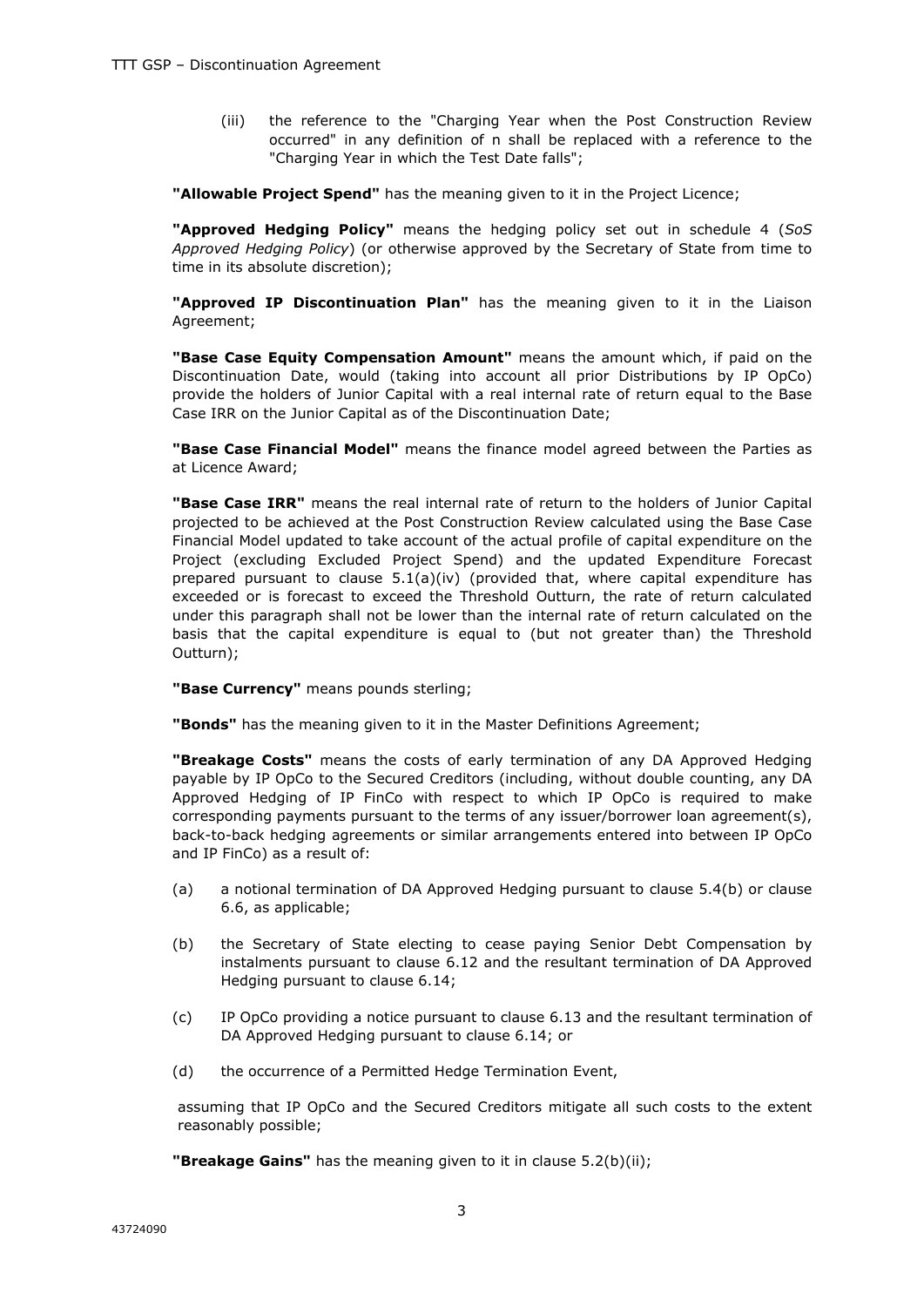**"Business Day"** means any day (other than a Saturday or Sunday) on which banks in London are open for business;

**"Calculation Confirmation Date"** means the date on which IP OpCo agrees to the Total Compensation Amount, Senior Debt Liabilities, Senior Debt Compensation Amount and Equity Compensation Amount under clause 5.1(d) (or, where applicable, clause 6 (*Payment of compensation*)) or the date on which these amounts are otherwise determined in accordance with clause 23 (*Jurisdiction and Disputes*);

**"Calculation Procedures"** means the calculation of the Total Compensation Amount, the Senior Debt Compensation and the Equity Compensation payable pursuant to clause 5 (*Calculation Procedures*);

**"Charging Year"** has the meaning given to it in the Project Licence;

**"Codes"** has the meaning given to it in clause 11.14;

**"Commercially Sensitive Information"** has the meaning given to it in the Shareholders Direct Agreement;

**"Commitment Notice"** has the meaning given to it in the Contingent Equity Support Agreement;

**"Common Terms Agreement"** has the meaning given to it in the Master Definitions Agreement;

**"Confidential Information"** has the meaning given to it in the Contingent Equity Support Agreement;

**"Consequential Loss"** has the meaning given to it in the Contingent Equity Support Agreement;

**"Contingent Equity Commitment Request"** has the meaning given to it in the Contingent Equity Support Agreement;

**"Contingent Equity Support Agreement"** means the contingent equity support agreement entered into between the Secretary of State, IP OpCo and IP HoldCo dated on or about the date of this Agreement;

**"Contingent Funding Liabilities"** means the contingent or future liabilities to subscribe for equity or subordinated debt (if any) of:

- (a) the holders of Junior Capital; and/or
- (b) any other parties providing equity or subordinated debt,

owed at the relevant time under any of the Senior Financing Agreements to IP OpCo, IP HoldCo, IP JVCo, IP EquityCo and/or the Secured Creditors, together with, without double counting, any security (by way of letter of credit, guarantee or otherwise) for those liabilities, but excluding any contingent or future liabilities of the holders of Junior Capital or IP OpCo arising under the GSP;

**"DA Approved Hedging"** has the meaning given to it in schedule 4 (*SoS Approved Hedging Policy*);

**| | | | | | | | | | | | | | | | | | | | | | | | | | | | | | | | | | | | | | | | | | | | | | | | | | | |**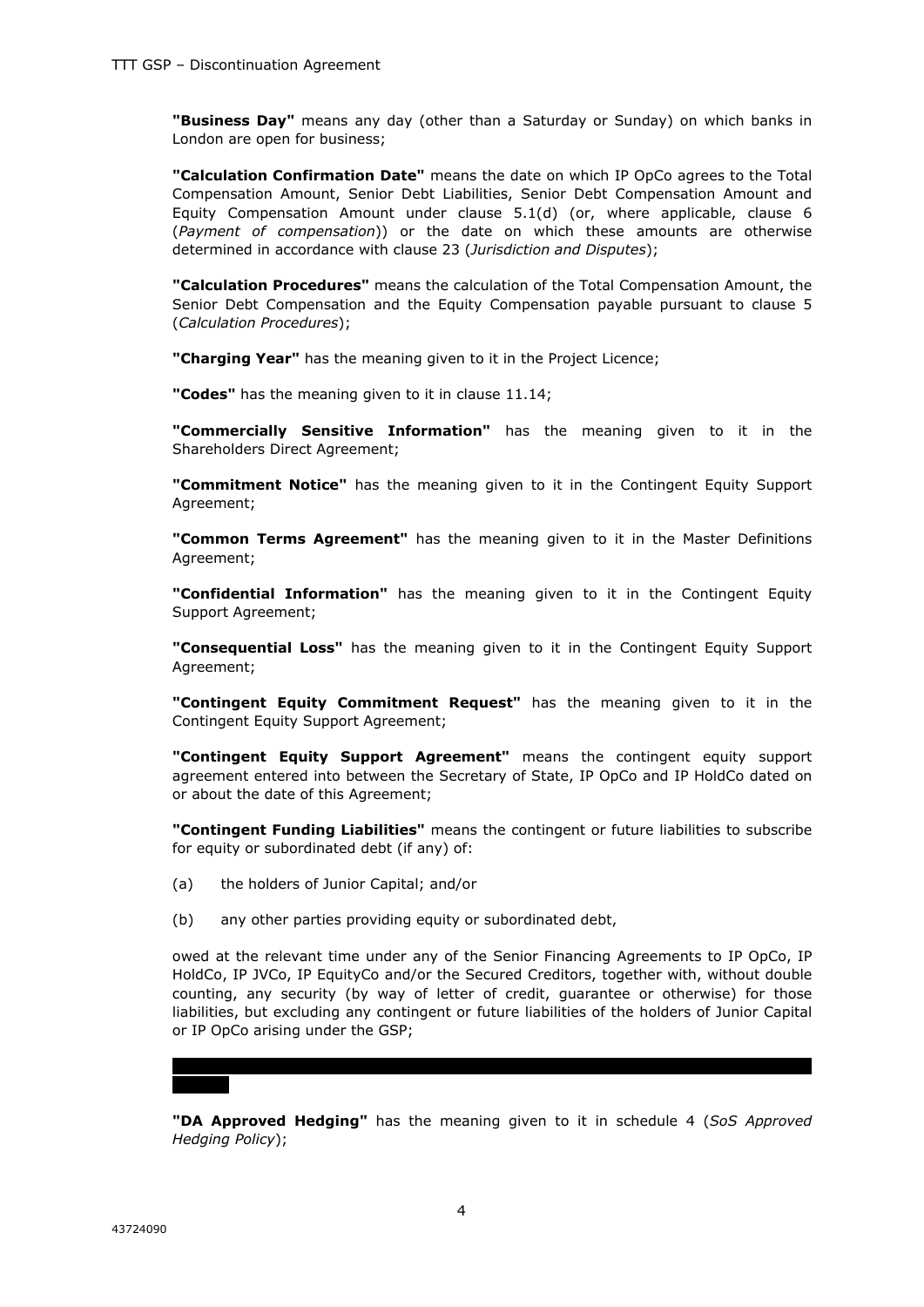**"Deed of Adherence"** has the meaning given to it in the Shareholders Direct Agreement;

**"Designation Notice"** means the notice designating the infrastructure provider for the Project in accordance with Regulation 8(1) of the SIP Regulations;

#### **"Discontinuation Date"** means:

- (a) where a Discontinuation Notice is issued pursuant to clause 4.1 (*Notice to Discontinue*), the date specified as such in, and falling on or after the date of, the relevant Discontinuation Notice; or
- (b) where there is a deemed Discontinuation Notice pursuant to clause 3.4, clause 3.5 or clause 3.6:
	- (i) a date agreed between the Parties, or
	- (ii) should the Parties fail to agree within ten (10) Business Days following the date on which the Secretary of State is deemed to have exercised its right to issue a Discontinuation Notice in accordance with clause 3.4, clause 3.5 or clause 3.6 (as applicable), sixty (60) Business Days following such date;

**"Discontinuation Date Adjusted RCV"** means, at the Discontinuation Date, the RCV assigned by the Regulator at the end of the preceding Charging Year plus any Allowable Project Spend and Additional Allowable Project Spend incurred by IP OpCo between the end of the preceding Charging Year and the Discontinuation Date, as verified by the Independent Technical Assessor, and if this amount exceeds the Original Base Case Forecast, as adjusted to reflect the incentive penalty to be applied to the RCV assigned by the Regulator at Post Construction Review that has accrued up to the Discontinuation Date, which incentive penalty shall be determined as the sum of:

- (a) any adjustments to RCV accrued from Licence Award and up to (and including) the Discontinuation Date pursuant to paragraph 4.3 of Appendix 1 Part B of the Project Licence, provided that for the purpose of this calculation of Discontinuation Date Adjusted RCV:
	- (i) the reference to "the later of (i) Acceptance and (ii) the Planned System Acceptance Date" in the definition of Summation Period shall be replaced with a reference to "the Discontinuation Date";
	- (ii) the definition of "n" shall be replaced with the following definition:

*n* means the number of Charging Years (or partial Charging Years) from (and including) the Charging Year y in question until (and including) the Charging Year when the Discontinuation Date falls; provided that where the Charging Year in question and the Charging Year when the Discontinuation Date falls are the same, n shall be deemed equal to 1 for that Charging Year y;

- (iii) the definition of "AAcPSy" shall be amended by deleting all words after the words "(or partial Charging Years y)";
- (iv) the calculation of IPFy for the Charging Year in which the Discontinuation Date falls will be replaced as follows:

$$
IPFy = 0.40 \times (ABCFy \times RPy - FAPSy) \times (1 + BWACC)^{n-1}
$$

where: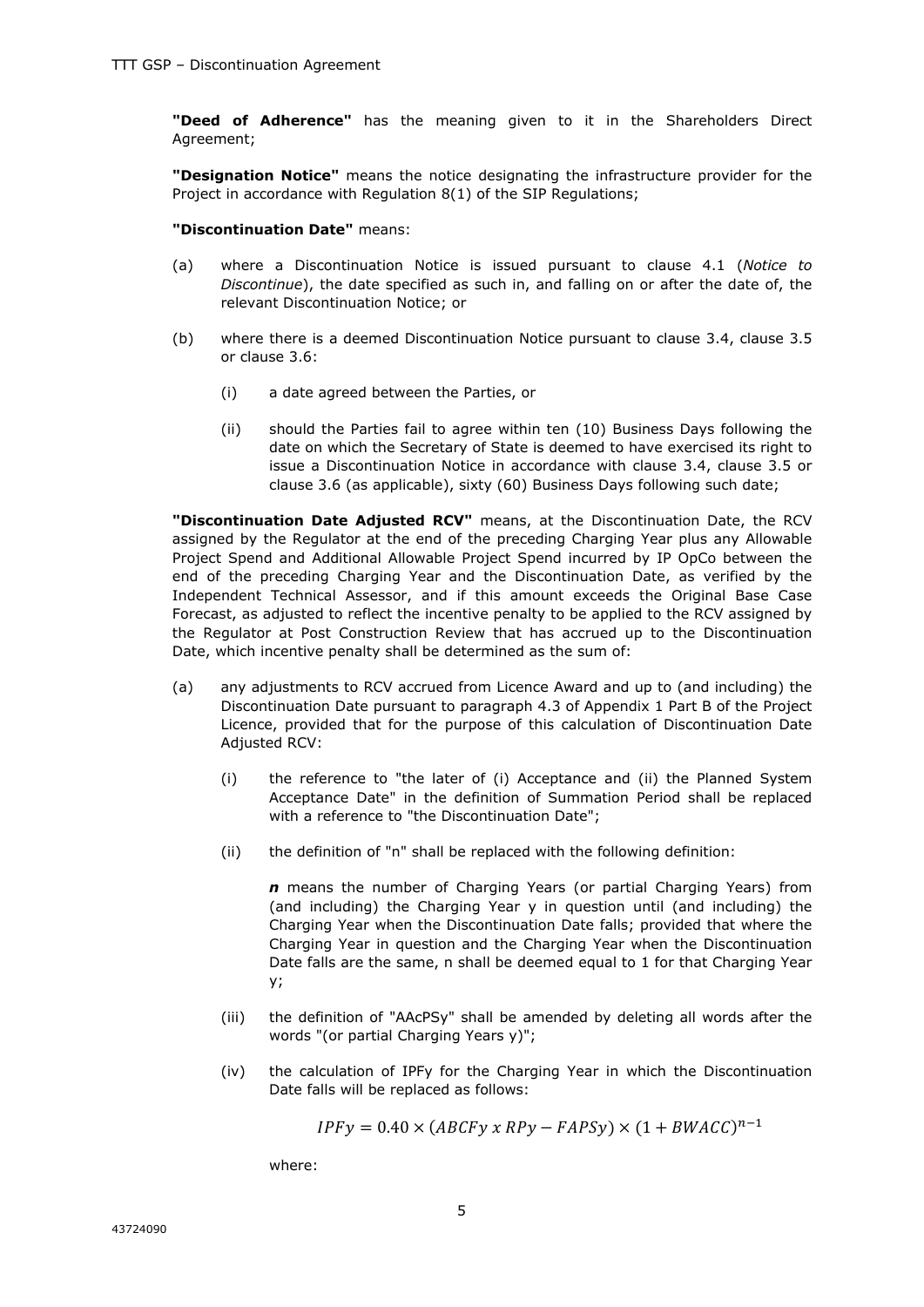- (A) FAPSy means the sum of the Annual Actual Project Spend and the Estimated Allowable Project Spend for that the part of the relevant Charging Year y up to (and including) the Discontinuation Date;
- (B) RPy means the percentage of the relevant Charging Year y falling prior to (and including) the Discontinuation Date, calculated by reference to the number of calendar days in that Charging Year y prior to (and including) the Discontinuation Date;
- (v) the Incentive Adjustment Factor shall be equal to zero; and
- (b) any Delay Adjustments accrued up to (and including) the Discontinuation Date pursuant to paragraphs 6.2 and 6.3 of Appendix 1 Part B of the Project Licence, provided that for the purpose of this calculation of Discontinuation Date Adjusted RCV:
	- (i) in the definition of Minor Delay Period there shall be inserted after the words "and (ii) the Administrative Penalty End Date" the words "and (iii) the Discontinuation Date";
	- (ii) in the definition of Major Delay Period there shall be inserted after the words "and (ii) 31 March 2030" the words "and (iii) the Discontinuation Date"; and
	- (iii) the reference to the "Charging Year when the Post Construction Review occurred" in any definition of n shall be replaced with a reference to the "Charging Year in which the Discontinuation Date falls";

**"Discontinuation Notice"** has the meaning given to it in clause 4.1 (*Notice to Discontinue*);

**"Discontinuation Rights"** has the meaning given to it in clause 9.2 (*Subrogation*);

**"Discontinuation Trigger Threshold"** means £100 million (Indexed) or such higher amount as arises from adjustment in accordance with clause 3.3;

**"Discontinue"** means the exercise (or deemed exercise) by the Secretary of State of its right to issue a Discontinuation Notice;

**"Dispute"** has the meaning given to it in clause 23.1;

**"Distribution"** has the meaning given to it in the Shareholders Direct Agreement;

**"Election to Discontinue"** has the meaning given to it in the Special Administration Offer Agreement;

**"Environmental Information Regulations"** has the meaning given to it in the Contingent Equity Support Agreement;

**"Equity Compensation"** means an amount calculated in accordance with clause 5.3 (*Calculation of Equity Compensation in Special Administration*) or 5.4 (*Calculation of Equity Compensation outside Special Administration*) (as applicable);

**"Equity Compensation Account"** means the account held by IP OpCo with the Account Bank, the account number for which is notified by IP OpCo to the Secretary of State within five (5) Business Days of Licence Award, or such other account as IP OpCo may notify to the Secretary of State by not less than five (5) Business Days' written notice from time to time;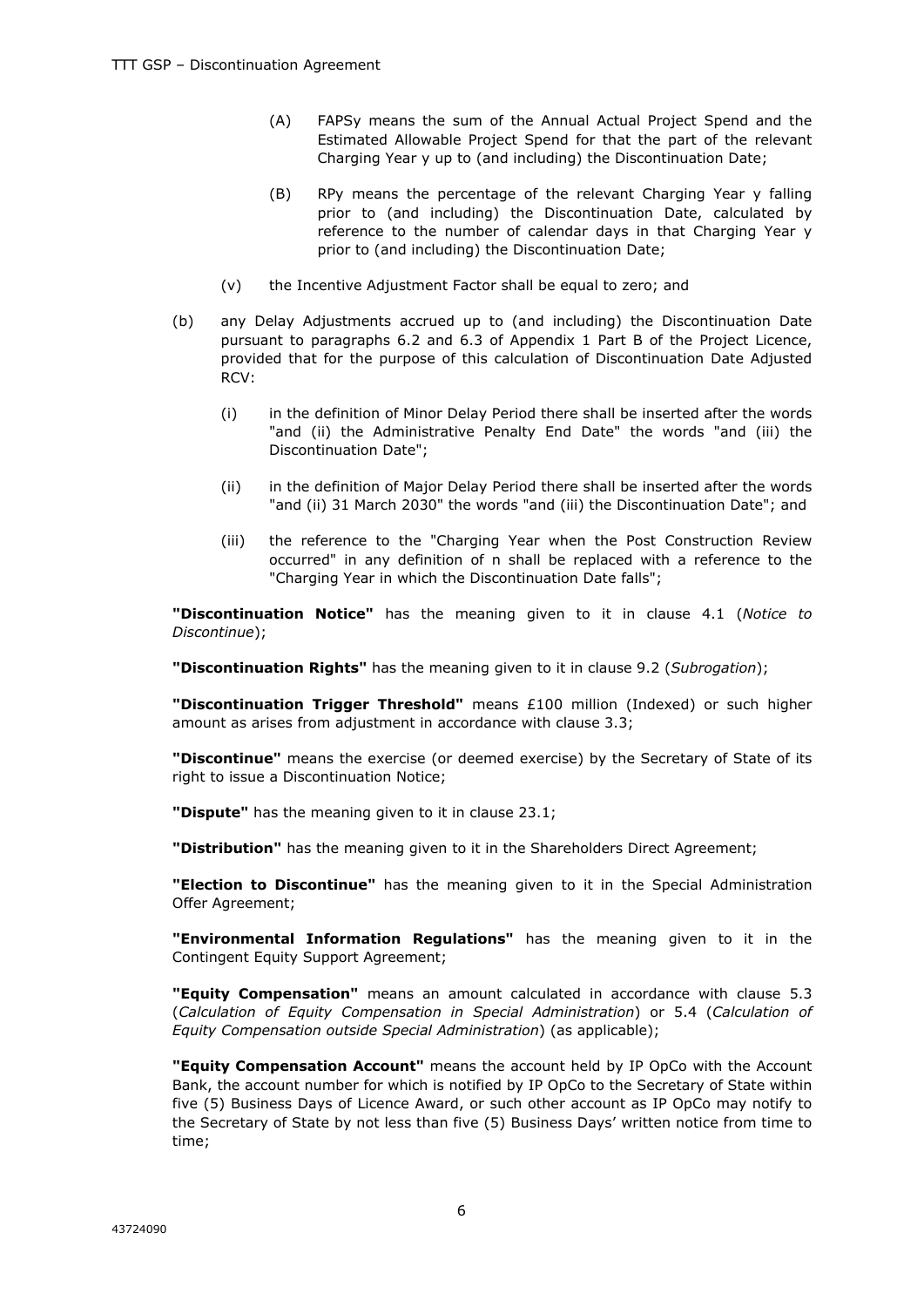**"Equity Compensation (Special Administration)"** has the meaning given to it in clause 5.3(a);

**"Excess Loss"** has the meaning given to it in the Supplemental Compensation Agreement;

**"Excluded Project Spend"** has the meaning given to it in the Project Licence;

**"Expenditure Forecast"** has the meaning given to it in the Liaison Agreement;

**"Expiry Date"** means the earlier of:

- (a) the System Acceptance Date;
- (b) the date of the payment by the Secretary of State to IP OpCo of the final balance of compensation in accordance with clause 6 (*Payment of compensation*); and
- (c) the Transfer Termination Date;

**"Extended Special Administration"** has the meaning given to it in the Special Administration Offer Agreement;

**"Failure Event"** has the meaning given to it in schedule 2 (*Remedy Event, Failure Event and Remediation Plan*);

**"Fees Regulations"** means The Freedom of Information and Data Protection (Appropriate Limit and Fees) Regulations 2004;

**"Financial Indebtedness"** has the meaning given to it in the Master Definitions Agreement;

**"Financing Principles"** means the principles set out in schedule 3 (*Financing Principles*);

**"Fitch"** means Fitch Ratings Ltd;

**"FOIA"** has the meaning given to it in the Contingent Equity Support Agreement;

**"Good Faith"** has the meaning given to it in the Contingent Equity Support Agreement;

**"Government Support Package"** or **"GSP"** has the meaning given to it in the Contingent Equity Support Agreement;

**"GSP Utilisation Condition Precedent"** has the meaning given to it in the Contingent Equity Support Agreement;

**"Handover Date"** has the meaning given to it in the Interface Agreement;

**"Hedge Counterparties"** has the meaning given to it in the Master Definitions Agreement;

**"Hedging Agreements"** has the meaning given in schedule 4 (*SoS Approved Hedging Policy*) provided that, for the purposes of calculating the Senior Debt Liabilities, Hedging Agreements means only those agreements that relate to DA Approved Hedging;

**"HoldCo Group"** means IP HoldCo and its Subsidiaries for the time being;

**"Independent Technical Assessor"** means the company appointed under the deed of appointment entered into between the Secretary of State, the Regulator, Thames Water, IP OpCo and the Independent Technical Assessor on or about the date of this Agreement;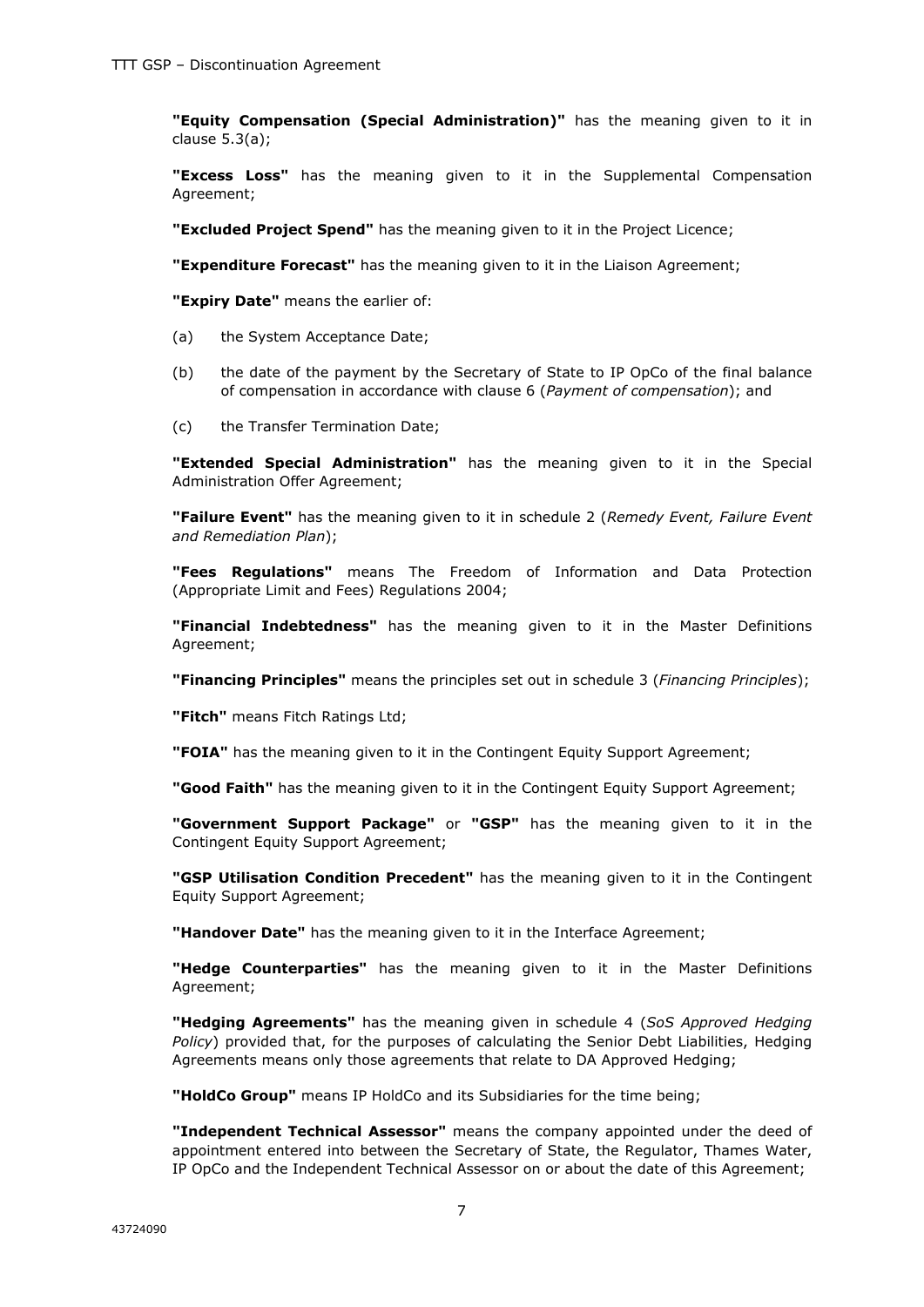**"Indexation Base Month"** means the month preceding the month in which Licence Award occurred;

**"Indexed"** means, in relation to an amount, such amount multiplied by:

 $RPI_t$ 

 $RPI_{base}$ 

(or if less than one, one), calculated on each anniversary of Licence Award, where:

 $RPI_t$  is the value of RPI most recently published in the equivalent month to the Indexation Base Month for the relevant year; and

 $RPI_{base}$  is the value of RPI published in the Indexation Base Month;

**"Information"** has the meaning given to it in clause 11.6;

**"Insurances"** has the meaning given to it in the Supplemental Compensation Agreement;

**"IP EquityCo"** has the meaning given to it in the Shareholders Direct Agreement;

**"IP FinCo"** has the meaning given to "FinCo" in the Master Definitions Agreement;

**"IP JVCo"** has the meaning given to it in the Shareholders Direct Agreement;

**"IP Lump Sum Date"** has the meaning given in clause 6.13;

**"IP Make Safe Activities"** has the meaning given to it in the Liaison Agreement;

**"IP Owned Structures"** has the meaning given to it in the Project Licence;

**"IP Works"** has the meaning given to it in the Contingent Equity Support Agreement;

**"Junior Capital"** has the meaning given to it in the Contingent Equity Support Agreement;

**"Liaison Agreement"** means the agreement of that name entered into between the Secretary of State, IP OpCo and Thames Water on or about the date of this Agreement;

**"Liaison Committee"** means the liaison committee established pursuant to clause 5.1 (*Establishing the Liaison Committee*) of the Liaison Agreement;

**"Licence Award"** means the date of this Agreement;

**"Licensed Practitioner"** means an Insolvency Practitioner (as defined in, and licensed to act under the terms of, the Insolvency Act 1986 as amended from time to time) or other person appropriately qualified to carry out the work of an insolvency practitioner in relation to corporate finance transactions, appointed to perform the role described in clause 5.3(a);

**"Lump Sum Date"** means the SoS Lump Sum Date or the IP Lump Sum Date (as applicable);

**"Make-Whole Amount"** has the meaning given to it in the Master Definitions Agreement;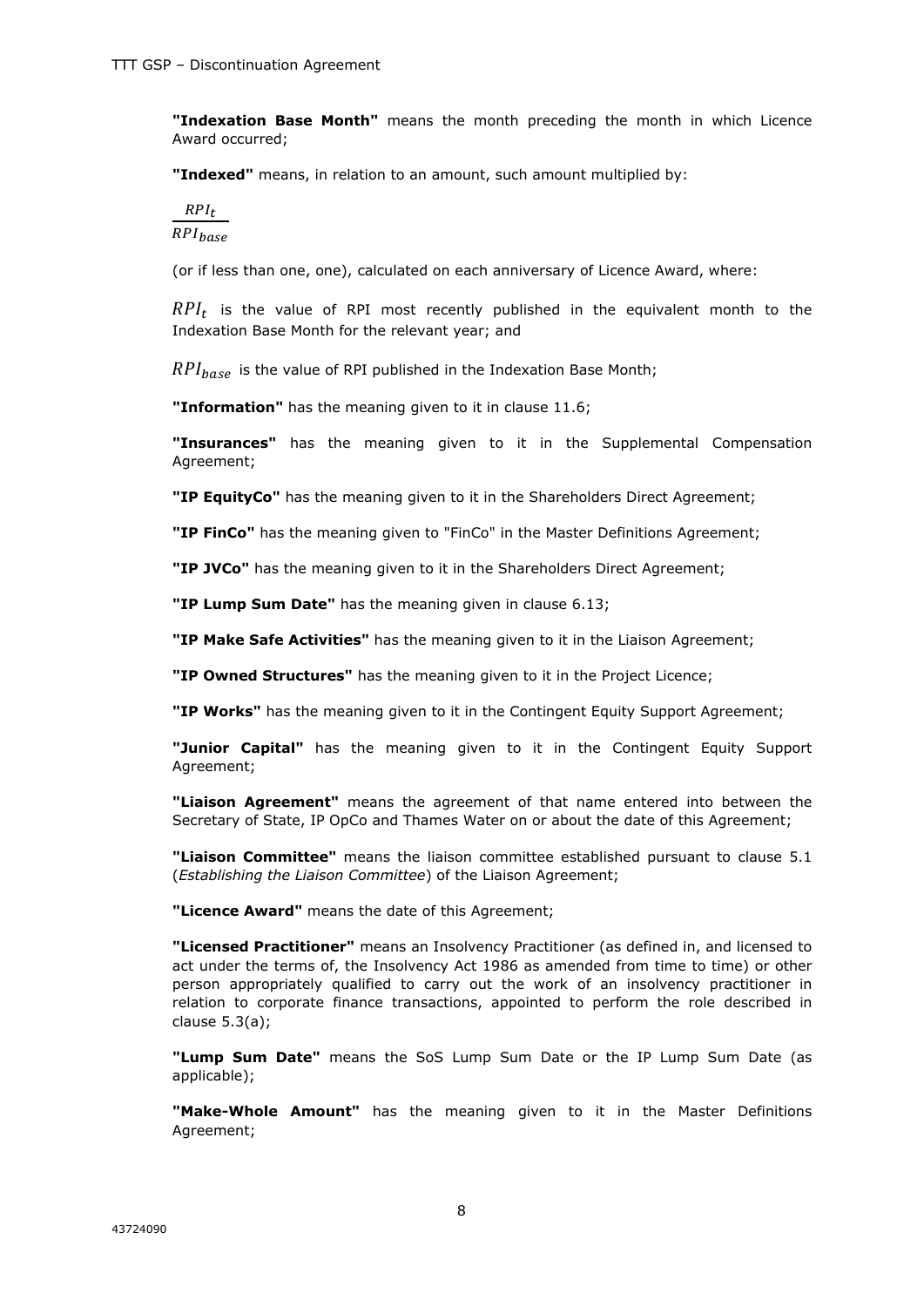**"Market Disruption Facility Agreement"** or **"MDF"** means the market disruption facility agreement entered into between the Secretary of State and IP OpCo dated on or about the date of this Agreement;

**"Master Definitions Agreement"** means the master definitions agreement entered into between, among others, the Secretary of State, the Secured Creditors, IP OpCo, IP HoldCo and the Security Trustee on or about the date of this Agreement;

**"Minister of the Crown"** has the meaning given to it in the Contingent Equity Support Agreement;

**"Modified WIA"** has the meaning given to it in the Contingent Equity Support Agreement;

**"Moody's"** means Moody's Investors Service Limited;

**"Net Debt/Adjusted RCV"** has the meaning given to it in schedule 2 (*Remedy Event, Failure Event and Remediation Plan*);

**"Non-Base Currency"** means a currency other than pounds sterling;

**"Obligors"** means the Borrower and the Guarantors (each as defined in the Master Definitions Agreement);

**"Permitted Financial Indebtedness"** has the meaning given to it in the Master Definitions Agreement provided that the relevant financing also complies with the Financing Principles;

#### **"Permitted Hedge Termination Events"** means:

- (a) each of the events set out in paragraph  $25(a)(iv)$  paragraph  $25(a)(vii)$  (inclusive) of schedule 8 (*Hedging Agreements*) to the Common Terms Agreement as at the date of this Agreement and as such events and standard terms are defined in the 2002 ISDA Master Agreement or any successor published thereto by ISDA and provided further that the election to Discontinue (or deemed issue of a Discontinuation Notice), and the events and circumstances giving rise to right to Discontinue (or deemed issue of a Discontinuation Notice), shall not of themselves be construed or deemed to constitute any of such events set out in paragraph 25(a)(iv) –paragraph 25(a)(vii) (inclusive) of schedule 8 (*Hedging Agreements*) to the Common Terms Agreement; and
- (b) the events or circumstances described in paragraph  $25(a)(i)(A)$  and paragraph 25(a)(ii)(A) of schedule 8 (*Hedging Agreements*) to the Common Terms Agreement but only if the circumstances described in clause 9.1(c)(i) of the Security Trust and Intercreditor Deed apply;

**"Post Construction Review"** has the meaning given to it in the Project Licence;

**"Project"** has the meaning given to it in the Contingent Equity Support Agreement;

**"Project Documents"** has the meaning given to it in the Contingent Equity Support Agreement;

**"Project Licence"** has the meaning given to it in the Contingent Equity Support Agreement;

**"Project Specification Notice"** means the notice issued by the Secretary of State in accordance with Regulation 4(1) of the SIP Regulations dated 4 June 2014 (as varied from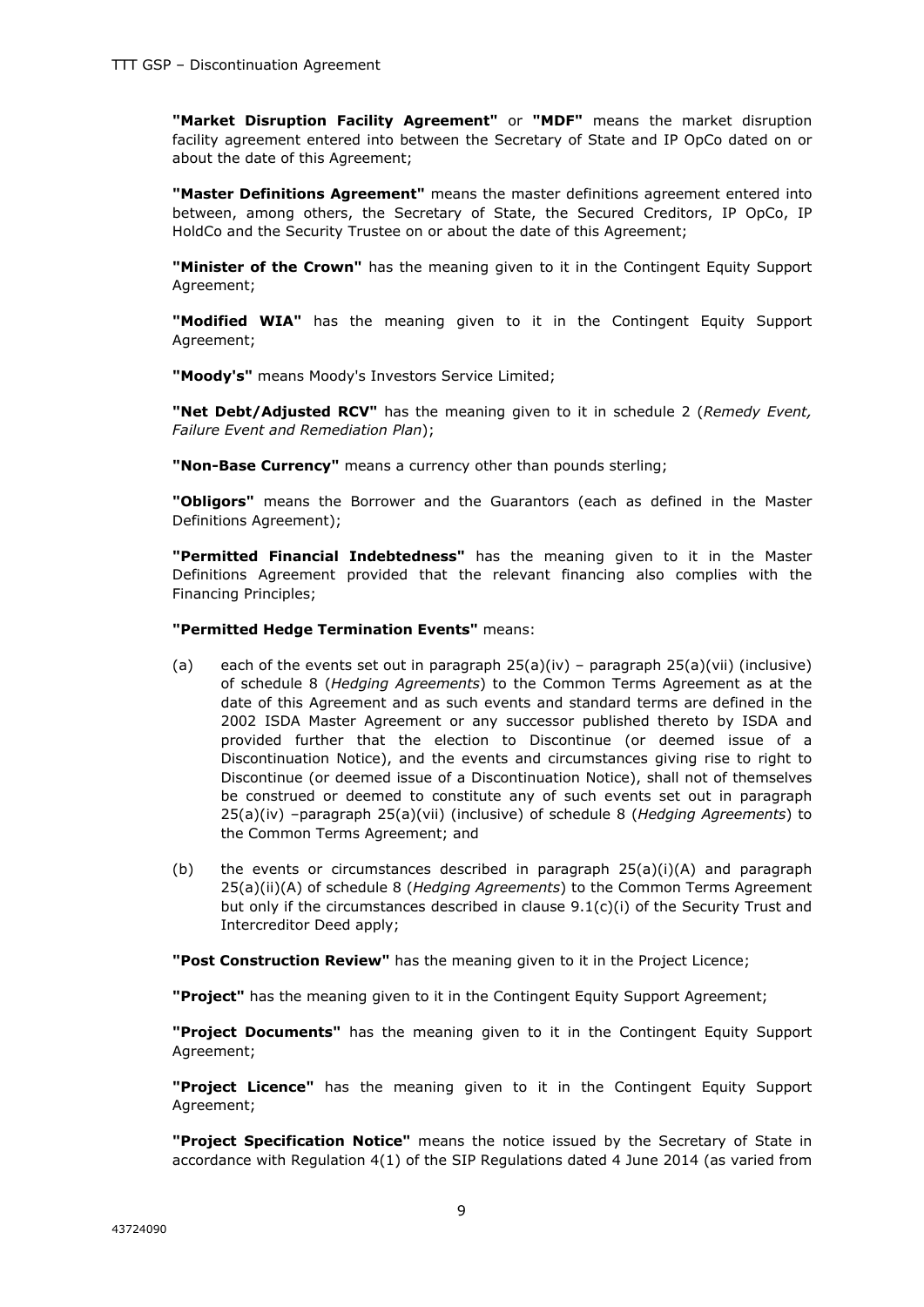time to time in accordance with Regulation 4(7) of the SIP Regulations) specifying the Project as a specified infrastructure project;

**"RCV"** has the meaning given to it in the Contingent Equity Support Agreement;

**"Reduction Ratio"** has the meaning given to it in clause 6.6;

**"Regulator"** means the Water Services Regulation Authority;

**"Relevant Authority"** means any court with the relevant jurisdiction and any local, national or supra-national agency, authority, inspectorate, minister, ministry, official or public or statutory person of the government of the United Kingdom or European Union;

**"Remediation Plan"** has the meaning given to it in schedule 2 (*Remedy Event, Failure Event and Remediation Plan*);

**"Remedied"** has the meaning given to it in schedule 2 (*Remedy Event, Failure Event and Remediation Plan*);

**"Remedy Event"** has the meaning given to it in schedule 2 (*Remedy Event, Failure Event and Remediation Plan*);

**"Request for Information"** has the meaning given to it in clause 11.6;

**"Residual Compensation Amount"** means an amount equal to the Total Compensation Amount less the Senior Debt Compensation, unless that amount is negative, in which case it is zero;

**"RfI Recipient"** has the meaning given to it in clause 11.8;

**"RPI"** means the retail prices index published by the Office for National Statistics (the Index) or failing such publication or in the event of a fundamental change to the Index, such other index as the Secretary of State and IP OpCo may agree, or such adjustments to the Index as those parties may agree (in each case with the intention of putting the Secretary of State and IP OpCo in no better nor worse position than they would have been had the Index not ceased to be published or the relevant fundamental change not been made);

**"S&P"** means Standard & Poor's Rating Services, a division of The McGraw-Hill Companies, Inc.;

**"SAO Discharge Application"** has the meaning given to it in the Special Administration Offer Agreement;

**"Secretary of State Replacement"** has the meaning given to it in clause 20.5;

**"Secured Creditor"** has the meaning given to Obligor Secured Creditor in the Master Definitions Agreement;

**"Security Trust and Intercreditor Deed"** means the security trust and intercreditor deed entered into between, among others, the Secretary of State, the Secured Creditors, IP OpCo, IP HoldCo, the shareholders in IP HoldCo, Security Trustee on or about the date of this Agreement;

**"Senior Debt Compensation"** means an amount equal to the lower of the Senior Debt Liabilities and the Total Compensation Amount;

**"Senior Debt Compensation Account"** means the account held by IP OpCo with the Account Bank, the account number for which is notified by IP OpCo to the Secretary of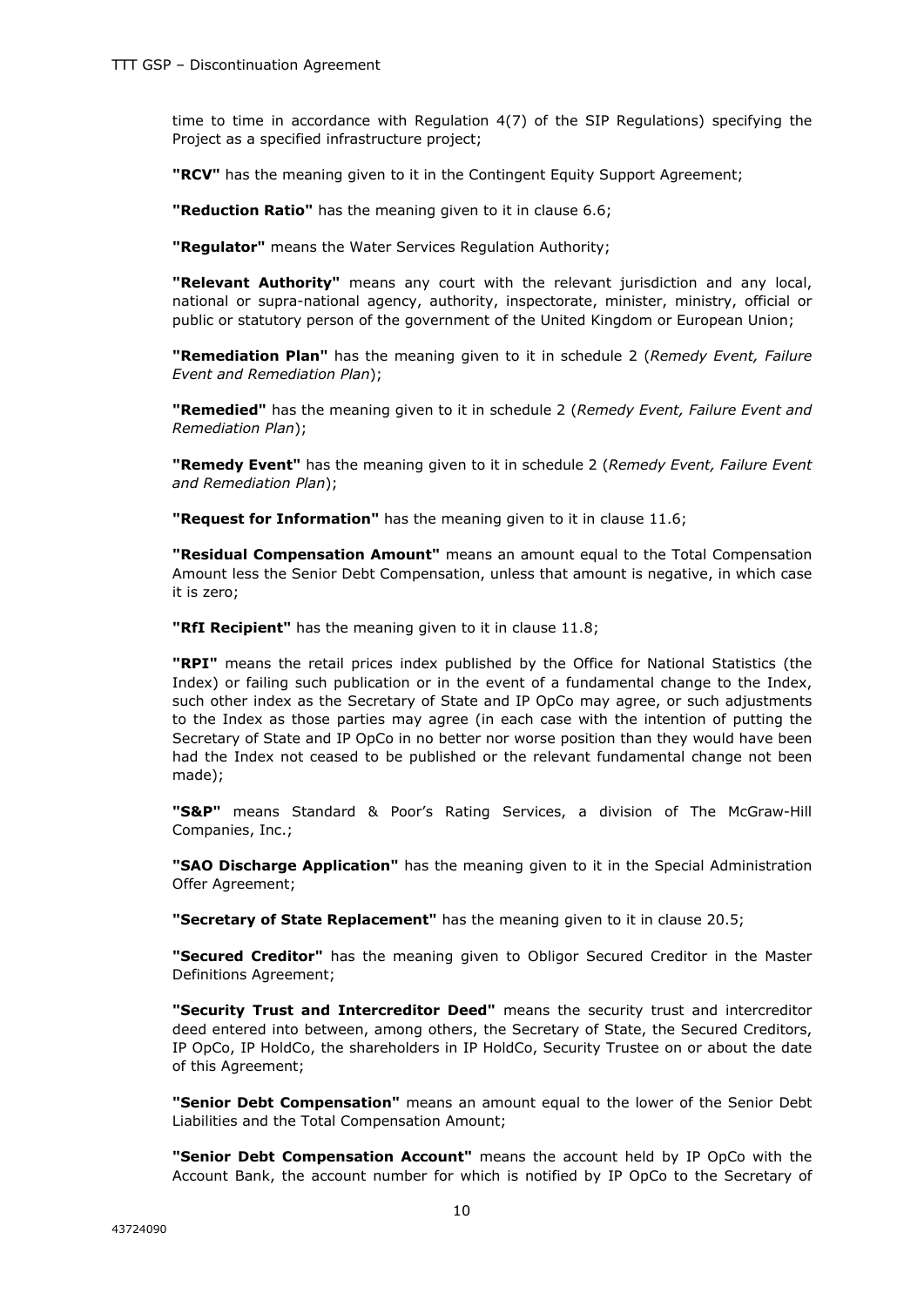State within five (5) Business Days of Licence Award, or such other account as IP OpCo may notify to the Secretary of State by not less than five (5) Business Days' written notice from time to time;

**"Senior Debt Liabilities"** means an amount calculated in accordance with clause 5.2 (*Calculation of Senior Debt Liabilities*) or, where applicable, clause 6 (*Payment of compensation*), as may be adjusted pursuant to clause 5.5(a);

**"Senior Financing Agreements"** means the documents set out in schedule 1 (*Senior Financing Agreements*) as amended from time to time;

**"Senior Liabilities"** means all present and future liabilities and obligations at any time owed by IP OpCo to any Secured Creditor under the Senior Financing Agreements, both actual and contingent and whether incurred solely or jointly or as principal or surety or in any other capacity;

**"Shareholders Agreement"** has the meaning given to it in the Shareholders Direct Agreement;

**"Shareholders Direct Agreement"** means the direct agreement entered into between the Secretary of State, Bazalgette Equity Limited, Bazalgette Ventures Limited, IP OpCo, IP HoldCo and the Private Sector Shareholders (as defined therein) dated on or around the date of this Agreement;

**"SIP Regulations"** means the Water Industry (Specified Infrastructure Projects) (English Undertakers) Regulations 2013 (SI 2013/1582) as amended from time to time;

**"Special Administration"** has the meaning given to it in the Special Administration Offer Agreement;

**"Special Administration Offer Agreement"** means the special administration offer agreement entered into between the Secretary of State and IP OpCo dated on or about the date of this Agreement;

**"Special Administration Order"** has the meaning given to it in the Special Administration Offer Agreement;

**"Special Administrator"** means a special administrator appointed by the court pursuant to a Special Administration Order;

**"Spot Exchange Rate"** means the spot rate for the conversion of the Non-Base Currency into the Base Currency as quoted on the Reuters "FXFIX" foreign exchange page at 11.00 a.m. as of the date on which the calculation is required (or failing such quotation or in the event of a fundamental change to the relevant page, such other foreign exchange fixing page as the Secretary of State, the Security Trustee and IP OpCo may agree (acting reasonably), with the intention of putting the Secretary of State, the Secured Creditors and IP OpCo in no better nor worse position than they would have been had the foreign exchange fixing page not ceased to be quoted or the relevant fundamental change not been made);

**"SoS Lump Sum Date"** has the meaning given in clause 6.12;

**"STID Proposal"** has the meaning given to it in the Master Definitions Agreement;

**"Subsidiary"** means a subsidiary undertaking within the meaning of section 1162 of the Companies Act 2006;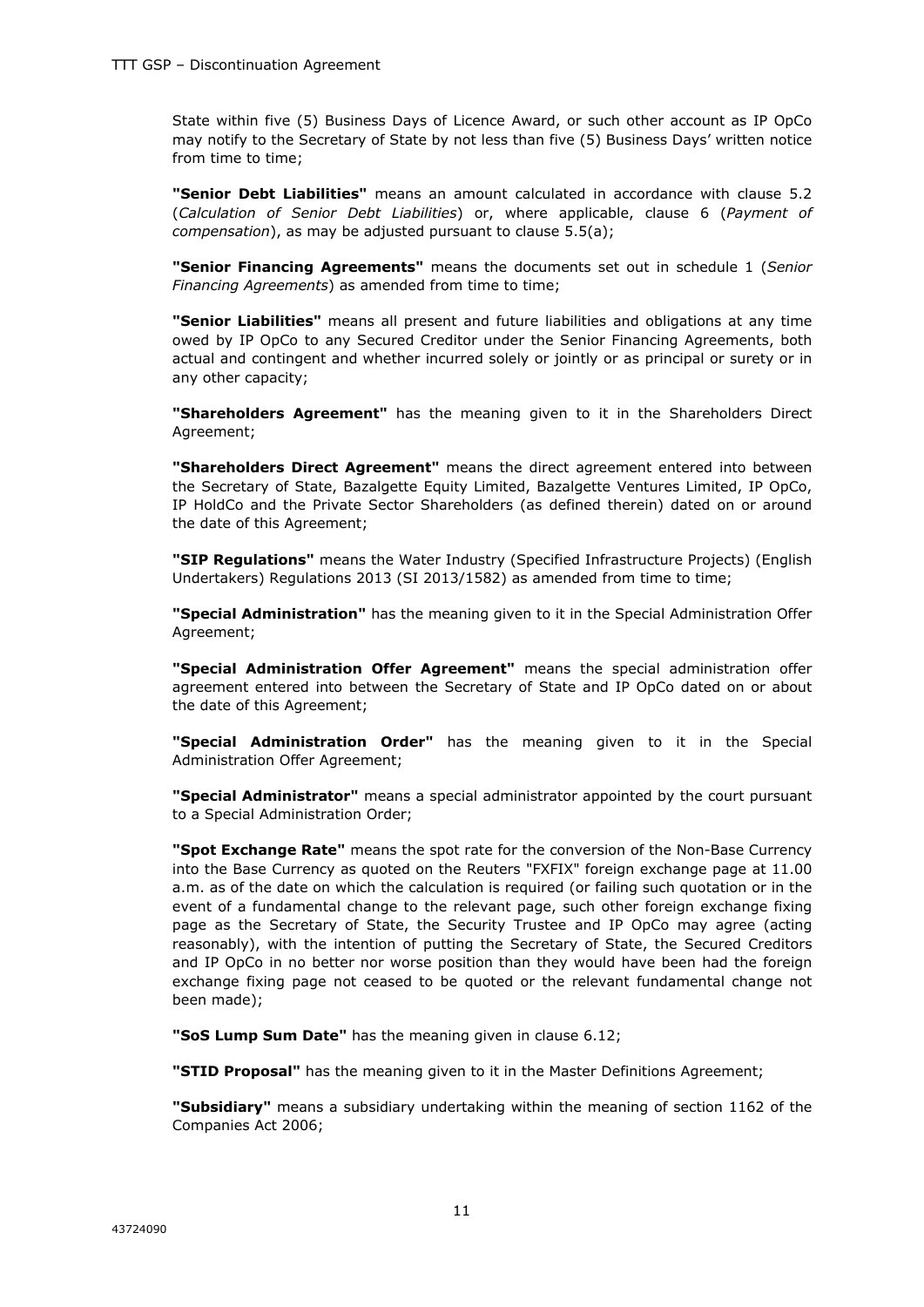**"Supplemental Compensation Agreement"** means the supplemental compensation agreement entered into between the Secretary of State and IP OpCo dated on or about the date of this Agreement;

**"Supplemental Compensation Claim"** has the meaning given to **"Claim"** in the Supplemental Compensation Agreement;

**"System Acceptance Date"** has the meaning given to it in the Contingent Equity Support Agreement;

**"Tax"** means any tax, levy, impost, duty or other charge or withholding of a similar nature (including any related penalty or interest);

**"Test Date"** means (other than for the purposes of schedule 4 (*SoS Approved Hedging Policy*)):

- (a) Licence Award;
- (b) the Handover Date;
- (c) the System Acceptance Date;
- (d) every 31 March and 30 September between Licence Award and the System Acceptance Date; and
- (e) any other date between Licence Award and the System Acceptance Date on which the Secretary of State calls for an interim test under paragraph 3 of schedule 2 (*Remedy Event, Failure Event and Remediation Plan*);

**"Thames Water"** means Thames Water Utilities Limited (registration number 02366661) or the Incumbent Undertaker (as defined in the Project Licence) from time to time;

**"Total Compensation Amount"** means an amount equal to the sum of:

- (a) the Discontinuation Date Adjusted RCV; and
- (b) any Breakage Costs (taking account of clauses 5.4(b) and 6.6, as applicable);

**"Transaction Documents"** has the meaning given to it in the Contingent Equity Support Agreement;

**"Transfer Termination Date"** means the date on which this Agreement is terminated in accordance with clause 2.2 or clause 2.4;

**"Unavailability Confirmation Notice"** has the meaning given to it in the Supplemental Compensation Agreement;

**"Unavailability Loss"** has the meaning given to it in the Supplemental Compensation Agreement;

**"Unsuitable Party"** has the meaning given to it in the Shareholders Direct Agreement;

**"Warning Notice"** has the meaning given to it in the Special Administration Offer Agreement; and

**"WASC"** means a regulated water and sewerage company in England and Wales.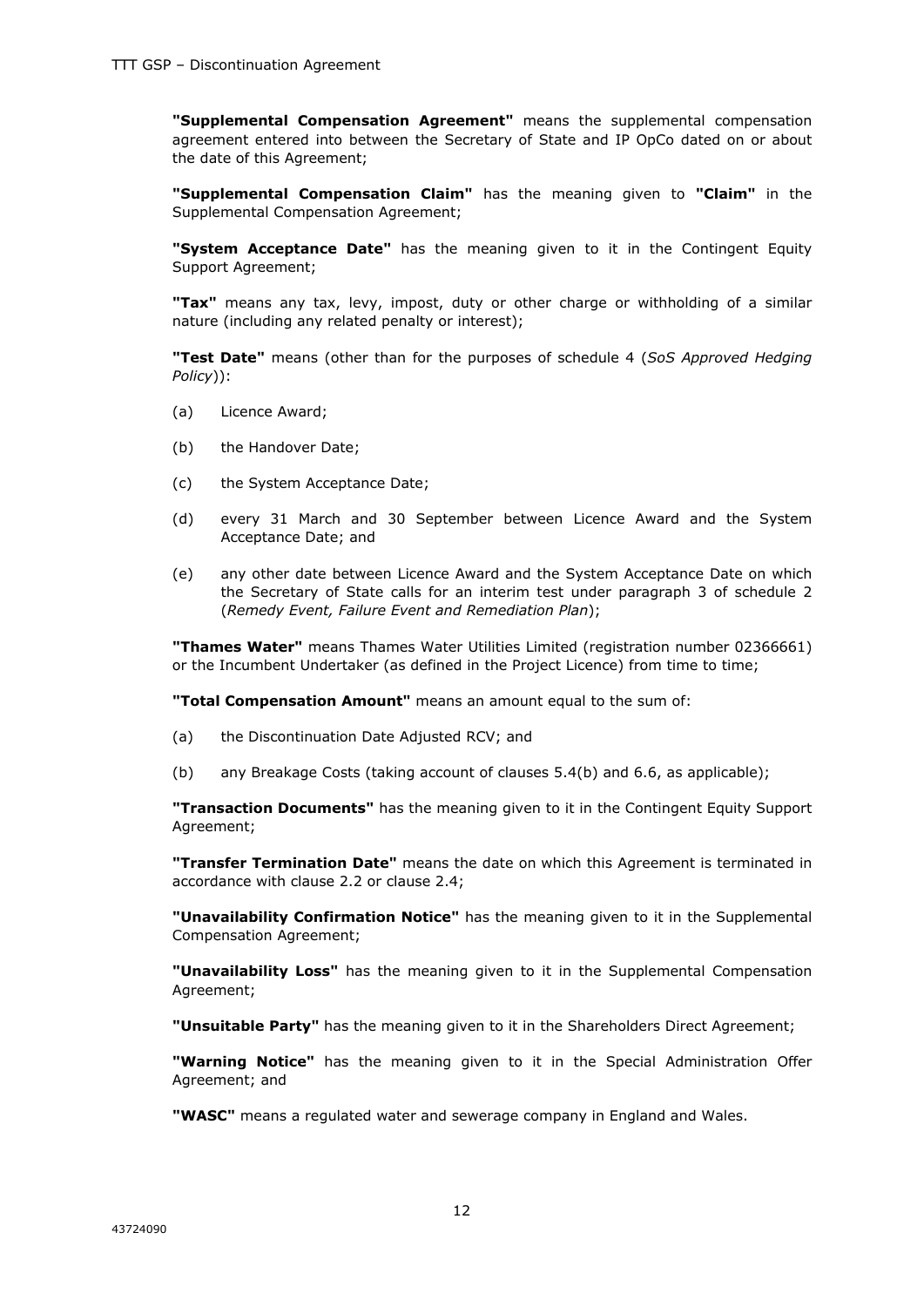#### 1.2 **Interpretation**

- (a) In this Agreement, where definitions have the meaning given to them in the Master Definitions Agreement, those definitions shall be as set out in the Master Definitions Agreement as at Licence Award, unless the Secretary of State has expressly consented to any amendment to such definitions.
- (b) In this Agreement, unless the context otherwise requires the headings are inserted for convenience only and shall not affect the construction of this Agreement.
- (c) All representations, warranties, indemnities, covenants, agreements, undertakings and obligations made or given or entered into by more than one person in this Agreement are made or given or entered into severally and not jointly.
- (d) Expressions in this Agreement that are appropriate to companies shall be construed, in relation to an undertaking that is not a company, as references to the corresponding persons, officers, documents or organs, as the case may be, appropriate to undertakings of that nature.
- (e) Unless a contrary indication appears, any reference in this Agreement to:
	- (i) any document, agreement or instrument is a reference to that document, agreement or instrument as amended, novated, supplemented, extended or restated;
	- (ii) a **"person"** includes any individual, firm, borrower, corporation, government, state or agency of a state or any association, trust, joint venture, consortium or partnership (whether or not having separate legal personality);
	- (iii) the Secretary of State, IP EquityCo, IP JVCo, IP HoldCo, IP OpCo, the Security Trustee or any other person includes its respective successors in title, permitted assigns and permitted transferees to, or of, its rights and/or obligations under this Agreement;
	- (iv) a **"clause"** or **"schedule"** is a reference to a clause of or a schedule to this Agreement;
	- (v) a provision of law is a reference to that provision as amended or re-enacted;
	- (vi) a time of day is a reference to London time; and
	- (vii) references to **"includes"**, **"including"**, **"in particular"**, **"other"** or **"otherwise"** are to be construed without limitation and the eiusdem generis rule shall not apply to this Agreement.

#### 2. **COMMENCEMENT AND DURATION**

- 2.1 This Agreement shall come into force on Licence Award and, subject to clause 4.2 (*Continuing Obligations*), shall continue in full force and effect until the Expiry Date.
- 2.2 If a transfer of the IP Works and/or the IP Owned Structures (as applicable) (whether partially or wholly constructed), whether by share sale or asset transfer, is directed or agreed pursuant to the Project Licence, Modified WIA or otherwise in accordance with law which, subject to clause 2.3:
	- (a) excludes this Agreement or any other document forming part of the Government Support Package;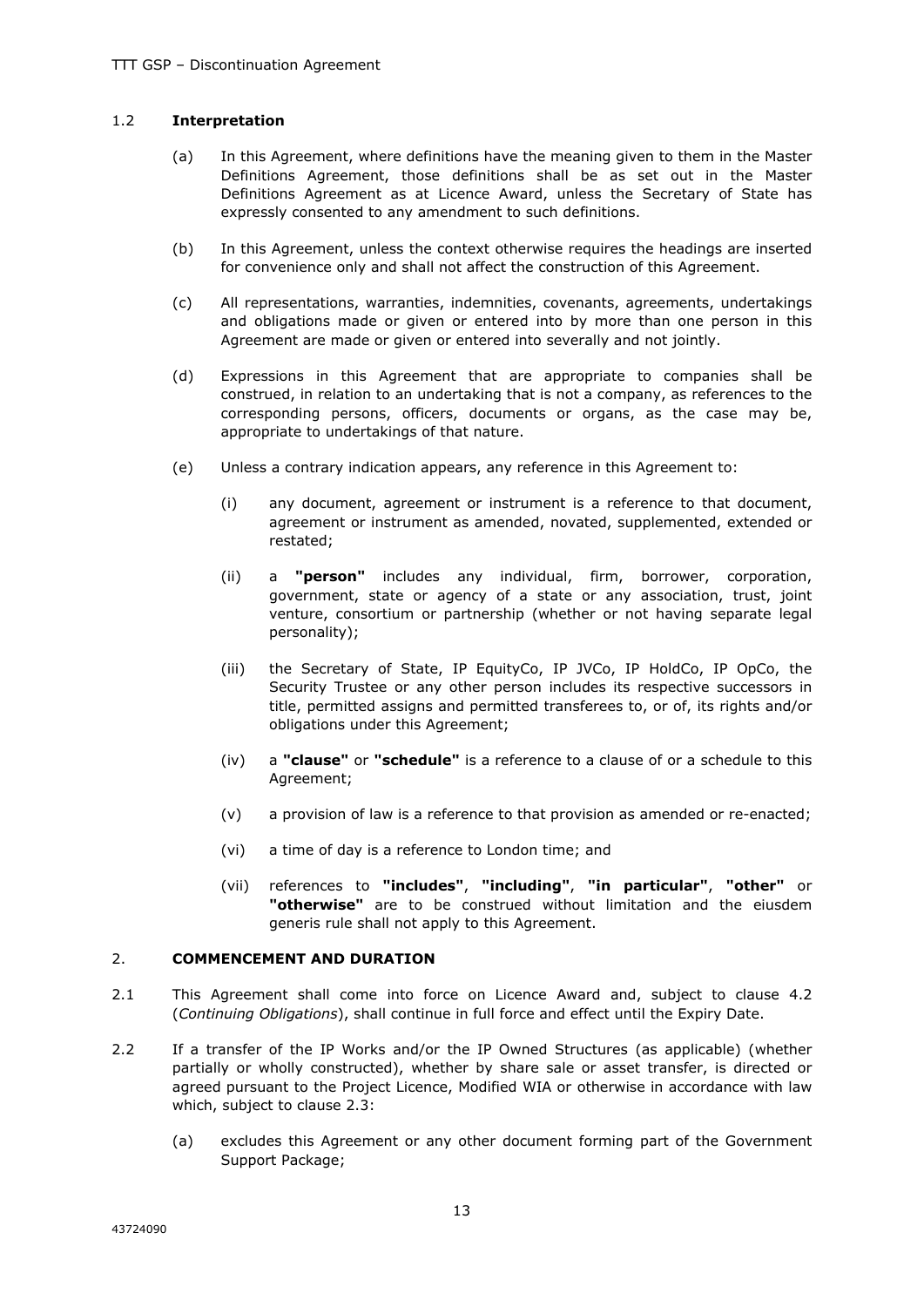- (b) excludes the Liaison Agreement;
- (c) excludes the Project Licence and the relevant transferee has not been granted a project licence pursuant to the Modified WIA; or
- (d) where there is more than one transferee for the transfer, excludes this Agreement, any other document forming part of the Government Support Package or the Liaison Agreement in a transfer to a single transferee,

and the Secretary of State has not given its express consent to such transfer, the Secretary of State may, by notice to the other Parties, terminate this Agreement with effect from the date of such transfer. Such termination shall be without prejudice to any accrued rights or obligations under this Agreement and no Party will have any claim against any other Party in respect of such termination.

- 2.3 For the purposes of clauses 2.2(a), 2.2(b) and 2.2(d) only, the references to "this Agreement", "any other document forming part of the GSP" or "the Liaison Agreement" shall each be construed to exclude:
	- (a) any documents which are not capable of being transferred at law;
	- (b) any documents which have expired by operation of their terms; and
	- (c) the Shareholders Direct Agreement, where the Shareholders Direct Agreement is replaced in accordance with clause 2.7 of the Shareholders Direct Agreement.
- 2.4 If a transfer of:
	- (a) the IP Works and/or the IP Owned Structures (as applicable) (whether partially or wholly constructed), whether by share sale or asset transfer; or
	- (b) the shares of IP OpCo, IP HoldCo or IP JVCo which results in a breach of clause 7.3 of the Shareholders Direct Agreement,

in each case occurs as a result of the enforcement of any security under the Senior Financing Agreements:

- (i) where any document forming part of the Government Support Package which has a counterparty which ceases to be a Holding Company of IP OpCo has not been transferred to an equivalent Holding Company of IP OpCo (an **"Equivalent Holding Company"**);
- (ii) where the transferee, any Equivalent Holding Company or any shareholder of any Equivalent Holding Company has not entered a Deed of Adherence or a replacement Shareholders Direct Agreement in a form satisfactory to the Secretary of State;
- (iii) where the transferee, any Equivalent Holding Company or any shareholder of any Equivalent Holding Company is an Unsuitable Party ;
- (iv) where the financing arrangements following such transfer are not substantially equivalent to the existing financing arrangements or are less favourable to the Secretary of State;
- (v) where the transferee, any Equivalent Holding Company or any shareholder of any Equivalent Holding Company is not resident in the United Kingdom for tax purposes; or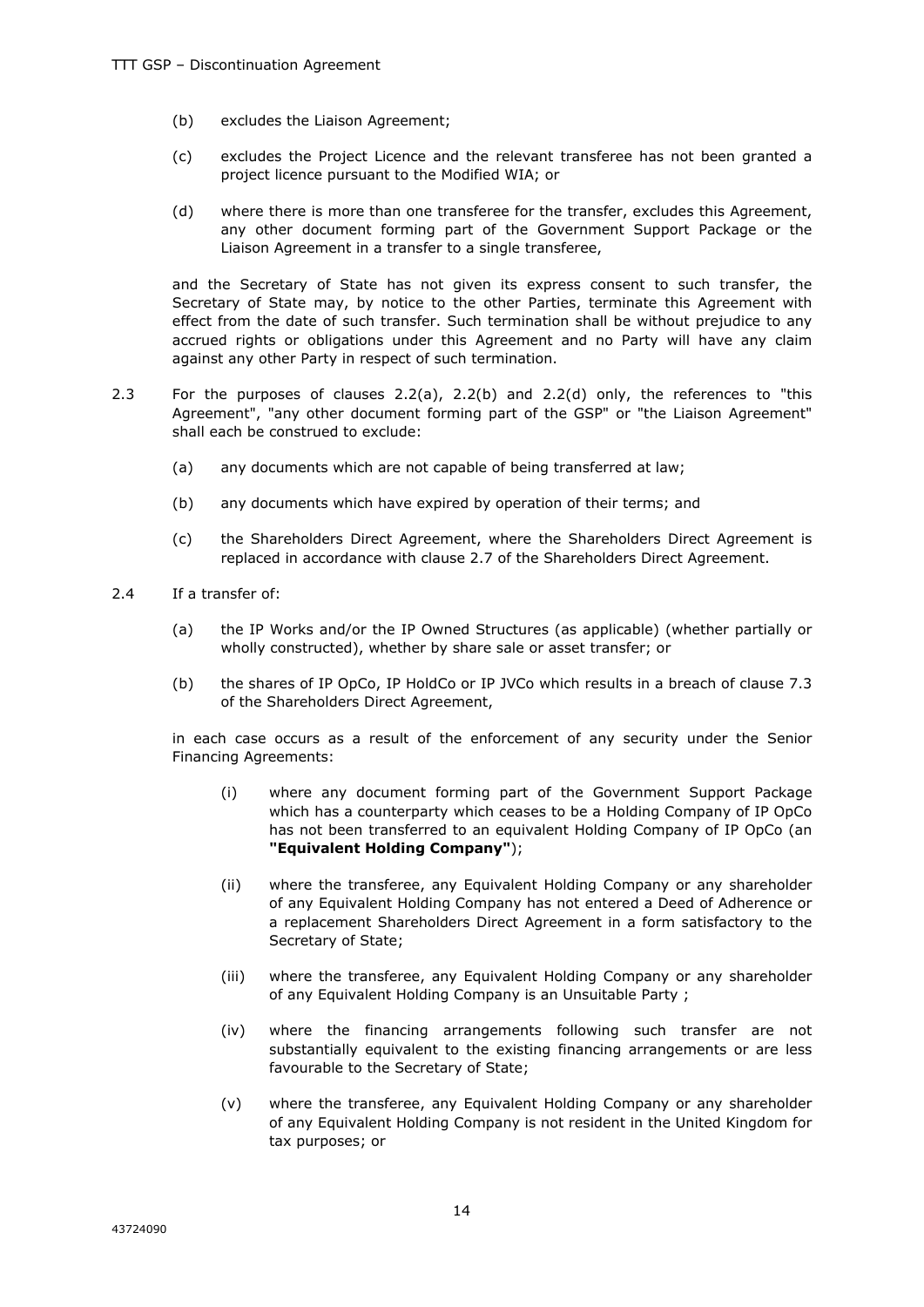(vi) where the corporate ownership structure of IP OpCo is not equivalent to the corporate structure of IP OpCo at Licence Award as referenced in clause 7.3 of the Shareholders Direct Agreement and as contemplated by the terms of the GSP,

and the Secretary of State has not given its express consent to such transfer, the Secretary of State may, by notice to the other Parties, terminate this Agreement with effect from the date of such transfer. Such termination shall be without prejudice to any accrued rights or obligations under this Agreement and no Party will have any claim against any other Party in respect of such termination.

#### 3. **DISCONTINUATION**

#### *Right to Discontinue*

- 3.1 Subject to clause 3.2, the Secretary of State shall, in its absolute discretion, have the right (but not the obligation) to elect to Discontinue at any time on or following:
	- (a) the making of a unanimous recommendation to the Secretary of State by the Liaison Committee pursuant to clause 7.2.10(i) of the Liaison Agreement that the Secretary of State should consider exercising its rights under this clause 3 to issue a Discontinuation Notice;
	- (b) IP OpCo making a Supplemental Compensation Claim pursuant to the Supplemental Compensation Agreement for recovery of any Excess Loss or Unavailability Loss where such Supplemental Compensation Claim (individually or in aggregate with all previous Supplemental Compensation Claims) is in excess of the Discontinuation Trigger Threshold;
	- (c) the provision of an Unavailability Confirmation Notice pursuant to clause 6.2 of the Supplemental Compensation Agreement;
	- (d) the Secretary of State:
		- (i) receiving a Contingent Equity Commitment Request from IP HoldCo pursuant to clause 3 (*Contingent Equity Request*) of the Contingent Equity Support Agreement (which Contingent Equity Commitment Request has not been subsequently withdrawn pursuant to clause 5.5 of the Contingent Equity Support Agreement prior to the issue of such Discontinuation Notice); and
		- (ii) not having issued a Commitment Notice pursuant to clause 4.1(b) of the Contingent Equity Support Agreement in relation to such Contingent Equity Commitment Request; or
	- (e) IP OpCo entering or continuing to be in Special Administration (including, but not limited to, where the Secretary of State exercises an Election to Discontinue in accordance with clause 3.1(b) of the Special Administration Offer Agreement).
- 3.2 The Secretary of State may only exercise the right to Discontinue under:
	- (a) clauses  $3.1(a)$ ,  $3.1(b)$ ,  $3.1(c)$  or  $3.1(d)$  within sixty (60) Business Days of the date on which such right arose, otherwise such right shall be deemed to have been waived in respect of the specific circumstances giving rise to such right on such occasion; and
	- (b) clause 3.1(e) at any time while IP OpCo remains in Special Administration.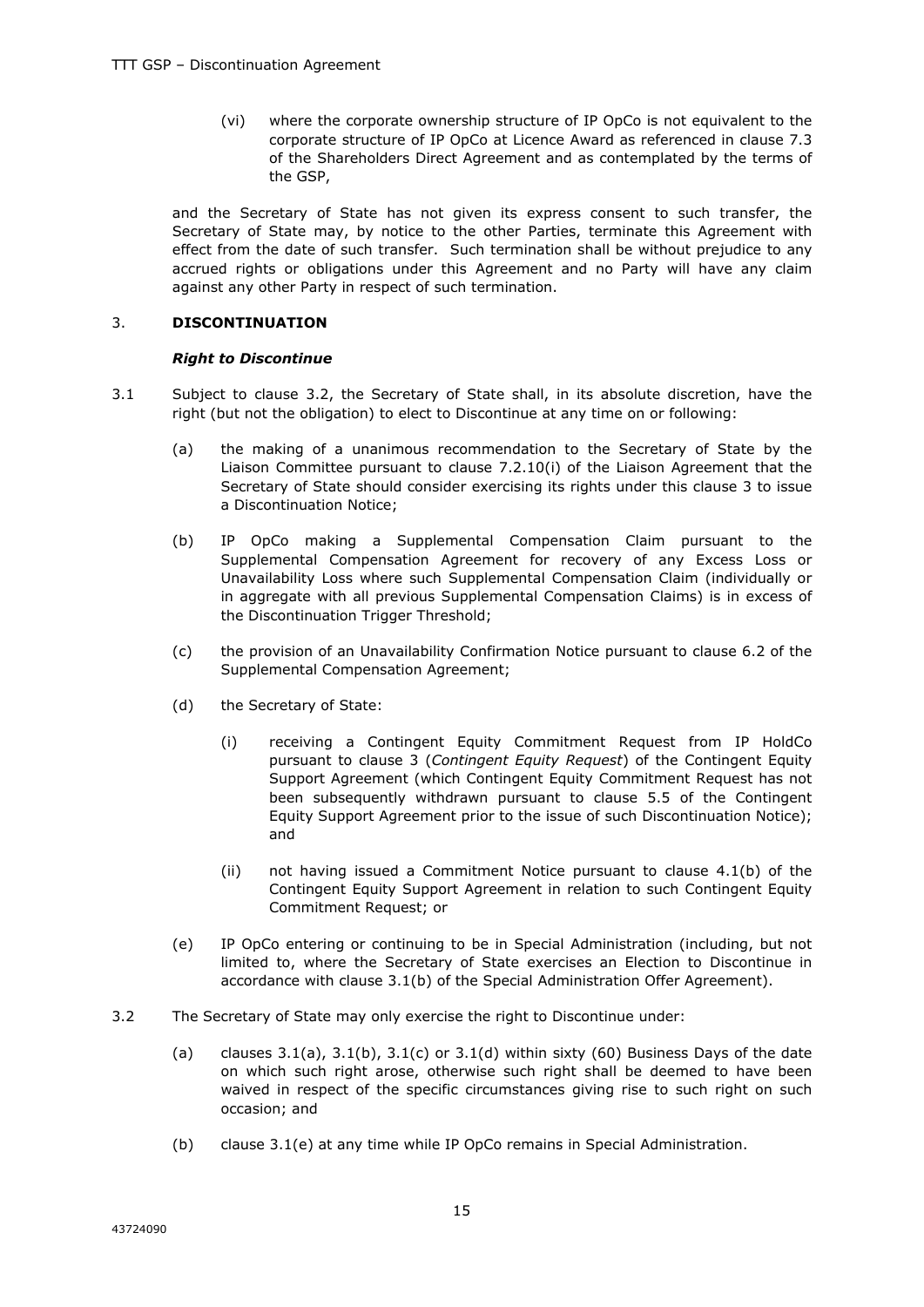3.3 If at any time any Supplemental Compensation Claim (individually or in aggregate with all previous Supplemental Compensation Claims) exceeds the then current Discontinuation Trigger Threshold and the Secretary of State has not exercised its right to Discontinue in respect of that Supplemental Compensation Claim pursuant to clause 3.1(b), the then current Discontinuation Trigger Threshold shall be increased to the next multiple of £100 million (Indexed) that exceeds the aggregate of all previous Supplemental Compensation Claims.

#### *Deemed Discontinuation*

- 3.4 Subject to clause 3.7, in the event that the Secretary of State is deemed pursuant to clause 3.4 of the Special Administration Offer Agreement to have exercised an Election to Discontinue, the Secretary of State will be deemed to have exercised its right to issue a Discontinuation Notice on the date which is:
	- (a) in the case of an Extended Special Administration, thirty (30) Business Days following receipt by the Secretary of State of the relevant Warning Notice; or
	- (b) in the case of a SAO Discharge Application, the date on which the relevant discharge of the relevant Special Administration Order takes effect.
- 3.5 In the event that the Secretary of State is deemed pursuant to clause 4.5 or 5.7 (as applicable) of the Contingent Equity Support Agreement to have issued a Discontinuation Notice, such Discontinuation Notice will be deemed to have been issued on the date referred to in clause 4.5 or 5.7 (as applicable) of the Contingent Equity Support Agreement.
- 3.6 Subject to clause 3.7, in the event that there is:
	- (a) a revocation of the Designation Notice by the Secretary of State after Licence Award without a prior or concurrent revocation of the Project Licence; or
	- (b) a revocation of the Project Specification Notice by the Secretary of State after Licence Award without a prior or concurrent revocation of the Project Licence,

the Secretary of State will be deemed to have exercised its right to issue a Discontinuation Notice on the date of such revocation.

3.7 Clause 3.4 and clause 3.6 shall only have effect on and from the date on which the Secretary of State has confirmed satisfaction of the GSP Utilisation Condition Precedent in writing in accordance with clause 2.6 of the Contingent Equity Support Agreement.

#### 4. **CONSEQUENCES OF DISCONTINUATION**

#### 4.1 **Notice to Discontinue**

If the Secretary of State elects to Discontinue upon the occurrence of any of the events specified in clause 3.1, it must serve a Discontinuation Notice on IP OpCo copied to the Security Trustee, the Regulator and Thames Water (the **"Discontinuation Notice"**). The Discontinuation Notice must identify which of the events specified in clause 3.1 has given rise to the election to Discontinue and the Discontinuation Date.

#### 4.2 **Continuing obligations**

Save as otherwise expressly provided in this Agreement or under any of the GSP (or as already taken into account in the calculation of the Total Compensation Amount):

(a) the entitlement of the Secretary of State to issue, or the issue (or deemed issue) of, a Discontinuation Notice or the occurrence of the Discontinuation Date shall be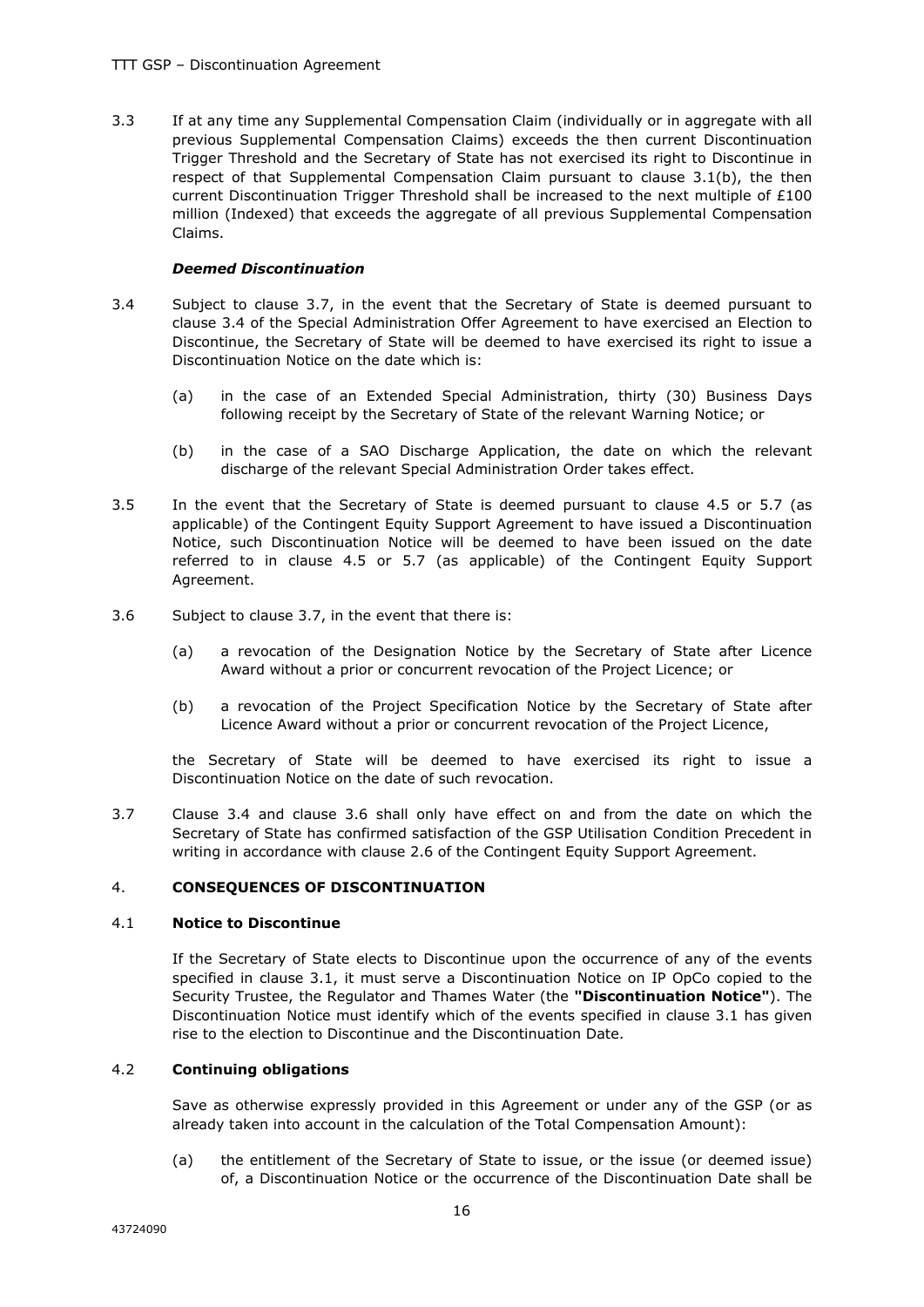without prejudice to any accrued rights or obligations under any of the Government Support Package and/or the Project Documents; and

(b) following the Expiry Date each Party shall cease to have any rights or obligations under this Agreement, save that the rights and obligations under clauses 4.2 (*Continuing Obligations*), 4.3 (*Restriction on Distributions*), 5.6 (*Completion of IP Discontinuation Plan*), 6 (*Payment of compensation*), 8 (*Full payment*), 9 (*Reimbursement*) and 11 (*Confidentiality and Freedom of Information*) to 23 (*Jurisdiction and Disputes*) shall continue in full force and effect.

#### 4.3 **Restriction on Distributions**

IP OpCo shall not declare, make, pay or permit a Distribution at any time after the date a Discontinuation Notice is issued, except in relation to any Distribution:

- (a) made to the holders of Junior Capital in relation to the payment of the Equity Compensation; or
- (b) declared before the date of such Discontinuation Notice, provided such Distribution is in compliance with:
	- (i) the terms of the GSP;
	- (ii) paragraph 25 (*Restricted Payments*) of part C (*General Covenants*) of schedule 3 (*Holdco Group Covenants*) to the Common Terms Agreement; and
	- (iii) paragraph 1 (*No Restricted Payments*) of part B (*Trigger Event Consequences*) of schedule 4 (*Trigger Events*) to the Common Terms Agreement.

#### 5. **CALCULATION PROCEDURES**

#### 5.1 **Process for compensation calculation**

Following the Discontinuation Date, the Calculation Procedures shall be completed as follows:

- (a) IP OpCo shall within twenty (20) Business Days of the Discontinuation Date provide a written report to the Secretary of State and the Independent Technical Assessor setting out:
	- (i) the Total Compensation Amount, including details and methodology of calculation of the Discontinuation Date Adjusted RCV, the Allowable Project Spend and any Additional Allowable Project Spend incurred between the end of the preceding Charging Year and the Discontinuation Date;
	- (ii) the Senior Debt Liabilities and the Senior Debt Compensation as certified on behalf of the Secured Creditors pursuant to clause 9.6 of the Security Trust and Intercreditor Deed;
	- (iii) the Equity Compensation payable pursuant to clause 5.4 (*Calculation of Equity Compensation outside Special Administration*), including details and methodology of calculation of the Residual Compensation Amount and the Base Case Equity Compensation Amount; and
	- (iv) an updated Expenditure Forecast that is current as at the Discontinuation Date, taking into account the relevant event referred to in clause 3.1 which gave rise to the election to Discontinue;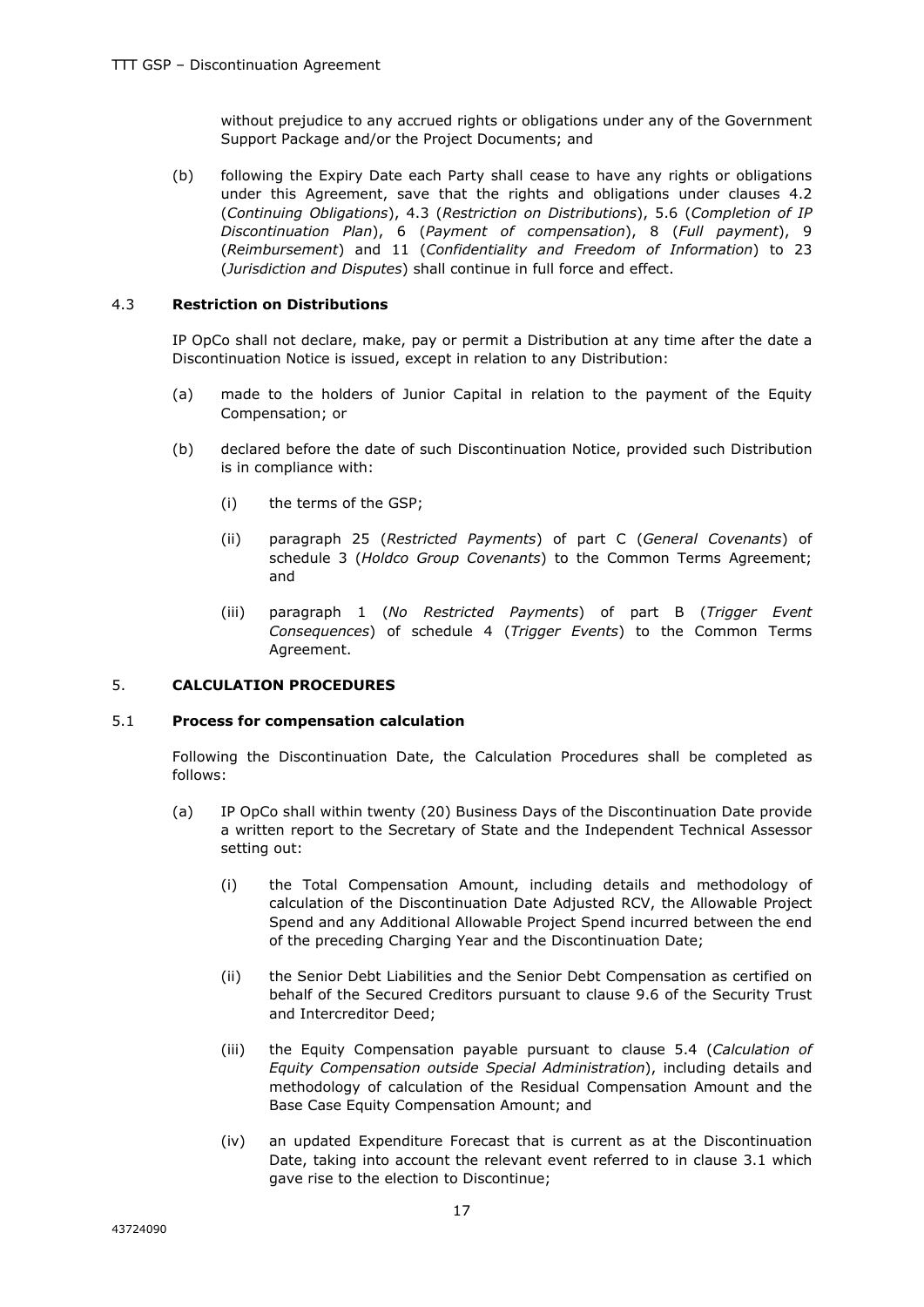- (b) the Independent Technical Assessor shall, within twenty (20) Business Days of the receipt of the written report provided by IP OpCo pursuant to clause 5.1(a), review and provide a written report to the Secretary of State and IP OpCo as to its verification of the Total Compensation Amount, including the Discontinuation Date Adjusted RCV, the Allowable Project Spend and any Additional Allowable Project Spend incurred between the end of the preceding Charging Year and the Discontinuation Date, the Senior Debt Liabilities, the Senior Debt Compensation and the Equity Compensation;
- (c) the Secretary of State shall by notice in writing, within twenty (20) Business Days of receipt of the report referred to in clause 5.1(b), confirm whether or not it agrees with the Total Compensation Amount, the Senior Debt Liabilities, the Senior Debt Compensation Amount and the Equity Compensation set out in such report and the report provided under clause  $5.1(a)$ , and, if not, set out the reasons for such disagreement and the amounts that the Secretary of State believes should be the Total Compensation Amount, the Senior Debt Liabilities, the Senior Debt Compensation Amount and the Equity Compensation;
- (d) within ten (10) Business Days of receipt of the notice under clause  $5.1(c)$ , IP OpCo shall confirm whether or not it agrees with the amounts notified by the Secretary of State under clause  $5.1(c)$  and, if IP OpCo does not agree, either Party may refer the Dispute for determination in accordance with clause 23 (*Jurisdiction and Disputes*); and
- (e) where the Secretary of State issues, or is deemed to have issued, a Discontinuation Notice while IP OpCo is in Special Administration, clause 5.3 (*Calculation of Equity in Special Administration*) shall apply to determine the Equity Compensation (Special Administration).

#### 5.2 **Calculation of Senior Debt Liabilities**

Subject to clause 5.5, the Senior Debt Liabilities shall be an amount equal to:

- (a) the aggregate of all amounts outstanding, including principal, interest, costs, expenses and liabilities, owing or accrued as at the Discontinuation Date (whether or not due at such time) by IP OpCo to any Secured Creditor under each of the Senior Financing Agreements (including Breakage Costs but excluding any costs of early termination of hedging arrangements, any Make-Whole Amount and/or any other breakage costs that are not Breakage Costs, in each case howsoever arising); less
- (b) to the extent it is a positive amount, the aggregate of (without double counting):
	- (i) any amounts claimable by IP OpCo, IP HoldCo, IP JVCo, IP EquityCo and/or the Secured Creditors on or before the Discontinuation Date in respect of Contingent Funding Liabilities;
	- (ii) any amounts receivable by IP OpCo and/or IP FinCo under any DA Approved Hedging on or after the Discontinuation Date as a result of early termination of such DA Approved Hedging (**"Breakage Gains"**); and
	- (iii) all other amounts received by the Secured Creditors with respect to the Senior Financing Agreements on or after the Discontinuation Date and before the date on which any Senior Debt Compensation is payable by the Secretary of State to IP OpCo as a result of enforcing any other rights they may have.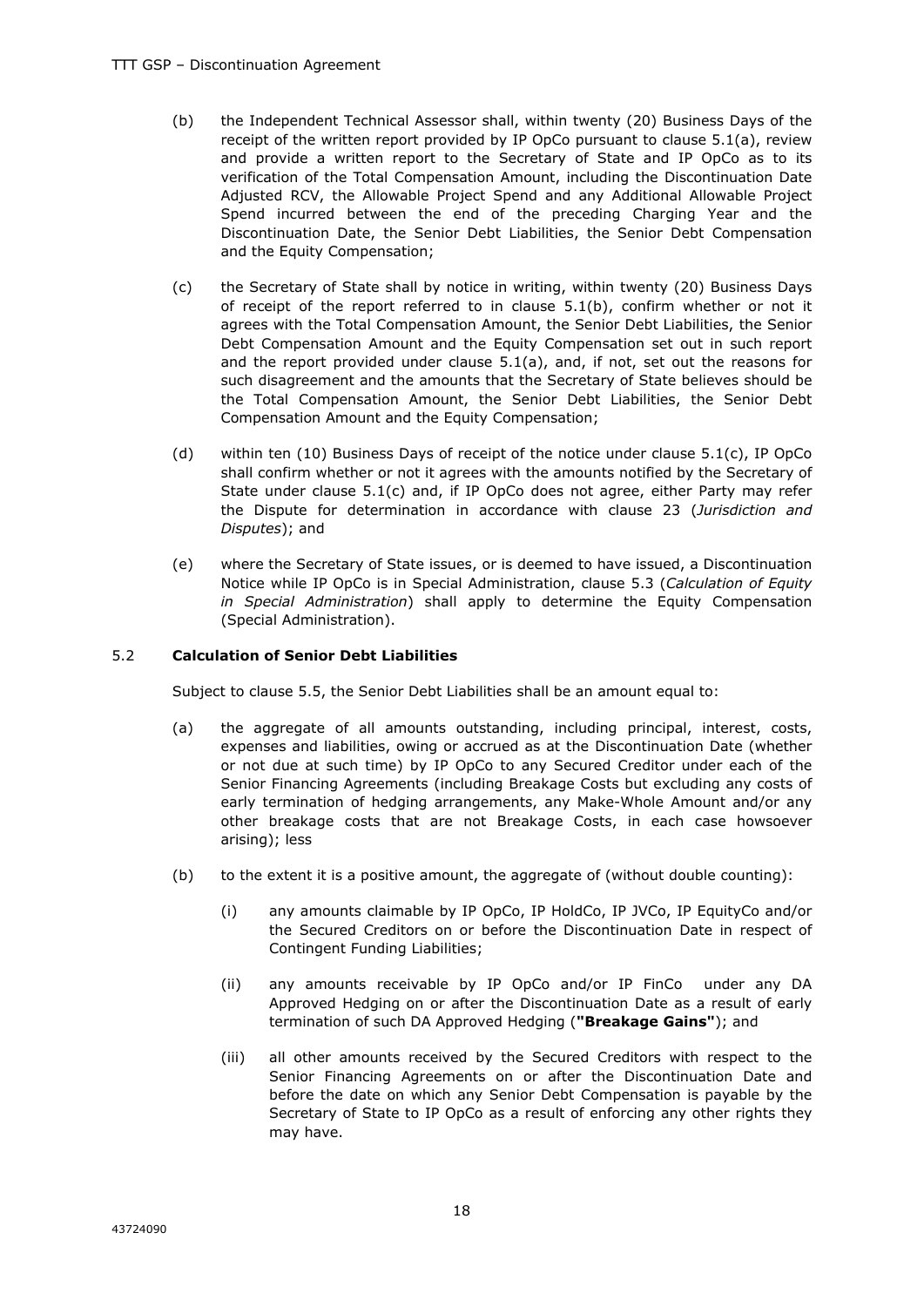For the purposes of calculating any Senior Debt Liabilities pursuant to this clause 5.2 or as otherwise required under this Agreement, any amounts in a Non-Base Currency will be converted into the Base Currency in accordance with the relevant Spot Exchange Rate.

#### 5.3 **Calculation of Equity Compensation in Special Administration**

Where the Secretary of State issues a Discontinuation Notice or the Secretary of State is deemed to have exercised its right to issue a Discontinuation Notice pursuant to clause 3.4, clause 3.5 or clause 3.6 and, in each case, this occurs while IP OpCo is in Special Administration then:

- (a) the Secretary of State shall appoint a Licensed Practitioner to determine the market value of all the equity and debt instruments issued by IP OpCo to IP HoldCo (the **"Equity Compensation (Special Administration)"**) based on the assumptions that, as at the Discontinuation Date:
	- (i) IP OpCo remains in Special Administration, taking into account the circumstances giving rise to the entry of IP OpCo into Special Administration;
	- (ii) all the equity and debt instruments issued by IP OpCo to IP HoldCo are transferred or IP OpCo's assets and business are transferred, in either case under a transfer scheme agreed between the Special Administrator and a transferee (and approved by the Secretary of State or the Regulator under the Water Industry Act 1991) or under a transfer by agreement; and
	- (iii) any transfer of all the equity and debt instruments issued by IP OpCo to IP HoldCo or assets of IP OpCo is to a willing transferee,

and the Licensed Practitioner may apply any other assumption (acting reasonably) that is appropriate for determining the market value of all the equity and debt instruments issued by IP OpCo to IP HoldCo, such determination to be binding on the Parties absent manifest error or fraud; and

- (b) the Equity Compensation will be an amount equal to the lower of:
	- (i) the Equity Compensation (Special Administration); and
	- (ii) the Equity Compensation that would have been payable pursuant to clause 5.4 (*Calculation of Equity Compensation outside Special Administration*) had IP OpCo not been in Special Administration at the time of issue of the relevant Discontinuation Notice or when the Secretary of State is deemed to have exercised its right to issue a Discontinuation Notice pursuant to clause 3.4, clause 3.5 or clause 3.6.

#### 5.4 **Calculation of Equity Compensation outside Special Administration**

- (a) Where the Secretary of State issues a Discontinuation Notice or the Secretary of State is deemed to have exercised its right to issue a Discontinuation Notice pursuant to clauses 3.4, 3.5 or 3.6 and, in each case, this occurs while IP OpCo is not in Special Administration, then the Equity Compensation shall be equal to the lower of:
	- (i) the Residual Compensation Amount less amounts paid under the Supplemental Compensation Agreement which have been used to discharge Senior Liabilities; and
	- (ii) the Base Case Equity Compensation Amount,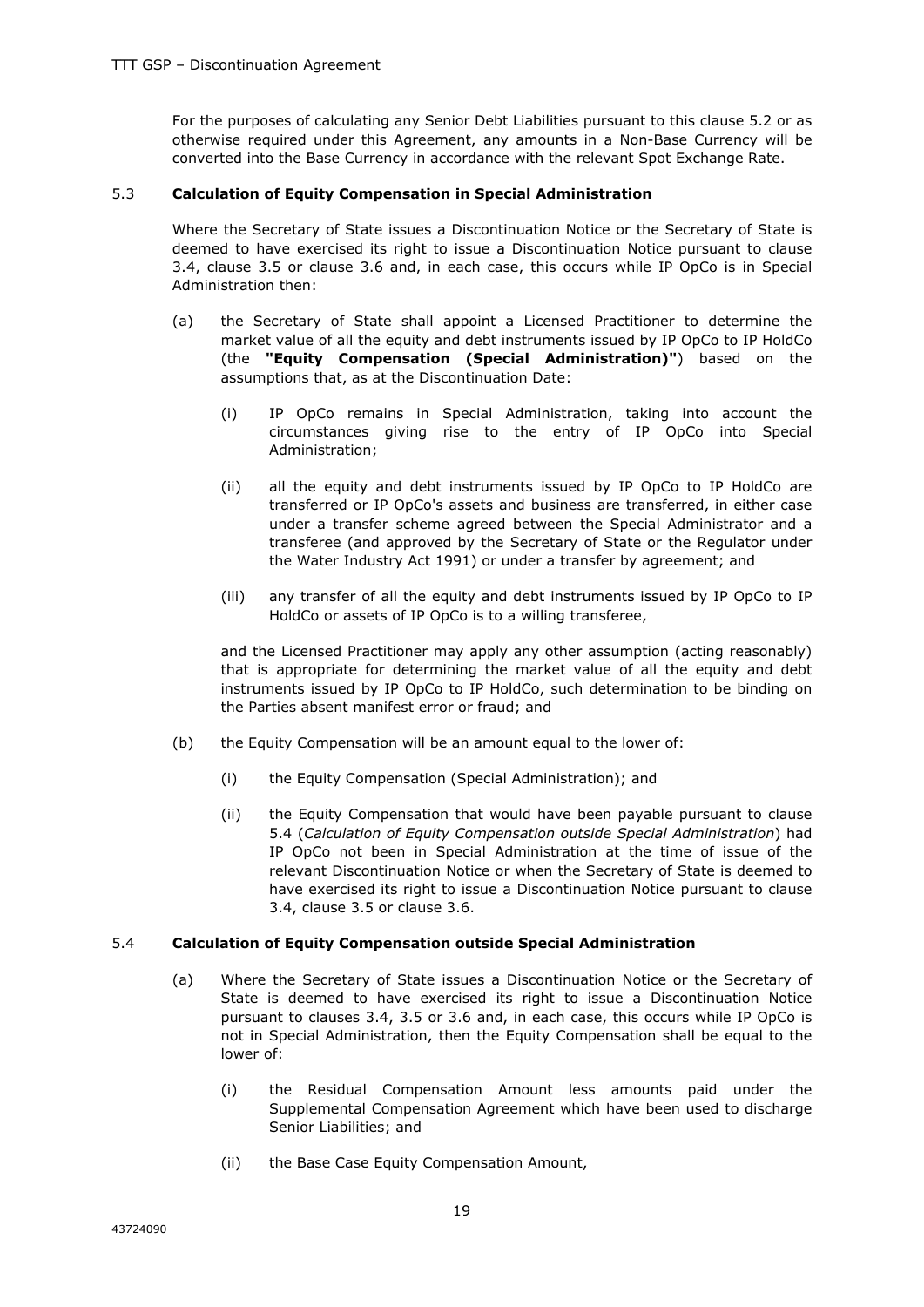less any amounts recoverable by IP OpCo on or after the Discontinuation Date under or pursuant to the Insurances or under any other rights of IP OpCo under the Project Documents (except to the extent such amounts are included in the Senior Debt Liabilities under clause 5.2(b)(i)).

(b) When calculating the Total Compensation Amount, Senior Debt Compensation and Senior Debt Liabilities (including Breakage Costs) for the purposes of this clause 5.4, Breakage Costs and Breakage Gains will be calculated as if the relevant DA Approved Hedging had terminated on the Discontinuation Date.

#### 5.5 **Calculation adjustments**

- (a) If any amendment, waiver or exercise of any right under any Senior Financing Agreement or any transaction in relation to DA Approved Hedging would (but for the operation of this clause) have had the effect of materially increasing the Senior Debt Liabilities and such amendment, consent, waiver, increase or transaction:
	- (i) did not constitute Permitted Financial Indebtedness;
	- (ii) was not in accordance with clause 3.3 of the Liaison Agreement or the Security Trust and Intercreditor Deed; or
	- (iii) was in breach of clause 6.15,

then such increase shall be deducted from the Senior Debt Liabilities.

- (b) If any amendment, waiver or exercise of any right under any Project Document has the effect of materially increasing the amount of the Discontinuation Date Adjusted RCV, the Allowable Project Spend and/or the Additional Allowable Project Spend and it is not in accordance with clause 3.3 (*Changes to Project Documents or Government Support Package*) of the Liaison Agreement, then such increase shall be deducted from the Discontinuation Date Adjusted RCV, the Allowable Project Spend and/or the Additional Allowable Project Spend (as applicable) for the purposes of the calculation of the Total Compensation Amount.
- (c) If the right of the Secretary of State to Discontinue arises during any period when a Failure Event has occurred and has not been Remedied or reduced to a Remedy Event, then an amount equal to any Allowable Project Spend and Additional Allowable Project Spend (except for costs reasonably incurred by IP OpCo in carrying out the IP Make Safe Activities in accordance with the Approved Discontinuation Plan) which IP OpCo incurs during the period when a Failure Event has occurred and has not been Remedied or reduced to a Remedy Event until the Discontinuation Notice is issued shall be deducted from the Discontinuation Date Adjusted RCV, Allowable Project Spend and/or Additional Allowable Project Spend (as applicable) for the purposes of the calculation of the Total Compensation Amount. Once the Failure Event is Remedied or reduced to a Remedy Event, no further deduction shall apply.
- (d) Any hedging liabilities shall, to the extent that they are included in the definition of "Net Debt" for the purposes of the calculation of Net Debt/Adjusted RCV (in accordance with paragraphs 7 and 8 of part 2 of schedule 4 *(SoS Approved Hedging Policy)* to this Agreement) and to the extent relating to DA Approved Hedging, be treated as, and shall be included in, Senior Debt Liabilities under clause 5.2 but, for the purposes of calculating the Total Compensation Amount only, shall not be treated as, and shall be excluded from, Breakage Costs.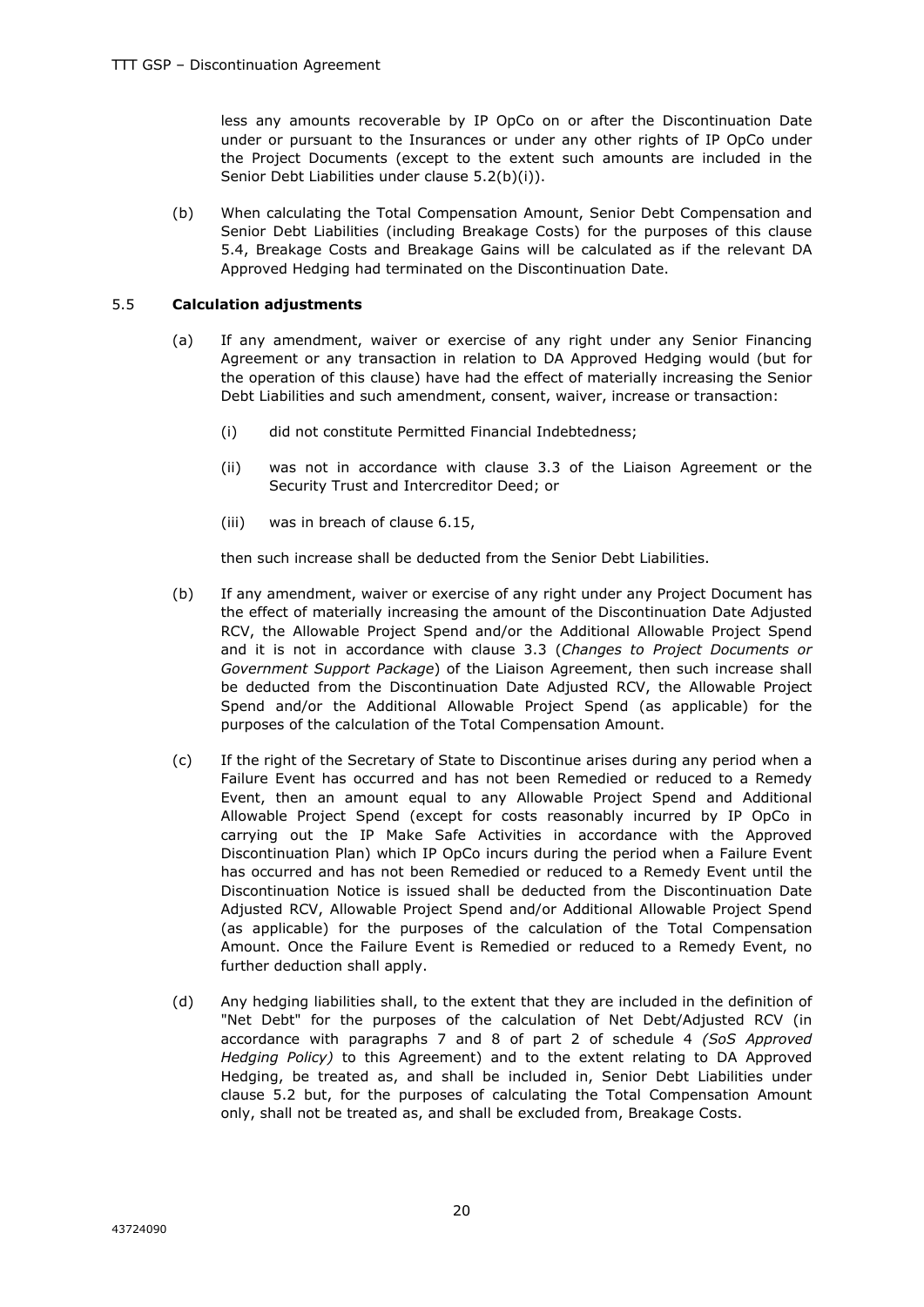#### 5.6 **Completion of IP Discontinuation Plan**

- (a) Except in circumstances where a Discontinuation Notice is deemed to have been issued pursuant to clause 3.6(b), following issue or deemed issue of a Discontinuation Notice and until the completion of the Approved IP Discontinuation Plan pursuant to clause 12 (*IP Discontinuation Plan*) of the Liaison Agreement, the Secretary of State shall be entitled to withhold from the Equity Compensation to be paid in accordance with clause 6.3, an amount equal to the greater of:
	- (i) five per cent of the Equity Compensation; and
	- (ii) £20,000,000 (Indexed).
- (b) Subject to clause 5.6(c), the Secretary of State must release the portion of the Equity Compensation retained under clause 5.6(a) as follows:
	- (i) the first 50 per cent in accordance with the staged release detailed in the Approved IP Discontinuation Plan; and
	- (ii) the second 50 per cent within ten (10) Business Days of completion of the obligations by IP OpCo under the Approved IP Discontinuation Plan.
- (c) If the Project Specification Notice is revoked prior to the release of the retained portion of the Equity Compensation in accordance with clause 5.6(b), the Secretary of State shall release the full amount then retained within ten (10) Business Days of the notice of revocation.
- (d) If the Secretary of State elects to require that IP HoldCo transfers to the Secretary of State all the equity and debt instruments issued by IP OpCo to IP HoldCo pursuant to clause 6.5, the Secretary of State shall release to IP OpCo the portion of Equity Compensation retained under clause 5.6(a) in accordance with clause 5.6(b) following the completion of the transfer.
- (e) Every three (3) months from the date that the Approved IP Discontinuation Plan is approved under the Liaison Agreement until completion of the Approved IP Discontinuation Plan, IP OpCo shall provide a report to the Secretary of State setting out the expected costs to be incurred in the following three (3) months in relation to the IP Make Safe Activities.
- (f) In relation to any IP Make Safe Activities that are undertaken during the period commencing on the Discontinuation Date and expiring on the earlier of the completion of the Approved IP Discontinuation Plan and the revocation of the Project Specification Notice:
	- (i) within five (5) Business Days of receiving an invoice from a sub-contractor in relation to such IP Make Safe Activities, IP OpCo shall provide a copy of that invoice to the Secretary of State, together with any supporting information and details to substantiate the costs invoiced to the satisfaction of the Secretary of State (acting reasonably); and
	- (ii) on receipt by the Secretary of State of an invoice pursuant to clause 5.6(f)(i), the Secretary of State shall, subject to clause 5.6(g), make a payment in settlement of the relevant invoice directly to the relevant subcontractor within the timeframe such invoice is payable by IP OpCo.
- (g) IP OpCo shall:
	- (i) not be entitled to include any margin or profit on the invoices received from the sub-contractor in relation to the IP Make Safe Activities; and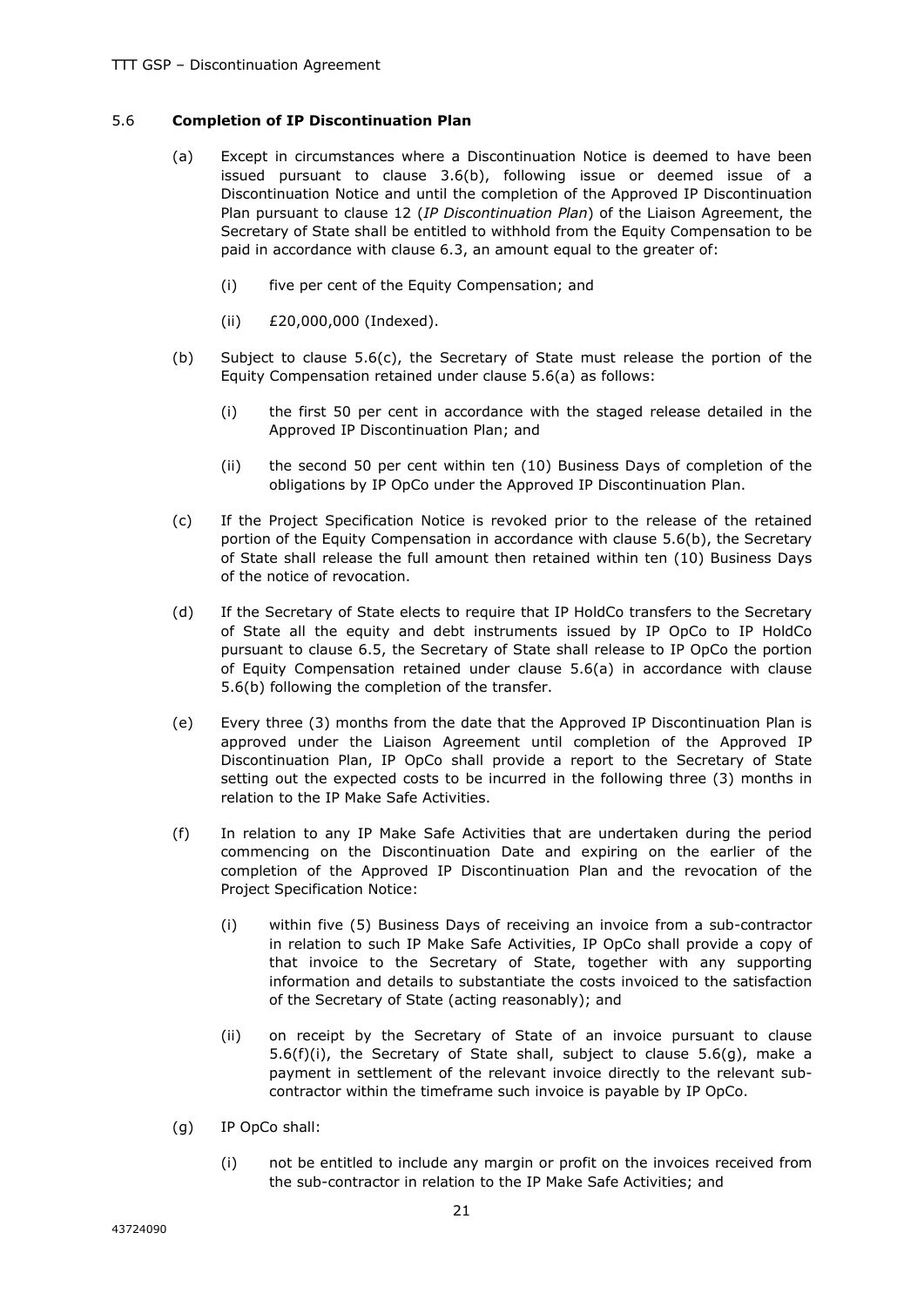(ii) procure the carrying out of the IP Make Safe Activities on terms and conditions and at rates consistent with the terms, conditions and rates that would have been payable in circumstances where IP OpCo was liable for the payment of the cost of the IP Make Safe Activities.

#### 6. **PAYMENT OF COMPENSATION**

- 6.1 Without prejudice to this clause 6 and clause 7 (*Tax gross up*), following the issue or deemed issue of a Discontinuation Notice, the Secretary of State shall pay to IP OpCo compensation in an amount equal to the aggregate of the Senior Debt Compensation and the Equity Compensation in accordance with this clause 6, provided that the aggregate of such compensation shall not exceed the Total Compensation Amount.
- 6.2 Where notice is served pursuant to clause 6.12 or clause 6.13, the Secretary of State shall pay to IP OpCo by deposit into the Senior Debt Compensation Account an amount equal to the Senior Debt Compensation on or before the date falling sixty (60) Business Days from the Lump Sum Date together with interest thereon at the weighted average non-default rate of interest under the Senior Financing Agreements from the Lump Sum Date to (and including) the date of payment.
- 6.3 Subject to clause 5.6 (*Completion of IP Discontinuation Plan*), the Secretary of State shall pay to IP OpCo by deposit into the Equity Compensation Account an amount equal to the Equity Compensation on or before the date falling sixty (60) Business Days from the Calculation Confirmation Date.
- 6.4 Save to the extent reflected in the calculations of the Total Compensation Amount, Senior Debt Compensation or Equity Compensation, the Secretary of State shall be entitled to set off against any amount of Equity Compensation owed by it to IP OpCo, any outstanding claims by the Secretary of State against IP OpCo under any of the Project Documents, Senior Financing Agreements or the Government Support Package (whether payable as a lump sum or in instalments), except to the extent owed to the Secretary of State as a holder of Junior Capital and/or pursuant to clause 9.1 (*Reimbursement and indemnity*).
- 6.5 At any time following payment of Equity Compensation and the Senior Debt Compensation in full in accordance with this clause 6, the Secretary of State shall be entitled to require that IP HoldCo transfers to the Secretary of State all the equity and debt instruments issued by IP OpCo to IP HoldCo and IP HoldCo and IP OpCo shall promptly do everything required to comply with such requirement. As security for the performance of the obligations of IP HoldCo under this clause 6.5, IP HoldCo agrees immediately after it executes this Agreement, to execute and deliver to the Secretary of State a power of attorney in the form set out in schedule 5.
- 6.6 The Secretary of State shall pay Senior Debt Compensation in instalments in accordance with this clause 6. IP OpCo will procure that the Senior Financing Agreements including any DA Approved Hedging will continue and not terminate or accelerate (other than termination in accordance with the Common Terms Agreement or the Security Trust and Intercreditor Deed in relation to the occurrence of a Permitted Hedge Termination Event). When calculating the Total Compensation Amount, Senior Debt Compensation and Senior Debt Liabilities (including Breakage Costs) for the purposes of this clause 6.6, Breakage Costs and Breakage Gains will be calculated as if the DA Approved Hedging had terminated on the Discontinuation Date. If the Senior Debt Compensation is less than the amount of the Senior Debt Liabilities on the Discontinuation Date, the ratio of the Senior Debt Compensation to the Senior Debt Liabilities (the **"Reduction Ratio"**) shall be calculated.
- 6.7 For those elements of Senior Debt Liabilities that comprise principal, instalments shall be paid to IP OpCo on or before the dates on which payments of principal are due from IP OpCo to the Secured Creditors under the Senior Financing Agreements (disregarding any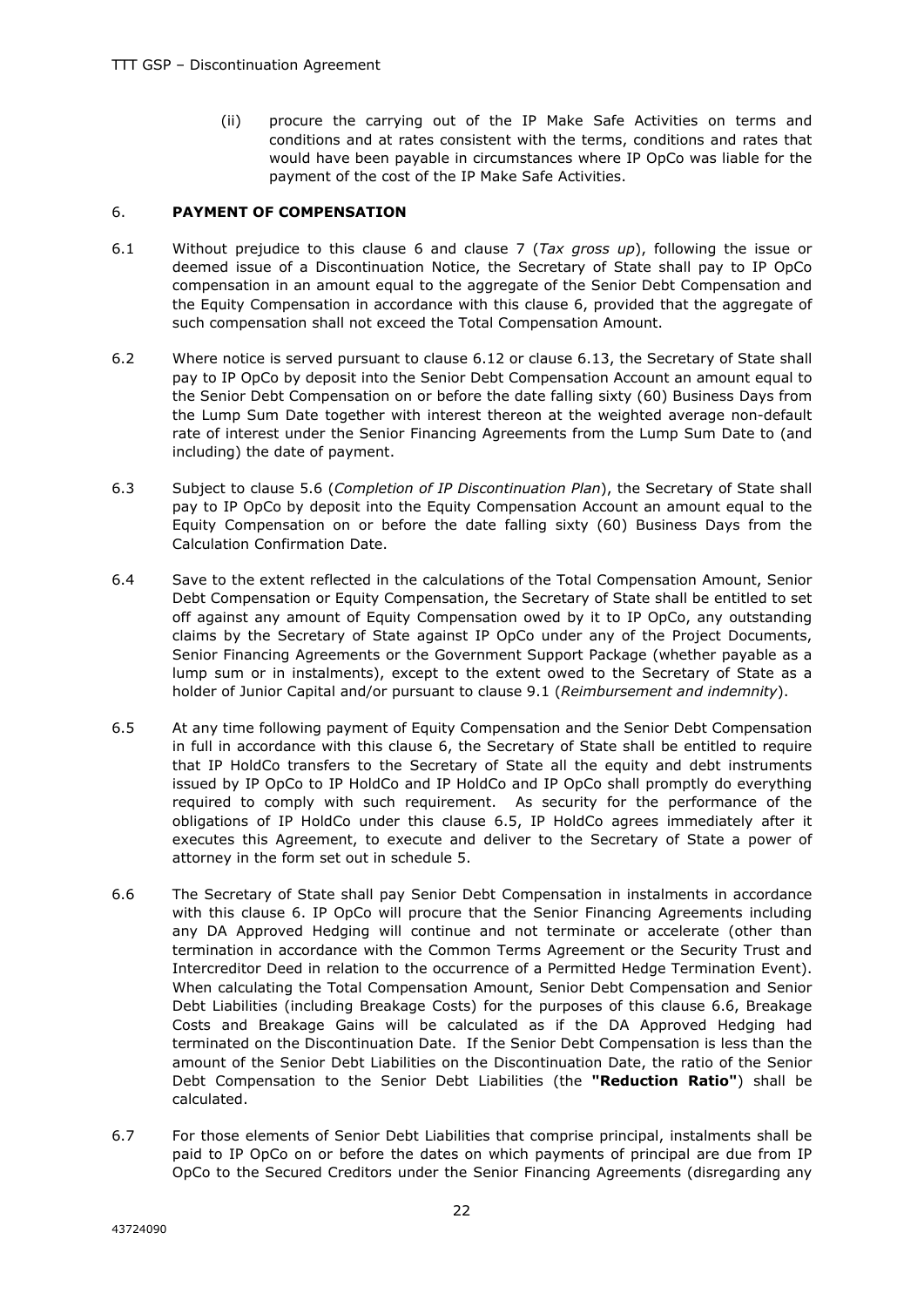amendments not made in accordance with clause 3.3 of the Liaison Agreement), having allowed reasonable periods for the administration of payments. If the amount of Senior Debt Compensation was less than the amount of the Senior Debt Liabilities on the Discontinuation Date, the amount of scheduled principal to be repaid by way of instalments will be reduced pro rata to the Reduction Ratio.

- 6.8 For those elements of Senior Debt Liabilities that comprise of interest, costs, expenses and liabilities owing or accrued as at the Discontinuation Date (other than Breakage Costs), the Secretary of State shall pay such amounts with the first instalment payable under clause 6.7 together with interest thereon at the weighted average non-default rate of interest under the Senior Financing Agreements from the Discontinuation Date to (and including) the date of payment. If the amount of Senior Debt Compensation was less than the amount of the Senior Debt Liabilities on the Discontinuation Date, the amounts payable pursuant to this clause 6.8 shall be reduced pro rata to the Reduction Ratio.
- 6.9 From the Discontinuation Date, the Secretary of State shall pay the amounts payable by IP OpCo to the Secured Creditors from time to time under the Senior Financing Agreements (disregarding any amendments not made in accordance with clause 3.3 of the Liaison Agreement) (including interest, fees and amounts payable from time to time in relation to DA Approved Hedging (but excluding any hedging arrangements which are not DA Approved Hedging)) on the dates such amounts fall due for payment to the Secured Creditors under the Senior Financing Agreements, having allowed reasonable periods for the administration of payments. If the amount of Senior Debt Compensation was less than the amount of the Senior Debt Liabilities on the Discontinuation Date, the amounts payable pursuant to this clause 6.9 shall be reduced pro rata to the Reduction Ratio. This clause 6.9 does not apply to any amounts arising as a result of an acceleration or early termination of any Senior Financing Agreement (save for costs associated with early termination of DA Approved Hedging which is terminated as a result of the occurrence of an event in limb (a) of the definition of Permitted Hedge Termination Event).
- 6.10 During any period when the Secretary of State is paying Senior Debt Compensation by instalments, the Secretary of State shall pay any costs reasonably and properly incurred in the administration of any members of the HoldCo Group and such amounts shall be due and payable on the later of twenty (20) Business Days' notice to the Secretary of State and determination of such costs in the event of a dispute.
- 6.11 To the extent that any amounts under 6.7 to 6.10 are payable by the Secretary of State prior to the date that is sixty (60) Business Days after the Calculation Confirmation Date, such amounts shall accrue and be due and payable on the date that is sixty (60) Business Days after the Calculation Confirmation Date.
- 6.12 At any time the Secretary of State may, in its absolute discretion, by notice to IP OpCo elect to cease paying Senior Debt Compensation by instalments with effect from the date specified in the notice (the **"SoS Lump Sum Date"**).
- 6.13 If:
	- (a) the Secretary of State is in breach of any of its payment obligations under this clause 6;
	- (b) IP OpCo had provided the notice required under clause 6.18 in respect of the relevant payment; and
	- (c) a Loan Acceleration Notice (as defined in the Master Definitions Agreement) has been issued by the Security Trustee to IP OpCo,

IP OpCo may issue a notice to the Secretary of State declaring all unpaid and outstanding amounts under the Senior Financing Agreements to be immediately due and payable (as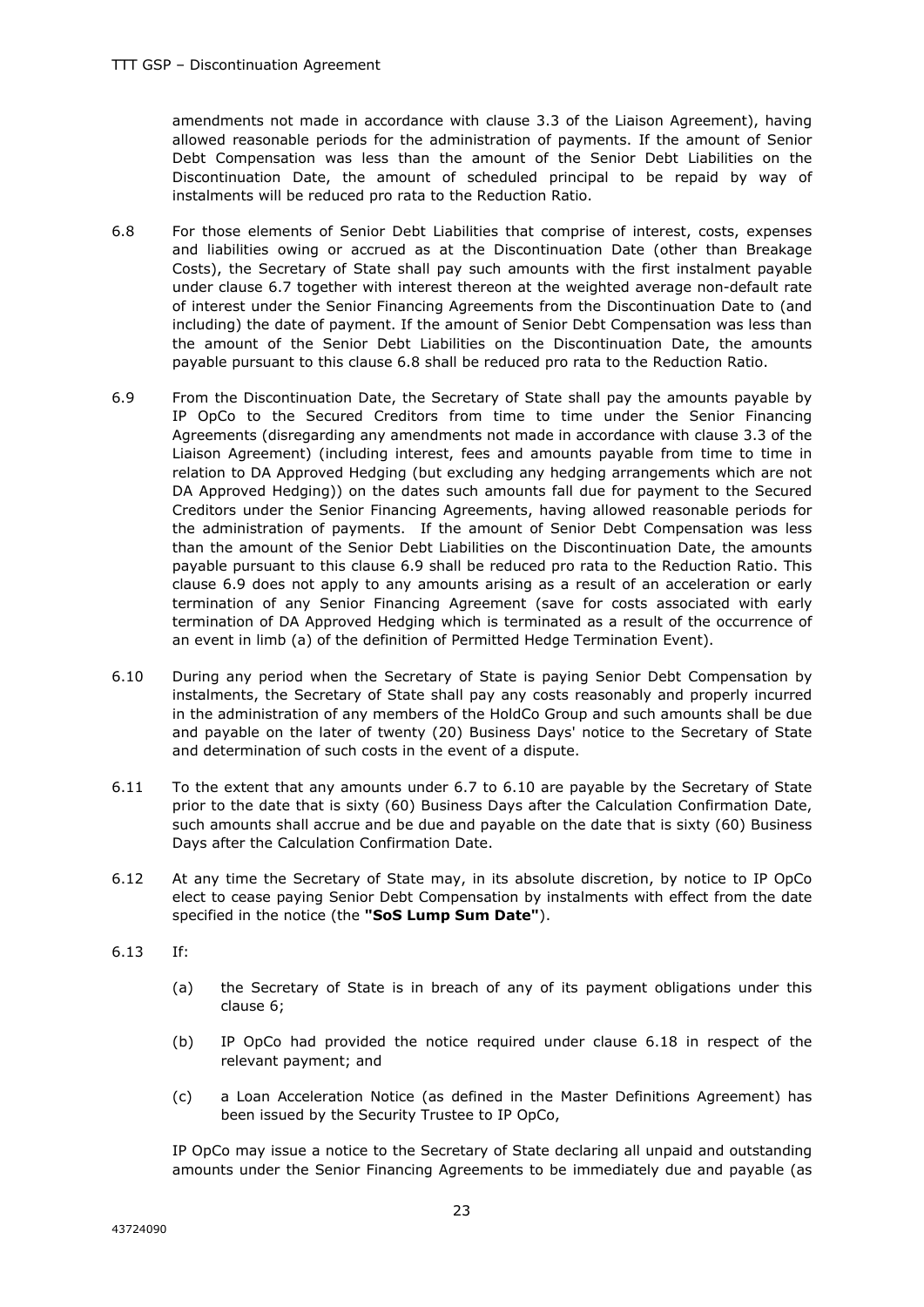reduced, where applicable, by the Reduction Ratio) and the date of such notice shall be the **"IP Lump Sum Date"**.

- 6.14 Following the delivery of a notice under clause 6.12 or clause 6.13:
	- (a) the DA Approved Hedging shall be terminated on or prior to the Lump Sum Date provided that, in relation to a notice under clause 6.12, if the SoS Lump Sum Date is less than five (5) Business Days following the date on which such notice was provided ("**SoS Notice Date**"), then the DA Approved Hedging shall be terminated on or prior to the date falling five (5) Business Days after the SoS Notice Date and the liabilities arising in respect of termination of such DA Approved Hedging shall be deemed to be liabilities arising as at the SoS Lump Sum Date for the purposes of clause 6.14(b); and
	- (b) the Senior Debt Liabilities shall be recalculated in accordance with clause 5 (*Calculation Procedures*) as if the Lump Sum Date were the Discontinuation Date and (if applicable) shall be reduced pro rata to the Reduction Ratio, disregarding for the purposes of this recalculation any amount of Senior Debt Liabilities that remain outstanding as a result of application of the Reduction Ratio to instalment payments made prior to the date of such calculation,

following which the Secretary of State shall pay such Senior Debt Compensation in accordance with clause 6.2 (*Payment of compensation*).

- 6.15 Without prejudice to any other term of this Agreement, IP OpCo shall not amend any DA Approved Hedging or enter into any transaction in relation to DA Approved Hedging following the delivery of a notice under clause 6.12 or clause 6.13, other than the early termination of such DA Approved Hedging in accordance with clause 6.14(a).
- 6.16 To the extent amounts are received by the Secured Creditors with respect to Senior Liabilities from time to time other than by way of payments by the Secretary of State under this clause 6 and such amounts were not already taken into account under clause 5.2(b)(iii) when calculating the Senior Debt Liabilities (**"Other Recoveries"**), the obligation of the Secretary of State to make payments pursuant to clause 6.6 to clause 6.9 shall be reduced accordingly, provided that if there is (or would otherwise be) a shortfall between the amount(s) of Senior Liabilities payable by the Secretary of State under this clause 6 and the actual Senior Liabilities as a result of application of the Reduction Ratio (**"Recovery Shortfall Amount(s)"**), the obligation of the Secretary of State to make payments pursuant to clause 6.6 to clause 6.9 shall only be reduced pursuant to this clause 6.16 to the extent the Other Recoveries exceed the corresponding Recovery Shortfall Amount(s).
- 6.17 Any Senior Debt Compensation or other amounts payable by the Secretary of State under this Agreement which are denominated or otherwise payable in any Non-Base Currency will be converted into the Base Currency in accordance with the relevant Spot Exchange Rate and only will be payable by the Secretary of State in the Base Currency.
- 6.18 Without prejudice to the agreement or determination of the amounts payable pursuant to this clause 6, IP OpCo shall (and the Security Trustee may) provide at least five (5) Business Days prior written notice to the Secretary of State of any amount due and payable pursuant to this clause 6.
- 6.19 IP OpCo and the Security Trustee shall use reasonable endeavours to provide the Secretary of State with as much prior notice as is reasonably practicable of the anticipated upcoming amounts likely to be payable under this clause 6, including (to the extent practicable) a schedule of the actual and forecast amounts payable on a rolling three (3) month basis.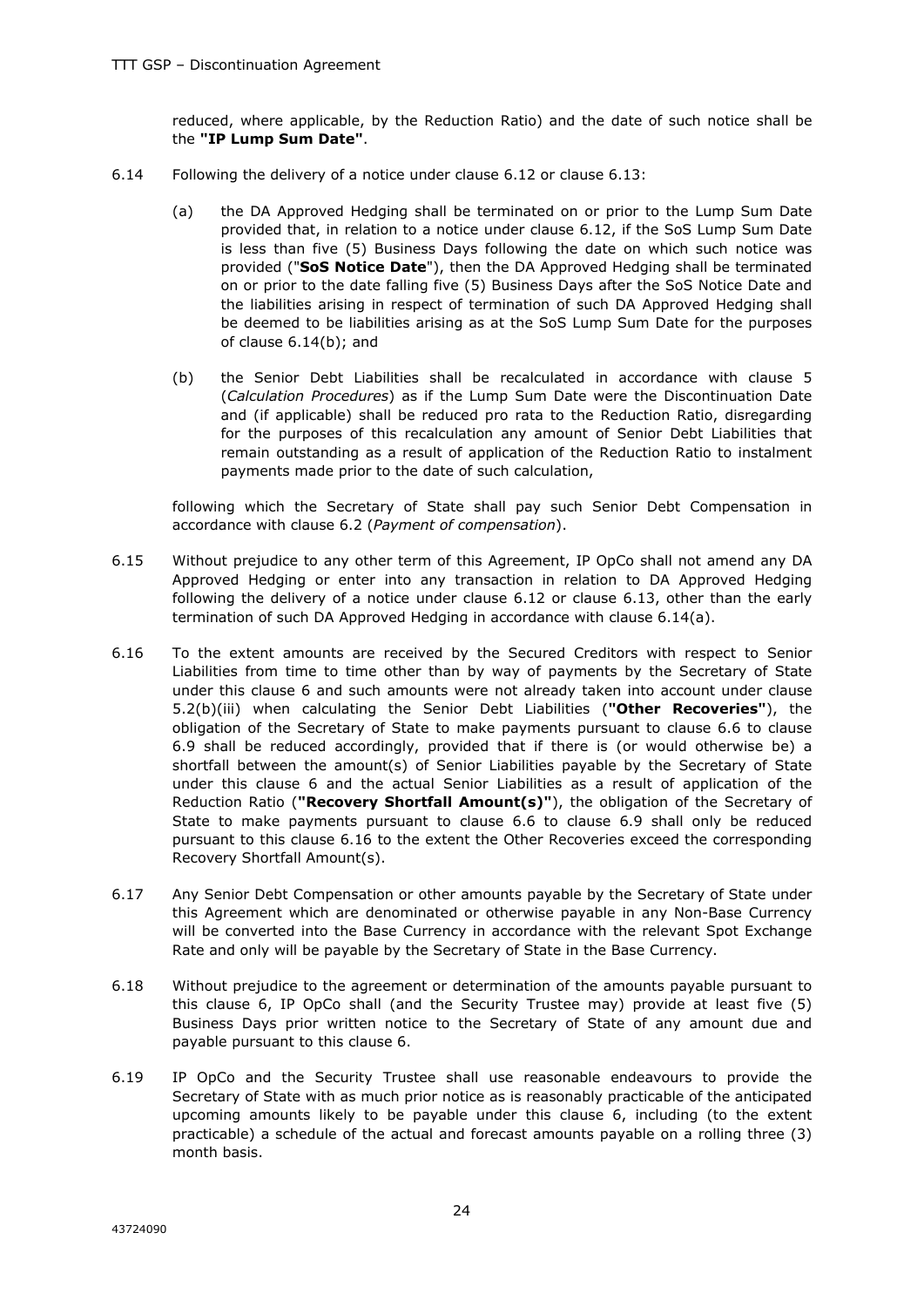#### 7. **TAX GROSS UP**

- 7.1 Subject to clause 7.2, if any amount of Senior Debt Compensation or Equity Compensation payable by the Secretary of State in accordance with clause 6 (*Payment of compensation*) is subject to Tax payable to a Relevant Authority in the United Kingdom, then the Secretary of State shall pay to IP OpCo such additional amount as will put IP OpCo in the same after Tax position as it would have been had the payment of Senior Debt Compensation or Equity Compensation (as applicable) not been subject to Tax, taking account of any relief, allowances, deduction, setting off or credit in respect of Tax (whether available by choice or not) which may be available to IP OpCo to reduce the Tax to which the payment is subject.
- 7.2 Where the Secretary of State is liable to pay IP OpCo an additional amount pursuant to clause 7.1, the Secretary of State may, in its sole discretion, elect to make such payment directly to the applicable Relevant Authority to discharge the liability for the Tax payable in relation to the Senior Debt Compensation or Equity Compensation (as applicable) and it is understood and agreed that any such payment by the Secretary of State in discharging such liability shall (to the extent of such payment) absolve the Secretary of State from any obligation to make any such payments to IP OpCo or its receiver, assignees or successors.

#### 8. **FULL PAYMENT**

Without prejudice to clause 7 (*Tax gross up*), any payment of Senior Debt Compensation or Equity Compensation shall be in full satisfaction of any claim which can be made against the Secretary of State by the Security Trustee, IP HoldCo and/or IP OpCo in relation to termination of the Government Support Package following the exercise by the Secretary of State of its right to issue a Discontinuation Notice. The Senior Debt Compensation and the Equity Compensation payable under this Agreement shall be the sole remedy of the Security Trustee, of IP HoldCo and of IP OpCo against the Secretary of State in respect of its right to issue a Discontinuation Notice or the termination of this Agreement and the Government Support Package.

#### 9. **REIMBURSEMENT**

#### 9.1 **Reimbursement and indemnity**

- (a) IP OpCo shall be liable to reimburse the Secretary of State for any payment made by or on behalf of the Secretary of State under this Agreement, which liability shall arise on the day on which the Secretary of State makes a payment under this Agreement. Such reimbursement shall be made in accordance with the Security Trust and Intercreditor Deed.
- (b) IP OpCo hereby indemnifies the Secretary of State for any loss or liability arising out of or in connection with any payment of Senior Debt Compensation and/or Equity Compensation made by or on behalf of the Secretary of State under this Agreement. Such obligation shall be discharged in accordance with the Security Trust and Intercreditor Deed.
- (c) Interest shall accrue on any and all amounts which remain outstanding from IP OpCo to the Secretary of State (to the extent permitted by law, if in respect of any unreimbursed amounts representing interest) from the date the amounts became due hereunder until the date on which the amounts are paid in full, at a rate of interest equal to two (2) per cent above the London Interbank Offered Rate.

#### 9.2 **Subrogation**

(a) Without prejudice to clause 9.1 (*Reimbursement and indemnity*), upon the Secretary of State making any payment in respect of any compensation pursuant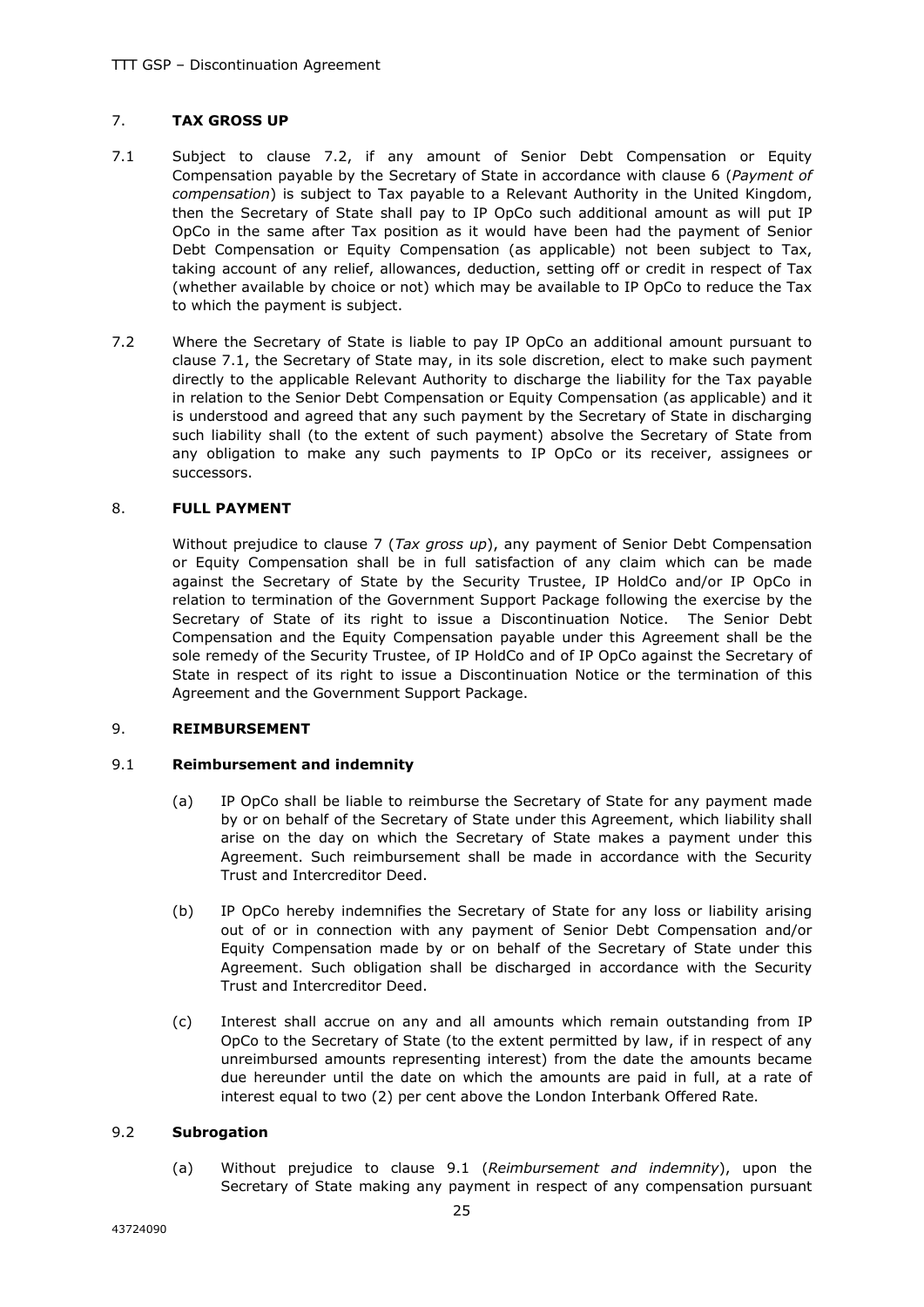to this Agreement and subject to application of such payment in accordance with the Security Trust and Intercreditor Deed, IP OpCo agrees that the Secretary of State shall, to the extent of any such payment, be fully and automatically subrogated to the fullest extent of applicable law to all of the rights of shareholders or creditors to payment of any amounts payable in respect of such Discontinuation Notice (the **"Discontinuation Rights"**).

- (b) IP OpCo agrees that it shall not, by reason of any payment by the Secretary of State under this Agreement, be discharged from its obligations under this Agreement. This clause 9.2(b) is without prejudice to the terms of the Transaction Documents to which the Secretary of State is party.
- (c) IP OpCo must, on request by the Secretary of State, take such actions as are, in the sole judgment of the Secretary of State, necessary to evidence such subrogation and to ensure that, to the extent of any payment made by the Secretary of State under the this Agreement, the Secretary of State receives any moneys paid or payable in respect of the Discontinuation Rights.

#### 9.3 **Secured creditor**

Each of the parties to this Agreement acknowledges and agrees that the Secretary of State shall, subject to clause 9.4 (*Postponement*), be a Secured Creditor in respect of all of its rights under clauses 9.1 (*Reimbursement and indemnity*) and 9.2 (*Subrogation*).

#### 9.4 **Postponement**

The Secretary of State's right to payment under clause 9.1(a) is postponed in accordance with the Security Trust and Intercreditor Deed.

#### 10. **COVENANTS**

#### 10.1 **Financing Principles**

- (a) Prior to incurring any Additional Financial Indebtedness or making any amendment to the Senior Financing Agreements, IP OpCo shall deliver to the Secretary of State a certificate certifying that the incurrence of such Additional Financial Indebtedness or the making of such amendment would comply with the Financing Principles.
- (b) If IP OpCo is not able to certify that the incurrence of Additional Financial Indebtedness or the making of an amendment to the Senior Financing Agreements would comply with the Financing Principles, it shall notify the Secretary of State of the reasons for such non-compliance and shall not incur such Additional Financial Indebtedness or make such amendment without the prior written consent of the Secretary of State.

#### 10.2 **Approved Hedging Policy**

IP OpCo shall comply with, and procure that IP FinCo complies with the Approved Hedging Policy.

#### 10.3 **Debt Maturity Management Principles**

- (a) IP OpCo shall consult with the Secretary of State on or about each Test Date in relation to management by IP OpCo of the refinancing risk in relation to debt financing of IP OpCo.
- (b) IP OpCo shall manage its Financial Indebtedness such that the aggregate principal amount of Financial Indebtedness that would fall due (including accretions by indexation of the notional amount under any Hedging Agreement and excluding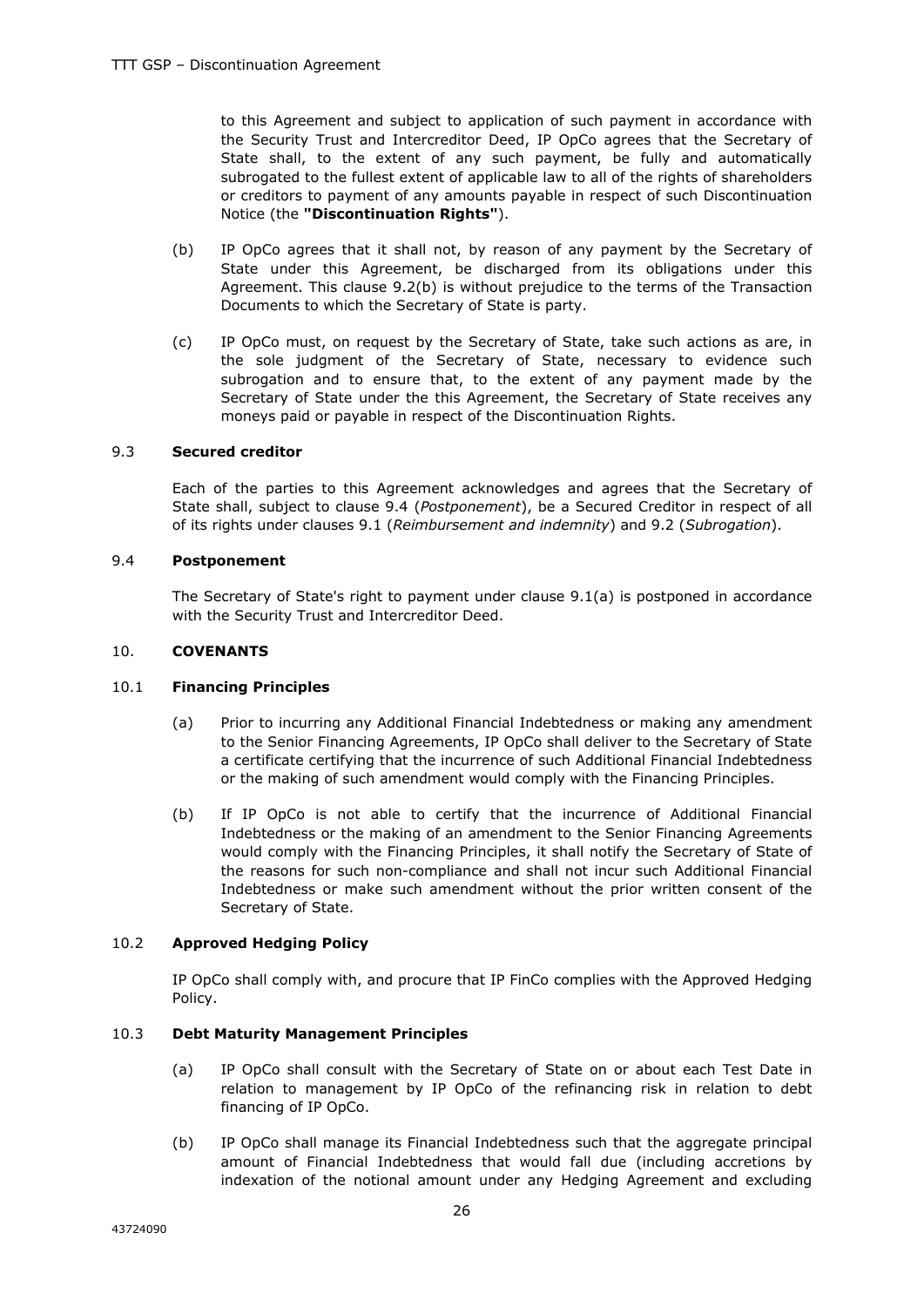other scheduled payments (other than any mandatory breaks) under any Hedging Agreements which have not crystallised) in any Test Period (as defined below) (the "**Maturing Debt**") is consistent with prudent treasury management and the Project Licence, where "prudent treasury management" shall be deemed to include a reasonably prudent view that the amount of any Maturing Debt falling due (i) in any twelve (12) month period and (ii) in the twenty-four (24) month period prior to the System Acceptance Date (each a "**Test Period**") can be and will be refinanced during or prior to such periods where failure to do so would expose IP OpCo to a material risk of insolvency.

#### 10.4 **STID Proposal Notices**

- (a) On the date that the STID Proposal is issued by IP OpCo to the Security Trustee in accordance with clause 19 of the Security Trust and Intercreditor Deed, IP OpCo shall:
	- (i) issue such STID Proposal to the Secretary of State directly; and
	- (ii) obtain an acknowledgment of receipt from the Secretary of State.
- (b) If such acknowledgment is not received by IP OpCo within two (2) Business Days of issuing the relevant STID Proposal to the Secretary of State in accordance with clause 10.4(a)(i), IP OpCo shall notify the Secretary of State of the issuance of such STID Proposal and use all reasonable endeavours to:
	- (i) ensure the STID Proposal has been received by the Secretary of State; and
	- (ii) obtain acknowledgment of receipt from the Secretary of State of such STID Proposal in accordance with clause 10.4(a)(ii).

#### 11. **CONFIDENTIALITY AND FREEDOM OF INFORMATION**

#### *Confidentiality*

#### 11.1 **Confidential Information**

Subject to clause 11.2 and clauses 11.6 to 11.15, the Parties shall at all times keep all Confidential Information confidential to the Party receiving it and shall not disclose such Confidential Information to any other person, except with the written authority of each Party to whom the information is confidential.

#### 11.2 **Disclosure of Confidential Information**

A Party shall, without the prior consent of the relevant other Party, be entitled to disclose Confidential Information of that other Party:

- (a) that is reasonably required by the Party for the performance of its obligations under the Transaction Documents, including the disclosure of any Confidential Information to any employee, consultant, agent, officer, sub-contractor (of any tier) or adviser to the extent necessary to enable that Party to perform its obligations under the Transaction Documents;
- (b) to any Secured Creditors or their professional advisers (including any rating agencies, if applicable) or insurance advisers or, where it is proposed that a person should or may provide funds (whether directly or indirectly and whether by loan, equity participation or otherwise) to IP OpCo to enable it to carry out its obligations under the Transaction Documents, to that Person and their advisers but only to the extent reasonably necessary to enable a decision to be taken on the proposal;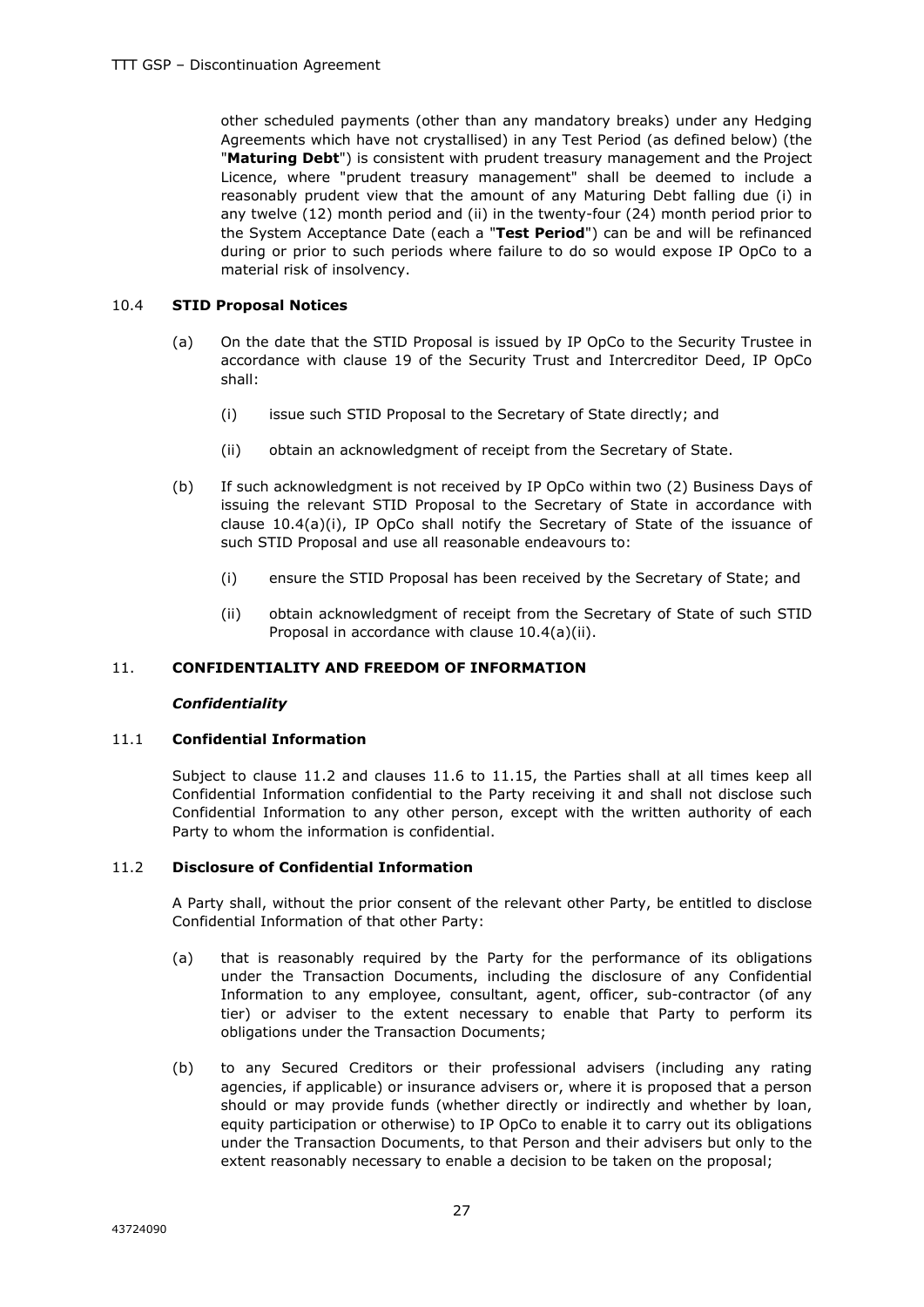- (c) to the extent required by the Water Industry Act or any other applicable law or pursuant to an order of any court of competent jurisdiction, any parliamentary obligation or the rules of any stock exchange or governmental or regulatory authority having the force of law including for the purposes of the National Audit Act 1983, the Comptroller and Auditor General;
- (d) to register or record any authorisations and to effect property registration that may be required;
- (e) for the purpose of the examination and certification of any Party's accounts; and
- (f) to enable a determination to be made under a dispute resolution process arising out of or in connection with this Agreement,

providing that any such disclosure is made in Good Faith.

11.3 Nothing in this clause 11 shall be deemed to prohibit, prevent or hinder, or render any Party liable for, the disclosure of any information by that Party to the Regulator, the Parliamentary Commissioner for Administration, a Minister of the Crown or any department of the Government of the United Kingdom, the European Commission, Parliament, the Scottish Parliament, the National Assembly of Wales, the Mayor of London, the Greater London Authority or any department or officer of any of them for the purpose of facilitating the carrying out of its functions.

#### 11.4 **Obligations preserved**

Where disclosure is permitted under clause 11.2, other than clauses  $11.2(c)$  and  $11.2(d)$ , the Party making such disclosure shall ensure that the recipient of the information is subject to the same obligation of confidentiality as that contained in this Agreement.

#### 11.5 **Exploitation of information**

Subject to use of information for the purposes expressly contemplated in clauses 11.2(b), 11.2(c) and 11.2(e), no Party shall make use of any information arising out of the Project issued or provided by or on behalf of any Party in connection with the Transaction Documents otherwise than for the purposes of the Transaction Documents, except with the written consent of the Party by whom or on whose behalf the information was provided.

#### *Freedom of Information*

- 11.6 For the purposes of clauses 11.6 to 11.15:
	- (a) **"Request for Information"** shall have the meaning set out in the FOIA or the Environmental Information Regulations as relevant (where the meaning set out for the term "request" shall apply); and
	- (ii) **"Information"** has the meaning given under Section 84 of the FOIA.
- 11.7 The Parties acknowledge that the Secretary of State is, and that IP OpCo and/or IP HoldCo may become, subject to the requirements of the FOIA and the Environmental Information Regulations and each Party shall, subject to the remaining provisions of this clause 11, facilitate compliance by each other Party (as the case may be) with its Information disclosure requirements pursuant to the same in the manner provided for in clauses 11.8 to 11.15 (inclusive).
- 11.8 Where a Party (the **"RfI Recipient"**) receives a Request for Information in relation to Information that is confidential to another Party, the RfI Recipient shall provide a copy of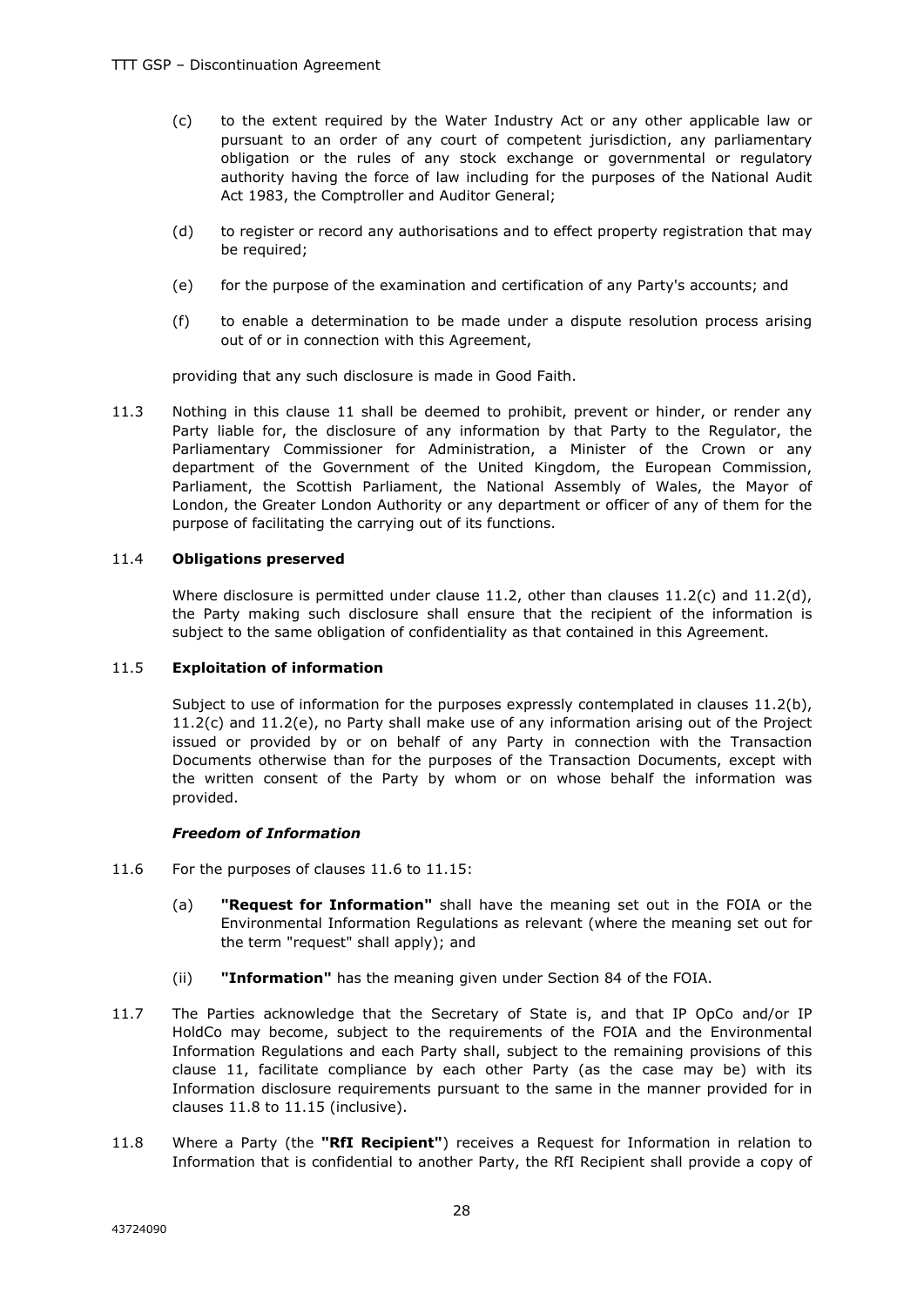such Request for Information to the relevant other Party within two (2) Business Days of receiving the Request for Information.

- 11.9 Within ten (10) Business Days of receiving a Request for Information from the RfI Recipient (or such other period as the RfI Recipient may specify), the relevant other Party shall provide all necessary assistance as reasonably requested by the RfI Recipient in connection with any such Information, to enable the RfI Recipient to respond to a Request for Information within the time for compliance set out in Section 10 of the FOIA or Regulation 5 of the Environmental Information Regulations.
- 11.10 Following notification under clause 11.8, and up until such time as the relevant other Party has assisted the RfI Recipient in accordance with clause 11.9, the relevant other Party may make representations to the RfI Recipient as to whether:
	- (a) such Information requested should be disclosed and if so, on what basis;
	- (b) such Information may be or is Confidential Information or Commercially Sensitive Information; or
	- (c) further Information should reasonably be provided in order to identify and locate the Information requested,

provided always that, without prejudice to the relevant other Party's rights against the RfI Recipient in respect of any disclosure of Information made otherwise than in accordance with the FOIA, the RfI Recipient shall be responsible for determining:

- (d) whether Information is exempt from disclosure under the FOIA and the Environmental Information Regulations; and
- (e) whether Information is to be disclosed in response to a Request for Information;

in no event shall the relevant other Party respond directly, or allow its sub-contractors to respond directly, to a Request for Information unless expressly authorised to do so by the RfI Recipient.

- 11.11 Subject to clause 11.14, in deciding how to respond to a Request for Information which relates, or may relate, to Confidential Information or Commercially Sensitive Information, the RfI Recipient shall take into account any relevant representations by the relevant other Party in that regard that are made before expiry of the time period referred to in clause 11.9, and the RfI Recipient shall not issue a response to the Request for Information before such date.
- 11.12 If the RfI Recipient decides to respond to a Request for Information which relates, or may relate, to Confidential Information or Commercially Sensitive Information by confirming that it holds Confidential Information or Commercially Sensitive Information and/or by disclosing Confidential Information or Commercially Sensitive Information, it shall notify the relevant other Party of its decision in writing at least three (3) Business Days before issuing such response.
- 11.13 In the event of a request from the RfI Recipient pursuant to clause 11.9, the relevant other Party shall as soon as practicable, and in any event within five (5) Business Days of receipt of such request, inform the RfI Recipient of the relevant other Party's estimated costs of complying with the request to the extent these would be recoverable if incurred by the RfI Recipient under Section 12(1) of the FOIA and the Fees Regulations. Where such costs (either on their own or in conjunction with the RfI Recipient's own such costs in respect of such Request for Information) will exceed the appropriate limit referred to in Section 12(1) of the FOIA and as set out in the Fees Regulations the RfI Recipient shall inform the relevant other Party in writing whether or not it still requires the relevant other Party to comply with the request and where it does require the relevant other Party to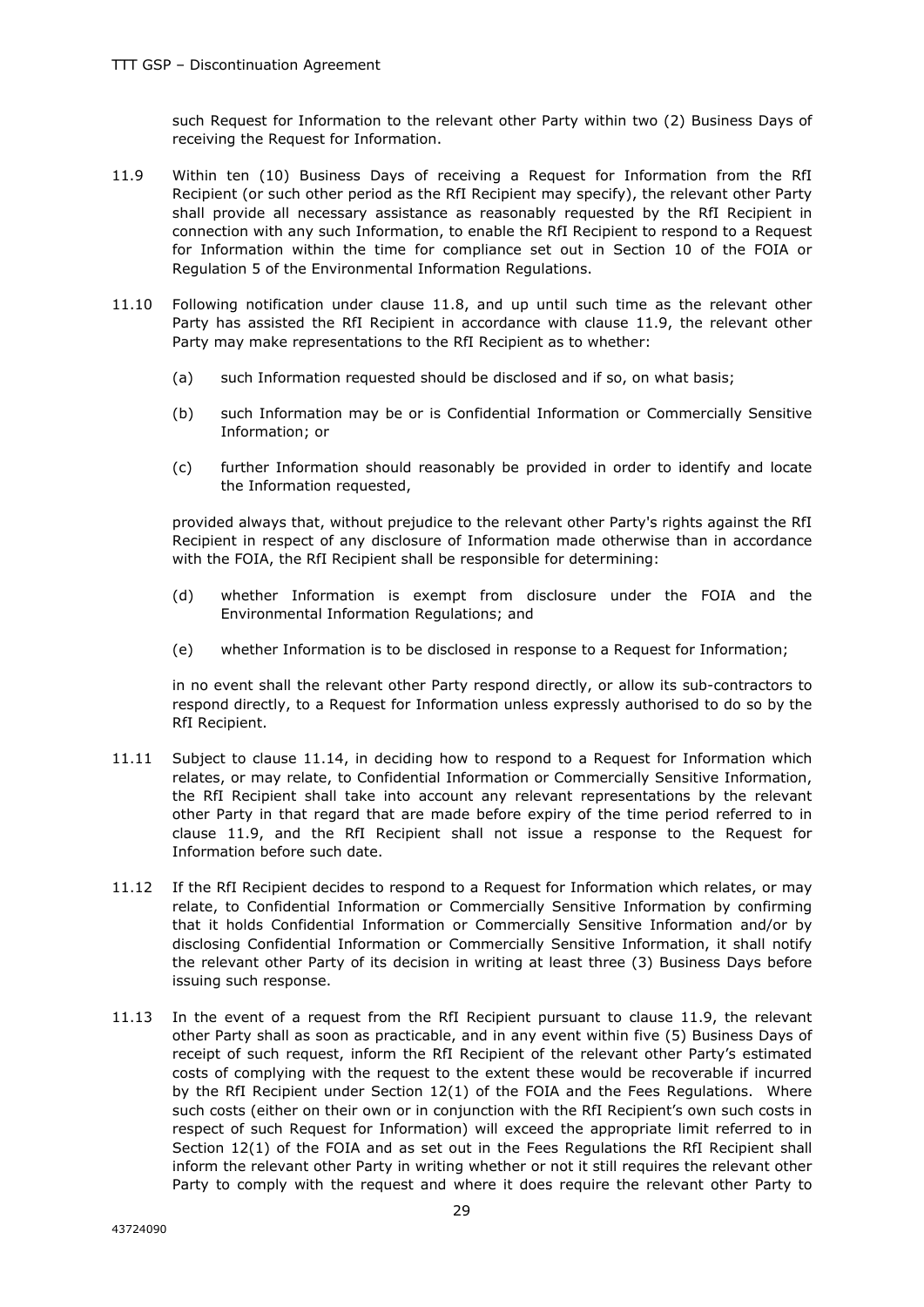comply with the request the ten (10) Business Days period for compliance shall be extended by such number of additional days for compliance as the RfI Recipient is entitled to under Section 10 of the FOIA. In such case, the RfI Recipient shall notify the relevant other Party of such additional days as soon as practicable after becoming aware of them and shall reimburse the relevant other Party for such costs as the relevant other Party incurs in complying with the request to the extent it is itself entitled to reimbursement of such costs in accordance with its own FOIA policy from time to time.

- 11.14 The Parties acknowledge that (notwithstanding the other provisions of this clause 11) the RfI Recipient may, acting in accordance with the Department of Constitutional Affairs' Code of Practice on the Discharge of Functions of Public Authorities under Part I of the FOIA and the Code of Practice on the discharge of obligations of public authorities under the Environmental Information Regulations (the **"Codes"**), be obliged under the FOIA, or the Environmental Information Regulations to disclose Information concerning the other Parties or the Project:
	- (a) in certain circumstances without consulting with the relevant other Party; or
	- (b) following consultation with the relevant other Party and having taken their views into account,

provided always that where clause 11.14(a) applies the RfI Recipient shall, in accordance with the recommendations of the Codes, take reasonable steps, where appropriate, to give the relevant other Party notice, or failing that, to draw the disclosure to the attention of the relevant other Party after any disclosure.

11.15 The RfI Recipient shall not be liable for any loss, damage, harm or other detriment suffered by any other Party arising out of any Information being disclosed under the FOIA or Environmental Information Regulations provided the RfI Recipient has complied with clauses 11.6 to 11.15.

#### 12. **NO PARTNERSHIP OR AGENCY**

- (a) Nothing in this Agreement shall be construed as creating a partnership.
- (b) No Party shall be deemed to be an agent of any other Party and no Party shall hold itself out as having authority or power to bind any other Party in any way.

#### 13. **NOTICES**

#### 13.1 **Communications in writing**

Any communication to be made under or in connection with this Agreement shall be made in writing.

#### 13.2 **Addresses**

The address (and the department or officer, if any, for whose attention the communication is to be made) of each Party, the Regulator and Thames Water for any communication or document to be made or delivered is as follows:

| | | | | | | | | | | | | | | | | | | | | | | | | | | | | | | | | | | | | | | | | | | | | | | | | | | |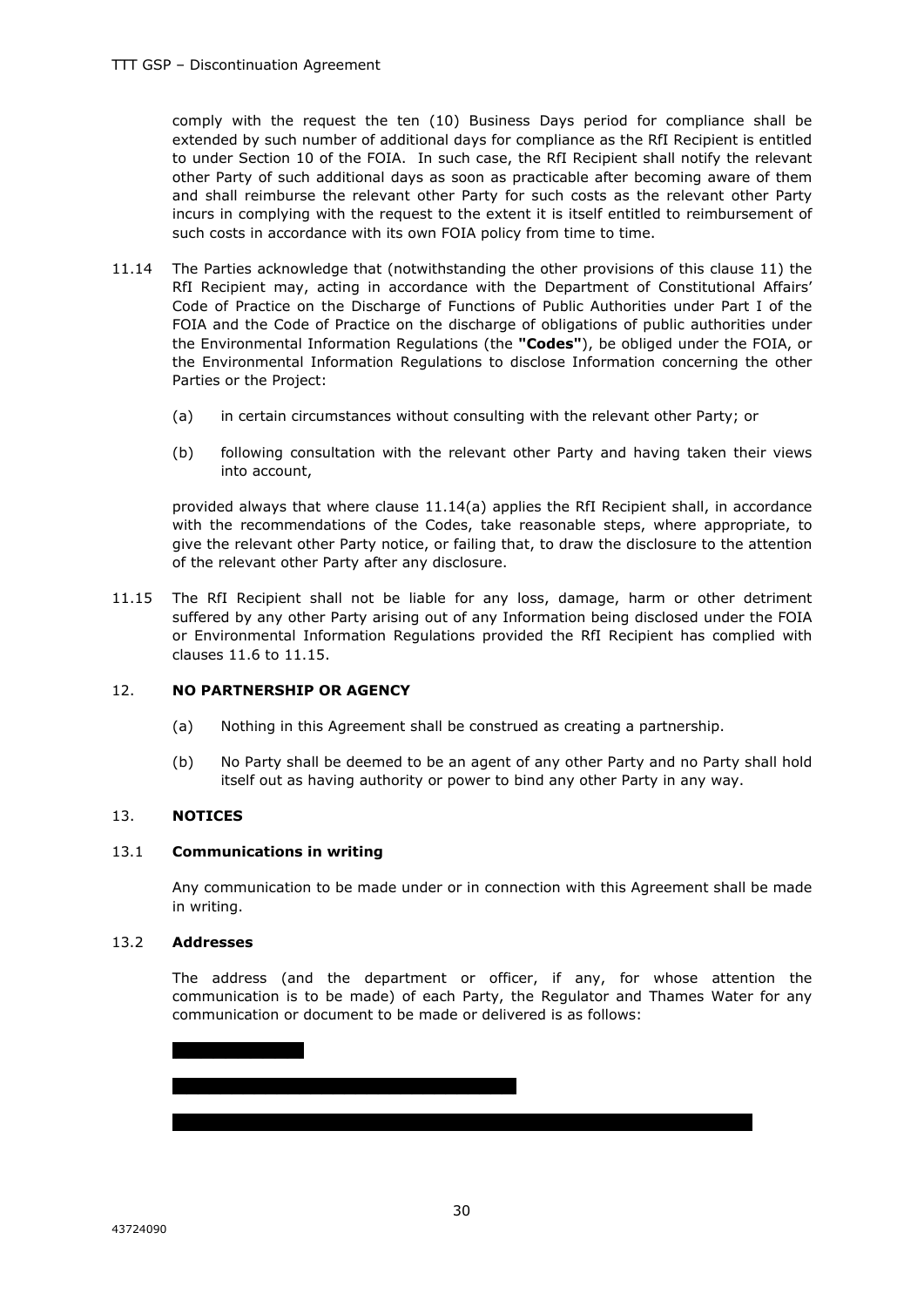

or any substitute address or department or officer as any Party, the Regulator and Thames Water (as applicable) may notify in writing to each of the other Parties by not less than five (5) Business Days' notice.

#### 13.3 **Delivery**

- (a) Any communication or document made or delivered by one Party to another Party under or in connection with this Agreement shall only be effective:
	- (i) if by hand or recorded delivery, when so delivered; and
	- (ii) if by post (other than recorded delivery), when left at the relevant address two (2) Business Days after being deposited in the post (postage prepaid) in an envelope addressed to the relevant Party at the relevant address,

and, if a particular department or officer is specified as part of its address, details provided under clause 13.2 (*Addresses*), if addressed to that department or officer.

(b) Any notice under this Agreement shall be irrevocable.

#### 13.4 **Electronic communication**

- (a) Any communication to be made under or in connection with this Agreement may be made by electronic mail or other electronic means, if the Parties:
	- (i) agree that, unless and until notified to the contrary, this is to be an accepted form of communication;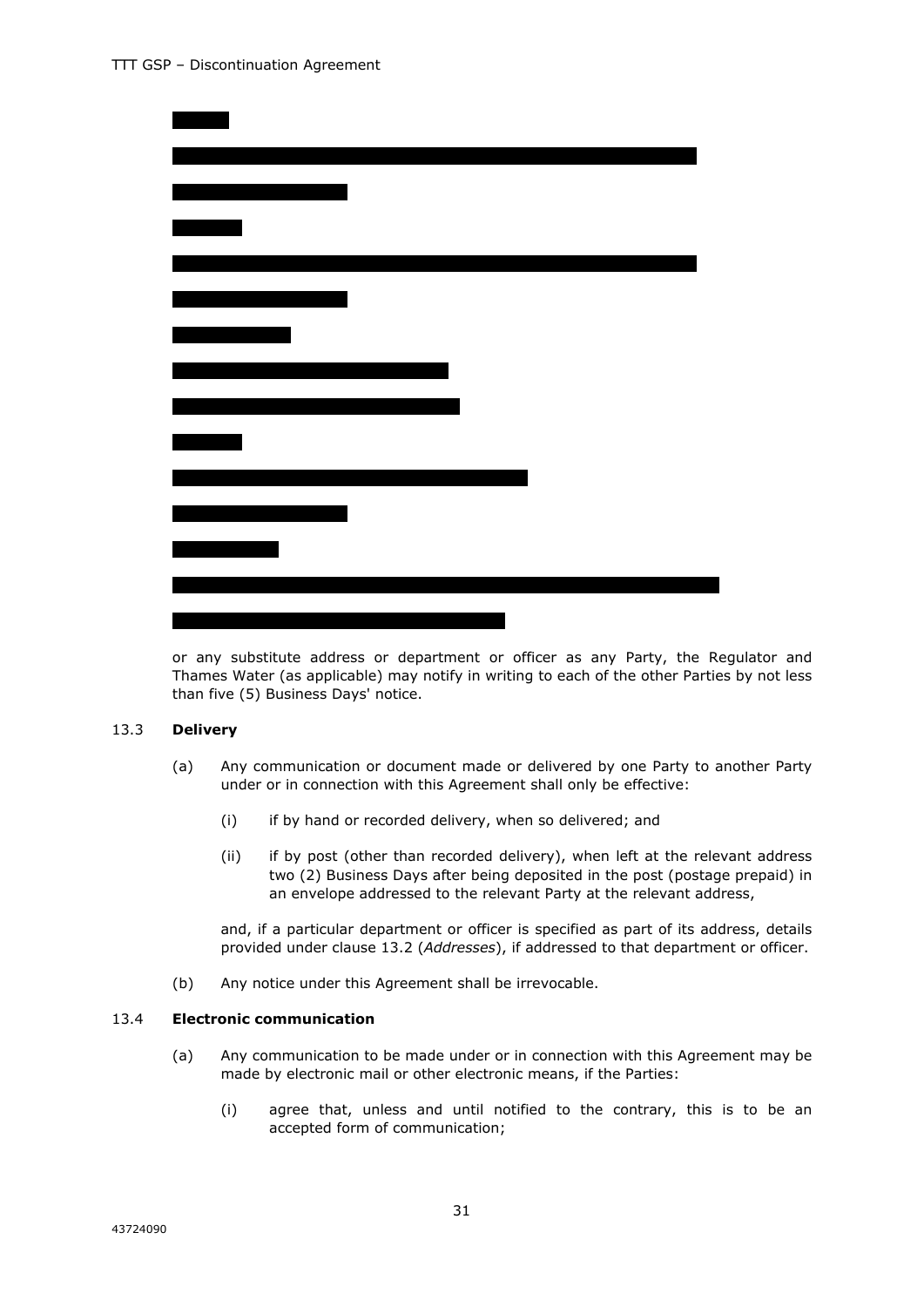- (ii) notify the other Parties in writing of their electronic mail address and any other information required to enable the sending and receipt of information by that means; and
- (iii) notify the other Parties of any change to their address or any other such information supplied by them.
- (b) Any electronic communication made between the Parties will be effective only when actually received in readable form.

#### 14. **PARTIAL INVALIDITY**

If, at any time, any provision of this Agreement is or becomes illegal, invalid or unenforceable in any respect under any law of any jurisdiction, neither the legality, validity or enforceability of the remaining provisions nor the legality, validity or enforceability of such provision under the law of any other jurisdiction will in any way be affected or impaired.

#### 15. **REMEDIES AND WAIVERS**

No failure to exercise, nor any delay in exercising, any right or remedy under this Agreement shall operate as a waiver of any such right or remedy or constitute an election to affirm this Agreement. No election to affirm this Agreement by any Party shall be effective unless it is in writing. No single or partial exercise of any right or remedy shall prevent any further or other exercise or the exercise of any other right or remedy. The rights and remedies provided in this Agreement are cumulative and not exclusive of any rights or remedies provided by law.

#### 16. **CONSEQUENTIAL LOSS**

Except where expressly stated otherwise, in no event shall the Secretary of State be liable to any other Party in respect of any Consequential Loss (whether on the basis of breach of contract, indemnity, warranty, tort, breach of statutory duty or otherwise) for any matter arising out of or in connection with this Agreement.

#### 17. **AMENDMENTS**

This Agreement may be amended only by an instrument in writing signed by duly authorised representatives of each Party.

#### 18. **COUNTERPARTS**

This Agreement may be executed in any number of counterparts, and by each Party on separate counterparts. Each counterpart is an original, but all counterparts shall together constitute one and the same instrument. Delivery of a counterpart of this Agreement by email attachment shall be an effective mode of delivery.

#### 19. **ENTIRE AGREEMENT**

- 19.1 This Agreement constitutes the entire agreement between the Parties and supersedes and extinguishes all previous drafts, agreements, arrangements and understandings between them, whether written or oral, relating to its subject matter.
- 19.2 Subject to clause 19.3 each Party agrees that it shall have no remedies in respect of any representation or warranty (whether made innocently or negligently) that is not set out in this Agreement. No Party shall have any claim for innocent or negligent misrepresentation based upon any statement in this Agreement.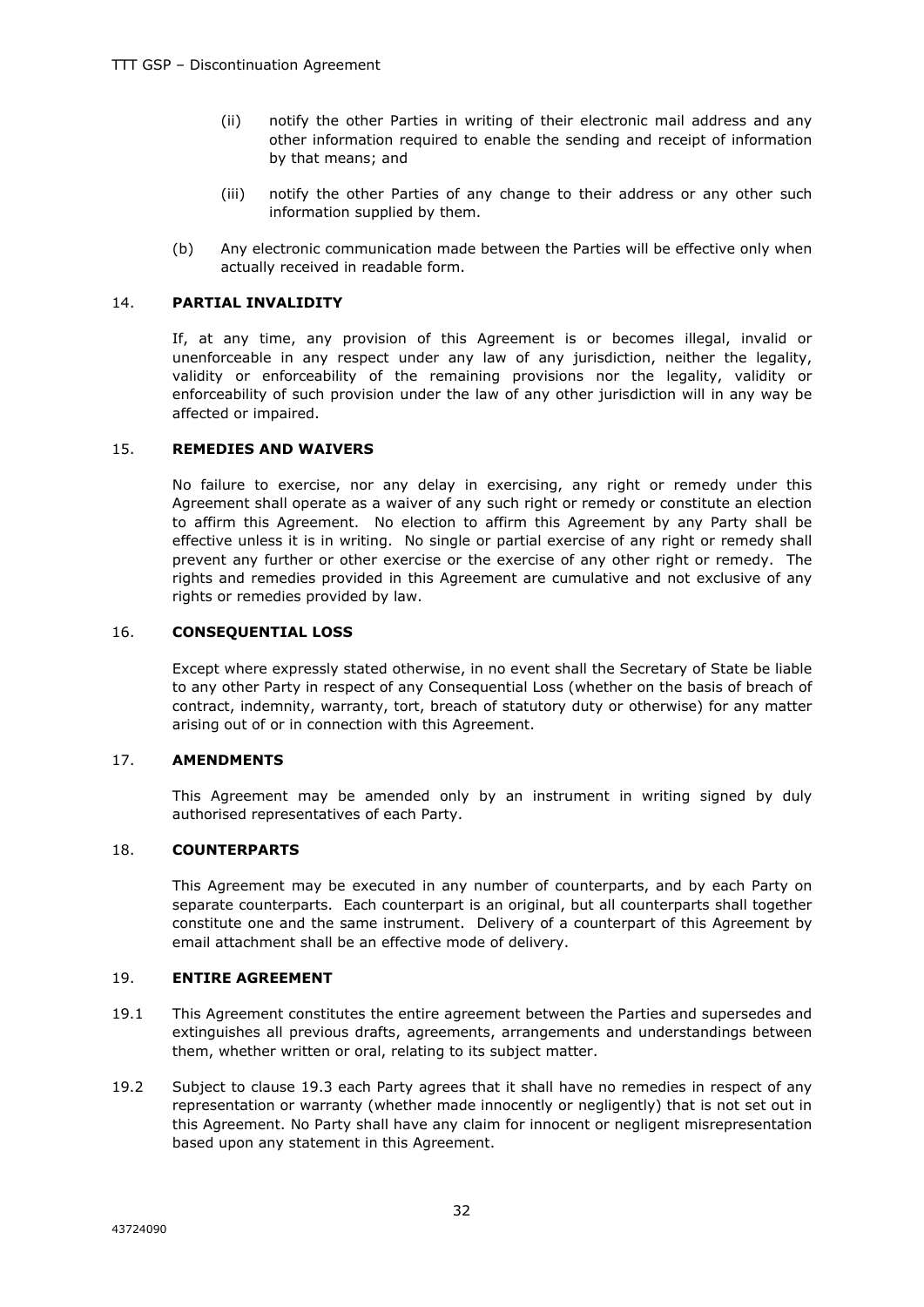19.3 Nothing in this Agreement shall exclude or limit liability in respect of fraud, fraudulent misstatement or any other matter to the extent not permitted by law to be excluded or limited.

#### 20. **RESTRICTIONS ON ASSIGNMENT**

20.1 This Agreement shall benefit and bind the relevant parties, their permitted assignees and their respective successors. Any reference in this Agreement to any party shall be construed accordingly.

#### 20.2 **Restriction on IP OpCo/IP HoldCo**

Subject to clause 20.3 (*IP OpCo/IP HoldCo exception*), IP OpCo and/or IP HoldCo shall not assign, novate or otherwise transfer its rights or obligations under this Agreement in whole or in part except with the prior written consent of the Secretary of State (such consent not to be unreasonably withheld or delayed).

#### 20.3 **IP OpCo/IP HoldCo exception**

IP OpCo and/or IP HoldCo may create a security assignment of this Agreement in favour of any Secured Creditor and the Secretary of State shall:

- (a) assist in facilitating this, provided that all costs and expenses properly incurred by the Secretary of State in giving effect to such assignment are paid by IP OpCo; and
- (b) execute such documents as may reasonably and customarily be required to give effect to such assignment.

#### 20.4 **Restriction on Secretary of State**

Subject to clause 20.5 (*Secretary of State exception*), the Secretary of State shall not assign, novate or otherwise transfer its rights or obligations under this Agreement in whole or in part except with the prior written consent of each of IP OpCo and IP HoldCo (such consent not to be unreasonably withheld or delayed).

#### 20.5 **Secretary of State exception**

The Secretary of State may transfer or novate its rights and its obligations under this Agreement to any Minister of the Crown or any entity directly wholly-owned or controlled by a Minister of the Crown (the **"Secretary of State Replacement"**) provided that:

- (a) such transfer or novation is in respect of all of the Secretary of State's or, as applicable, the previous Secretary of State Replacement's, rights and obligations under this Agreement;
- (b) the Secretary of State Replacement enters into documentation, in the same form or otherwise in a form reasonably acceptable to each of IP OpCo and IP HoldCo (in each case, such approval not to be unreasonably withheld or delayed), agreeing to be bound by the terms of this Agreement, with any consequential amendments which may be appropriate, as fully as if the Secretary of State Replacement had been a party to this Agreement and named in this Agreement in place of the Secretary of State or, as applicable, the previous Secretary of State Replacement;
- (c) where the Secretary of State Replacement is an entity directly wholly-owned or controlled by a Minister of the Crown, the Secretary of State has produced evidence to IP OpCo and IP HoldCo (acting reasonably) that: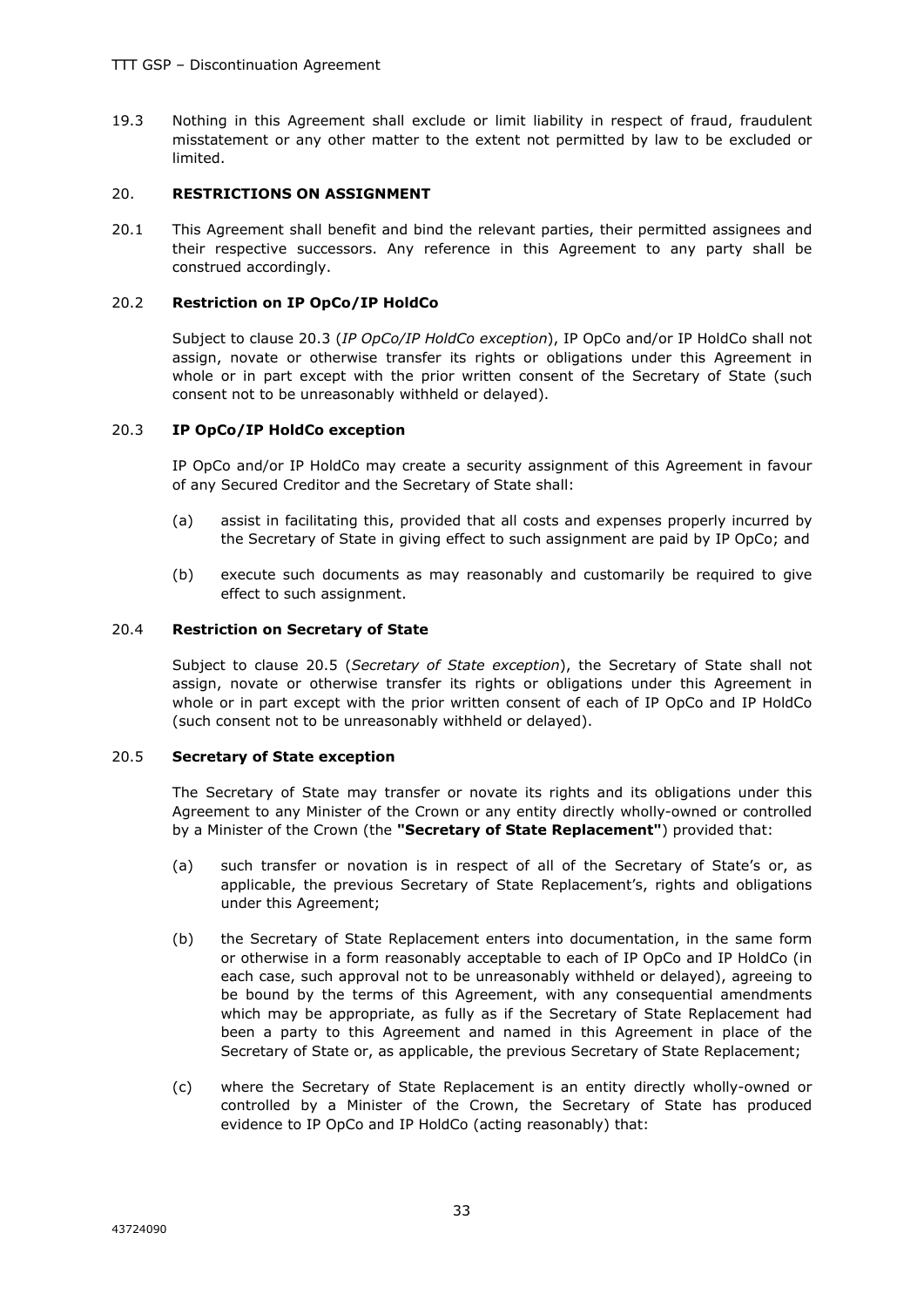- (i) the Secretary of State Replacement has the power and financial capability to enter into, perform and deliver, and has taken all necessary action to authorise its entry into, performance and delivery of this Agreement; and
- (ii) all approvals, consents, updates and assurances required for the purposes of clause 20.5(c)(i) are, at the time of such transfer or novation, in full force and effect;
- (d) all costs and expenses properly incurred by each of IP OpCo and IP HoldCo in effecting such transfer or novation are paid by the Secretary of State Replacement.
- 20.6 Each of IP OpCo and IP HoldCo hereby gives the Secretary of State notice, and the Secretary of State hereby acknowledges, that it has assigned by way of security to the Security Trustee on behalf of certain Secured Creditors pursuant to the security agreement dated on or about the date hereof to which they and the Security Trustee are a party (the **"Security Agreement"**), all of their rights, title and interest in and to the GSP (the **"Assigned Agreements"**). Following notice from the Security Trustee (acting in accordance with the Security Trust and Intercreditor Deed and clause 18 of the Security Agreement) all rights in respect of the Assigned Agreements will be exercisable by the Security Trustee and notices under the Assigned Agreements should be given to the Security Trustee or as it directs in writing.

#### 21. **NO THIRD PARTY ENFORCEMENT RIGHTS**

A person who is not a party to this Agreement shall have no right under the Contracts (Rights of Third Parties) Act 1999 to enforce any of its terms.

#### 22. **GOVERNING LAW**

This Agreement and any non-contractual obligations arising out of or in relation to this Agreement are governed by the law of England and Wales.

#### 23. **JURISDICTION AND DISPUTES**

- 23.1 The courts of England and Wales have exclusive jurisdiction to settle any dispute arising out of or in connection with this Agreement (including, without limitation, a dispute regarding the existence, validity or termination of this Agreement and a dispute relating to any non-contractual obligations arising out of or in connection with this Agreement) (a **"Dispute"**).
- 23.2 The Parties agree that the courts of England and Wales are the most appropriate and convenient courts to settle Disputes and accordingly no Party will argue to the contrary.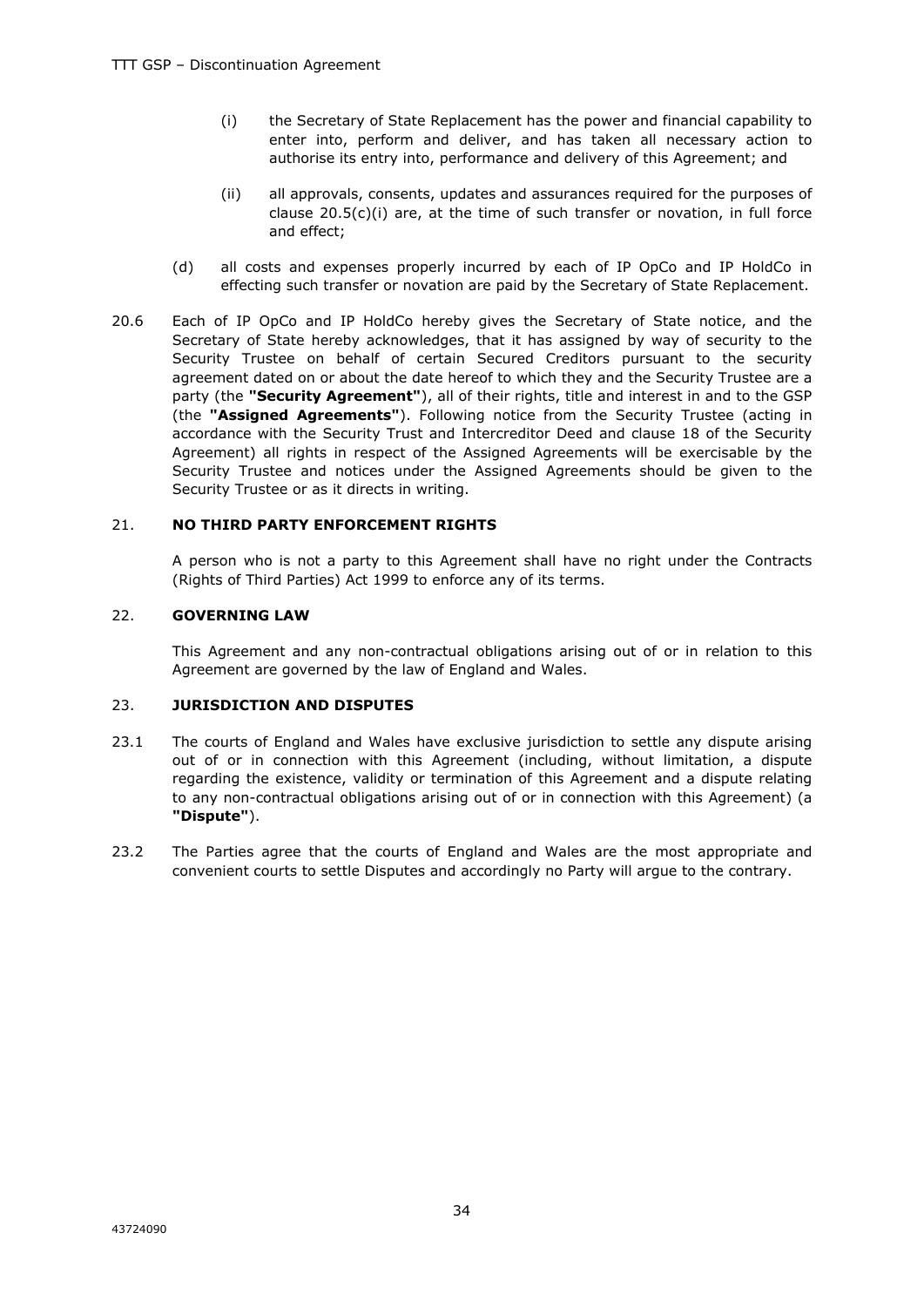#### **SCHEDULE 1**

#### **Senior Financing Agreements**

- 1. Market Disruption Facility Agreement;
- 2. Security Debentures from Obligors;
- 3. Account Bank Agreement;
- 4. Revolving Credit Facility Agreement;
- 5. Fee Letters;
- 6. Hedging Agreements;
- 7. Security Trust and Intercreditor Deed;
- 8. Any other financing agreements in respect of Permitted Financial Indebtedness in relation to senior debt entered into after the date of this Agreement and designated as a "Finance Document" in accordance with the definition of Finance Document in the Master Definitions Agreement.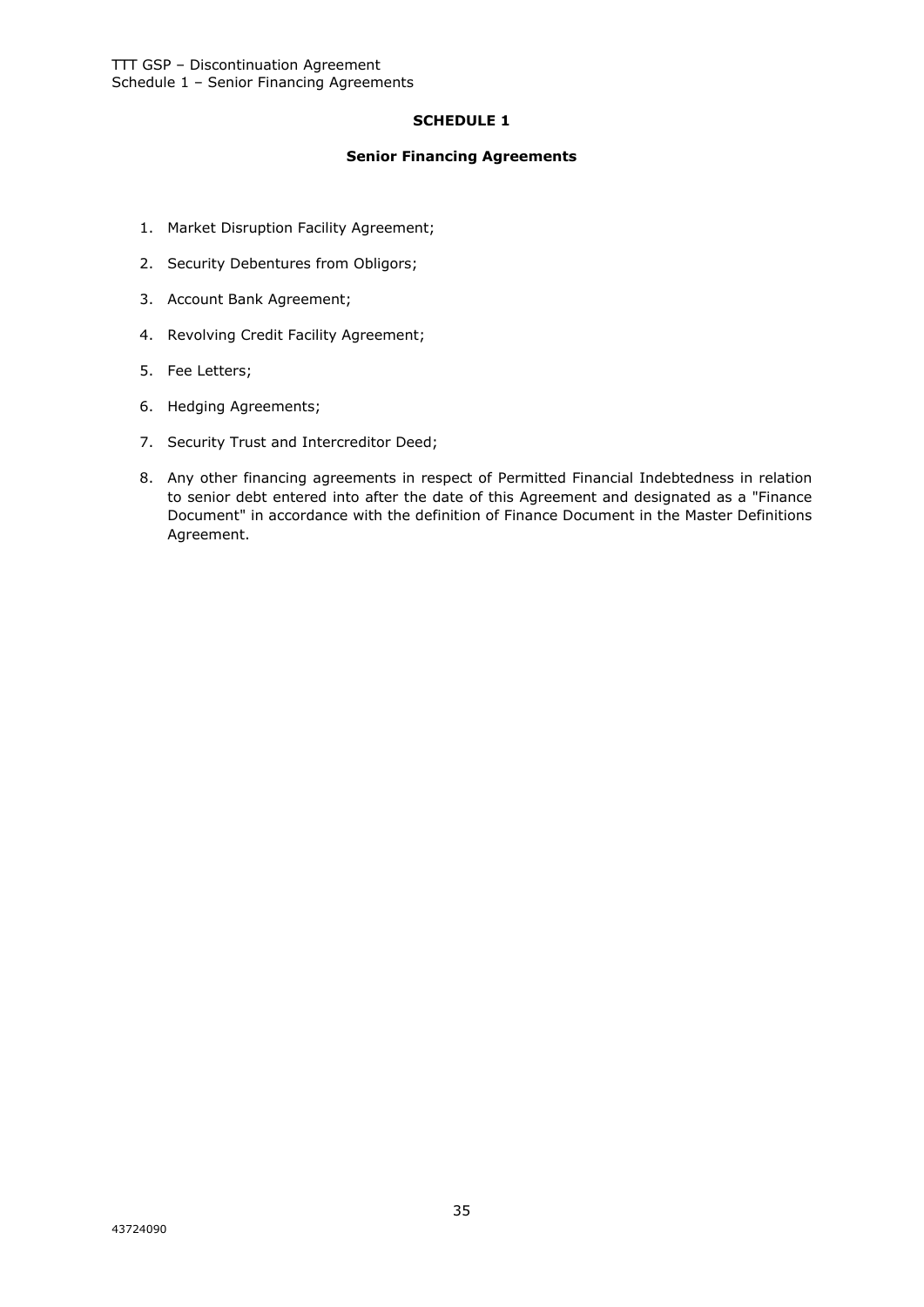#### **SCHEDULE 2**

#### **Remedy Event, Failure Event and Remediation Plan**

#### 1. **DEFINITIONS**

Terms not defined in this schedule shall have the meaning given to them in clause 1 (*Definitions and interpretation*) or the Master Definitions Agreement (as applicable). In this schedule 2 (*Remedy Event, Failure Event and Remediation Plan*):

**"Approved Project Completion Plan"** has the meaning given to it in the Shareholders Direct Agreement;



**"Election to Offer"** has the meaning given to it in the Special Administration Offer Agreement;

#### **"Equity Support"** means:

- (a) any letter of credit in the L/C Required Form from a bank which is authorised by the Financial Conduct Authority to carry out regulated business within the United Kingdom and that has the E/S Required Rating; or
- (a) any other instrument in pounds sterling from an entity that has the E/S Required Rating, each as approved by the Secretary of State, provided such instrument is irrevocable and provides by its terms for such instrument to be called upon:
	- (i) any amount of the equity commitments of Shareholders becoming due but unpaid in accordance with the terms of the Shareholders Direct Agreement and the Shareholders Agreement; or
	- (ii) such instrument not having been renewed by the date falling three months prior to its scheduled date of expiry (to the extent of remaining equity commitments of the Shareholders).

**"E/S Required Rating"** means, in respect of any person, such person's long term unsecured debt obligations being rated by at least two of the following Rating Agencies at the following levels:

- (a) in the case of S&P, A-;
- (b) in the case of Moody's A3; and
- (c) in the case of Fitch, A-;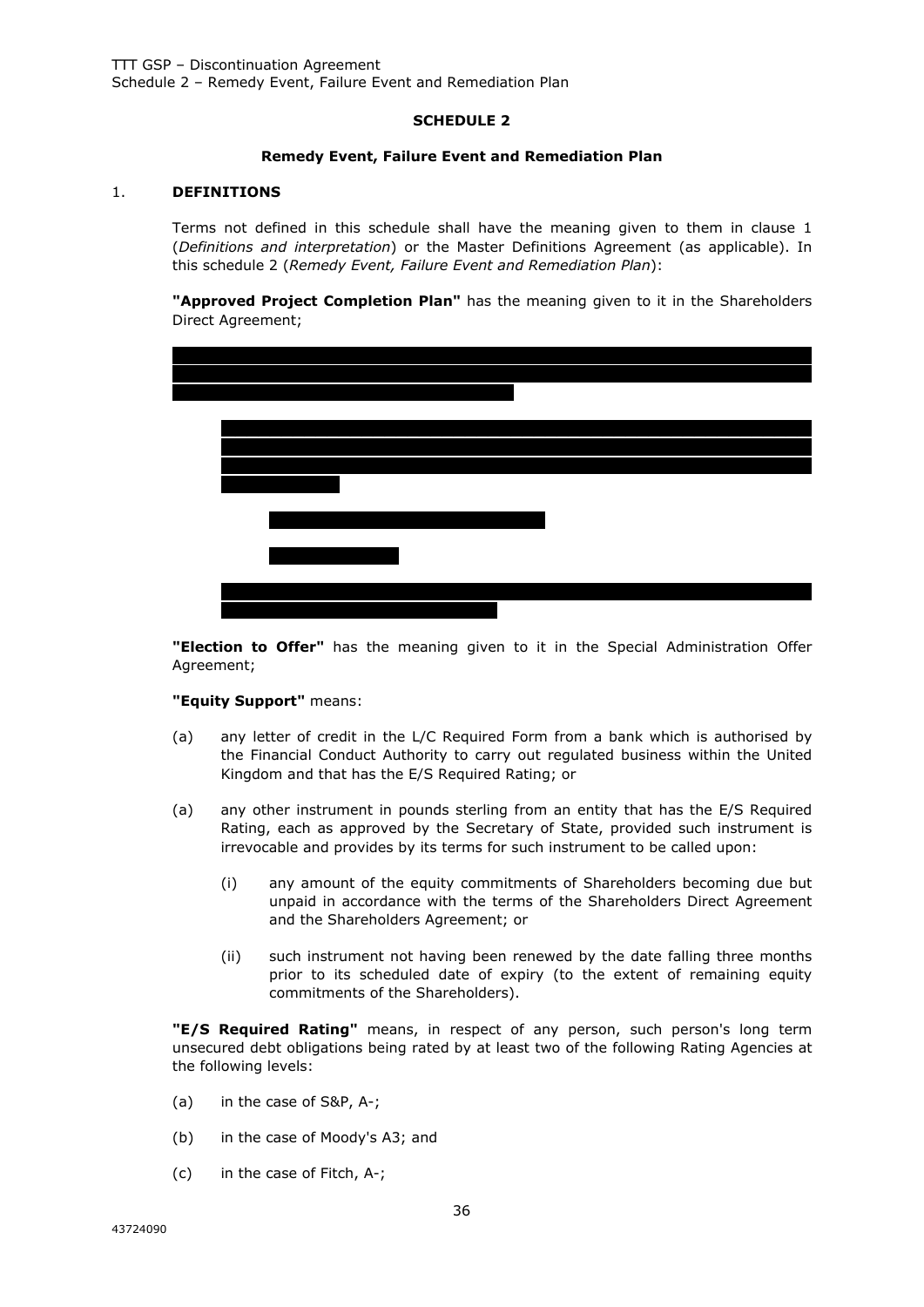Schedule 2 – Remedy Event, Failure Event and Remediation Plan

**"Failure Event"** has the meaning given to it in paragraph 2.4 of this schedule 2;

#### **"GSP Material Adverse Effect"** means:

- (a) a material adverse effect on the Secretary of State's rights, obligations or liabilities (in each case whether actual, potential or contingent) under any of the Government Support Package, or
- (b) the effect of materially increasing the likelihood of triggering:
	- (i) the right of IP OpCo to:
		- (A) issue an Unavailability Notice under clause 6.1 of the Supplemental Compensation Agreement; or
		- (B) make a Supplemental Compensation Claim under clause 4.2 or clause 7.2 of the Supplemental Compensation Agreement;
	- (ii) the right of IP OpCo to notify the Secretary of State of a Market Disruption Event under clause 7 (*Market Disruption Determination*) of the Market Disruption Facility Agreement;
	- (iii) the right of IP OpCo to request contingent equity under clause 3 (*Contingent equity request*) of the Contingent Equity Support Agreement;
	- (iv) the right of the Secretary of State to elect to Discontinue under clause 3.1 (*Right to Discontinue*) of this Agreement; or
	- (v) the right of the Secretary of State to make an Election to Offer or an Election to Discontinue under clause 3 (*Extended Special Administration and Discharge of Special Administration Order*) of the Special Administration Offer Agreement;

**"Interface Agreement"** means the agreement of that name entered into between Thames Water and IP OpCo dated on or about the date of this Agreement;

**"L/C Required Form"** means an irrevocable standby letter of credit:

- (a) issued under UCP600 or ISP98 (or equivalent standard from time to time); and
- (b) which provides by its terms for such letter of credit to be called upon:
	- (i) any amount of the equity commitments of Shareholders becoming due but unpaid in accordance with the terms of the Shareholders Direct Agreement and the Shareholders Agreement; or
	- (ii) such letter of credit not having been renewed by the date falling three months prior to its scheduled date of expiry (to the extent of remaining equity commitments of the Shareholders);

**"Net Debt"** has the meaning given to Senior Net Indebtedness (including each of its constituent definitions) in the Master Definitions Agreement;

**"Net Debt/Adjusted RCV"** means the ratio of the Net Debt to Adjusted RCV;

**"Post Construction Review"** has the meaning given to it in the Project Licence;

**"Project Completion Plan"** has the meaning given to it in the Shareholders Direct Agreement;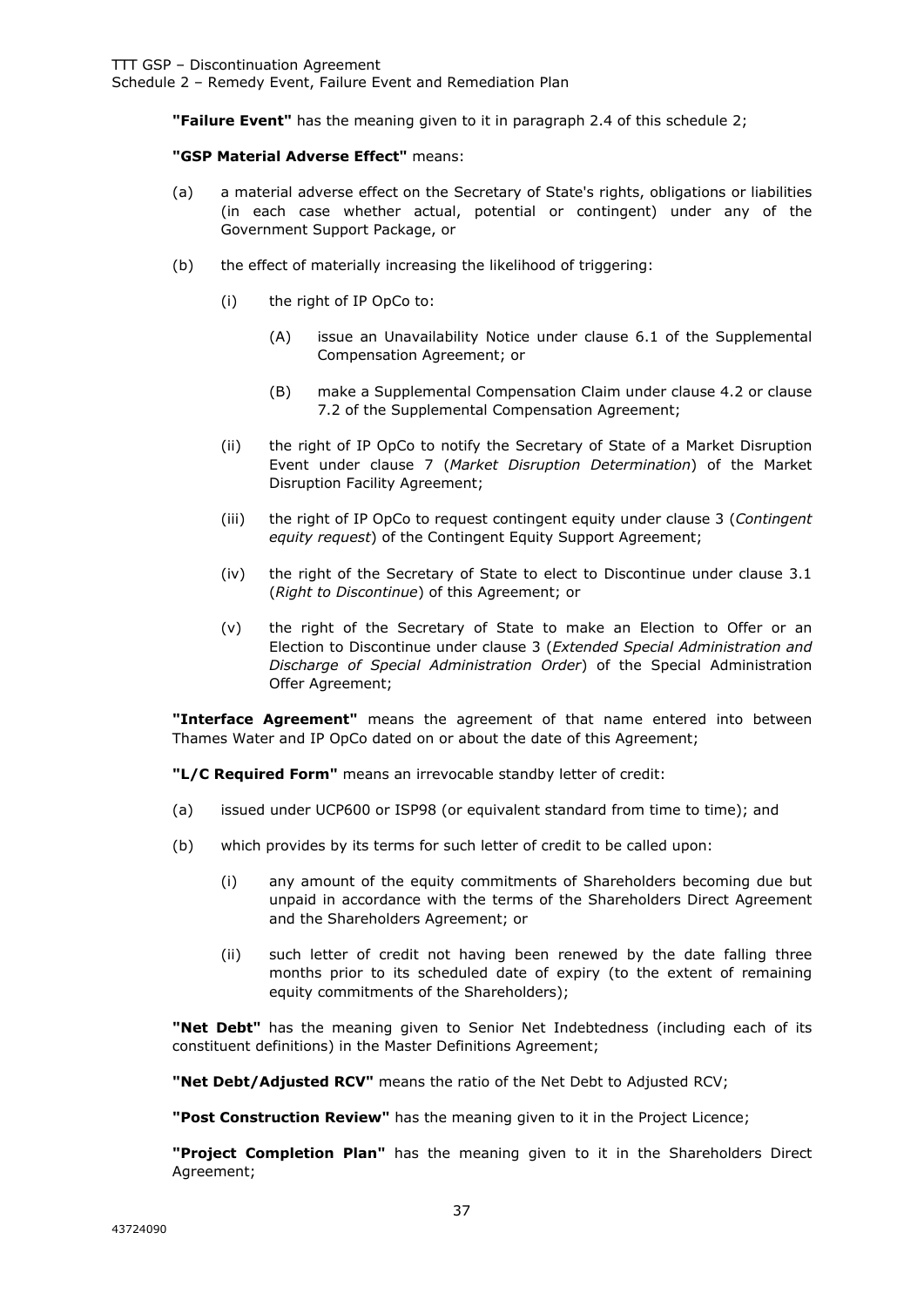Schedule 2 – Remedy Event, Failure Event and Remediation Plan

**"Rating Agencies"** means Moody's, S&P and Fitch and any further or replacement rating agency which has comparable standing in the United Kingdom and the United States of America appointed by IP OpCo with the approval of the Secretary of State (and "Rating Agency" means any one of them);

**"Remediation Plan"** has the meaning given to it in paragraph 2.3 (*Opportunity to remedy*) of this schedule 2;

**"Remedied"** has the meaning given to it in paragraph 2.6 (*Remedied*) of this schedule 2;

**"Remedy Event"** means the occurrence of:

- (a) any of the following events or circumstances:
	- $(i)$
	- (ii) IP OpCo and the Shareholders fail to maintain or fail to have the benefit of, on each Test Date, Equity Support securing the payment of equity commitments of the Shareholders in favour of IP OpCo or the Security Trustee equal to the amount of the aggregate equity commitments required to be subscribed by the Shareholders during the eighteen (18) month period immediately following such Test Date based on the latest Expenditure Forecast in relation to the equity subscription obligations of the Shareholders up to the Threshold Outturn;
	- (iii)  $| \cdot |$   $|$
	- (iv) IP OpCo changes its tax residence from the United Kingdom as set out in paragraph 12(b) (*Taxation*) of part C of schedule 3 (*HoldCo Group Covenants*) to the Common Terms Agreement;
- (b) a breach of lock-up or any restriction on Distributions in the GSP or the Senior Financing Agreements;
- (c) a breach of an obligation of IP OpCo under the Liaison Agreement which has or is reasonably likely to have a GSP Material Adverse Effect;
- (d) a breach of an obligation of IP OpCo, IP HoldCo, IP JVCo or IP EquityCo under any of the Government Support Package which has or is reasonably likely to have a GSP Material Adverse Effect;
- (e) failure by IP OpCo to comply in any material respect with the Approved Project Completion Plan under the Shareholders Direct Agreement; or
- (f) an event of default referred to in schedule 5 (*Loan Events of Default*) to the Common Terms Agreement as at Licence Award which has or is reasonably likely to have a GSP Material Adverse Effect;

**"Remedy Event Notice"** has the meaning given to it in paragraph 2.1(b) of this schedule 2;

**"Shareholders"** means the Private Sector Shareholders (as defined in the Shareholders Direct Agreement);

**"Threshold Outturn"** has the meaning given to it in the Project Licence; and

**"Unavailability Notice"** has the meaning given to it in the Supplemental Compensation Agreement.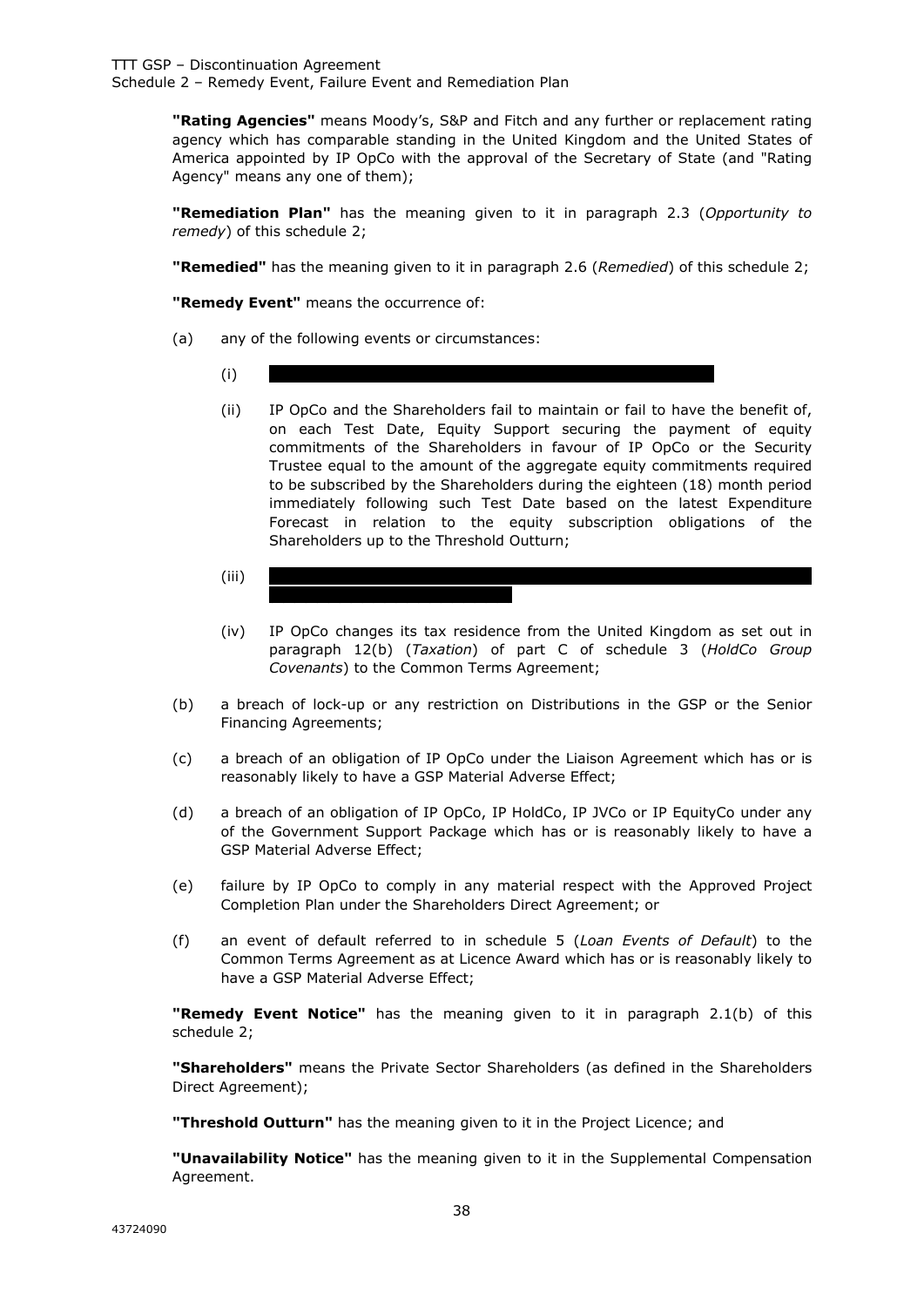TTT GSP – Discontinuation Agreement

Schedule 2 – Remedy Event, Failure Event and Remediation Plan

#### 2. **REMEDY EVENT, FAILURE EVENT AND REMEDIATION PLAN**

#### 2.1 **Notification of a Remedy Event**

- (a) IP OpCo shall notify the Secretary of State of:
	- (i) the occurrence, and details, of any Remedy Event promptly on IP OpCo becoming aware of its occurrence; and
	- (ii) any event or circumstance which is likely, with the passage of time or otherwise, to constitute or give rise to a Remedy Event promptly on IP OpCo becoming aware of such event or circumstance.
- (b) Where a Remedy Event occurs, the Secretary of State may serve a notice of the Remedy Event on IP OpCo (a **"Remedy Event Notice"**).

#### 2.2 **Restrictions on Distributions**

If the Secretary of State has issued a Remedy Event Notice, IP OpCo or IP HoldCo shall not declare, make, pay or permit a Distribution, if and for so long as the relevant Remedy Event (and associated Failure Event, if applicable) has not been Remedied pursuant to paragraph 2.6 (*Remedied*) of this schedule 2.

#### 2.3 **Opportunity to remedy**

- (a) On receipt of a Remedy Event Notice, IP OpCo shall either:
	- (i) remedy the Remedy Event referred to in the Remedy Event Notice (if the same is capable of remedy) within twenty (20) Business Days of the Remedy Event Notice or, if the Remedy Event is not capable of remedy within twenty (20) Business Days, such longer period as agreed with the Secretary of State (acting reasonably) and, in either case, IP OpCo shall notify the Secretary of State immediately upon remedying the relevant Remedy Event; or
	- (ii) put forward a plan within twenty (20) Business Days of the Remedy Event Notice (set out, if appropriate, in stages) for remedying or mitigating (as applicable) the Remedy Event (a **"Remediation Plan"**). A Remediation Plan shall specify in reasonable detail the manner in which, and the latest date by which, such Remedy Event is proposed to be remedied by IP OpCo or the course of action and timeline to mitigate the Remedy Event where remediation is not reasonably practical.
- (b) Where IP OpCo puts forward a Remediation Plan in accordance with paragraph 2.3(a)(ii) or a revised Remediation Plan in accordance with paragraph 2.3(c), the Secretary of State shall within twenty (20) Business Days of receipt of the Remediation Plan or revised Remediation Plan (as applicable) either:
	- (i) notify IP OpCo in writing that it accepts the Remediation Plan or revised Remediation Plan (as applicable) and IP OpCo shall comply with such Remediation Plan or revised Remediation Plan (as applicable) from the date of such notice; or
	- (ii) notify IP OpCo in writing that it does not (acting reasonably) accept the Remediation Plan or revised Remediation Plan (as applicable) and if not, provide the reasons for such rejection.
- (c) Where the Secretary of State notifies IP OpCo that it does not accept a Remediation Plan in accordance with paragraph 2.3(b)(ii), IP OpCo shall, within ten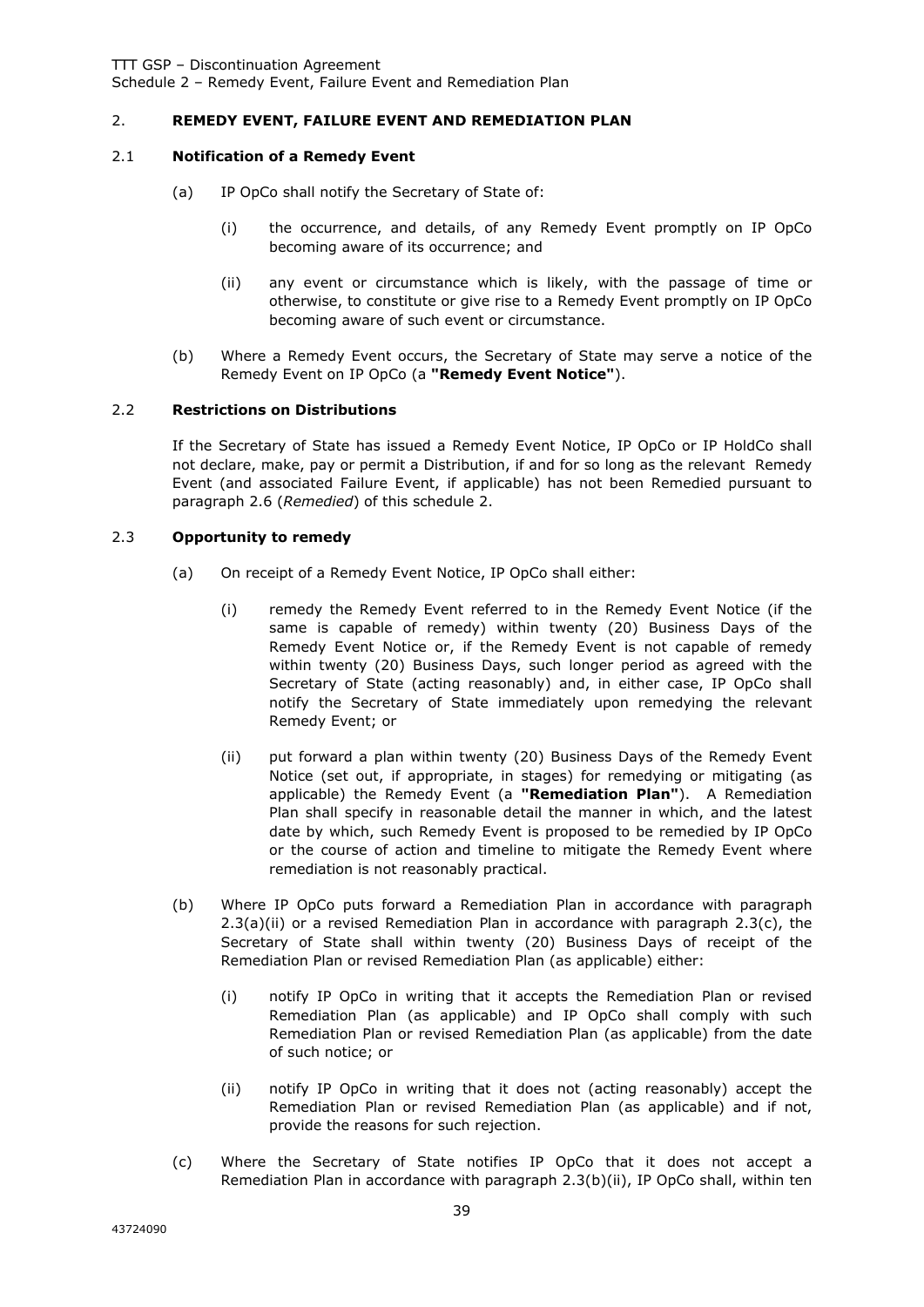Schedule 2 – Remedy Event, Failure Event and Remediation Plan

(10) Business Days of such notice, provide a revised Remediation Plan to the Secretary of State which addresses any issues raised by the Secretary of State in the notice under paragraph 2.3(b)(ii). IP OpCo may put forward further revised Remediation Plans as necessary in order to agree a Remediation Plan in accordance with 2.3(b)(i).

- (d) For the purposes of agreeing the Remediation Plan or revised Remediation Plan (as applicable) in accordance with paragraph 2.3(b), the Secretary of State and IP OpCo shall have due regard to the following considerations:
	- (i) the extent to which the event or circumstance giving rise to the Remedy Event is reasonably capable of being remedied;
	- (ii) the extent to which the event or circumstance giving rise to the Remedy Event is reasonably capable of being mitigated; and
	- (iii) any alternative steps which may be appropriate having regard to the risks of the Secretary of State under the Government Support Package in relation to the relevant Remedy Event.

#### 2.4 **Failure Event**

- If:
- (a) a Remedy Event Notice is given by the Secretary of State pursuant to paragraph 2.1(b) and:
	- (i) where no Remediation Plan is proposed pursuant to paragraph 2.3(a)(ii), the Remedy Event is not remedied in the twenty (20) Business Day period (or longer period agreed with the Secretary of State) following the Remedy Event Notice;
	- (ii) IP OpCo fails to put forward a Remediation Plan within twenty (20) Business Days of the Remedy Event Notice;
	- (iii) IP OpCo fails to comply with paragraphs  $2.3(a)$ ,  $2.3(b)$  or  $2.3(c)$  of this schedule 2; or
	- (iv) IP OpCo fails to comply with the Remediation Plan in any material respect within the time period(s) specified in the Remediation Plan;
- (b) the relevant Remedy Event has not otherwise been Remedied; and
- (c) the Secretary of State has served a notice on IP OpCo stating that the circumstances referred to in clause 2.4(a) and clause 2.4(b) apply,

then the Remedy Event shall be deemed to constitute a failure event (**"Failure Event"**) unless otherwise agreed by the Parties.

#### 2.5 **Reduction of Failure Event to Remedy Event**

- (a) If a Failure Event has arisen but:
	- (i) where a Remediation Plan has not previously been agreed, the Secretary of State and IP OpCo have subsequently agreed a Remediation Plan and the Secretary of State is satisfied (acting reasonably) that IP OpCo is making substantial progress in carrying out the Remediation Plan; or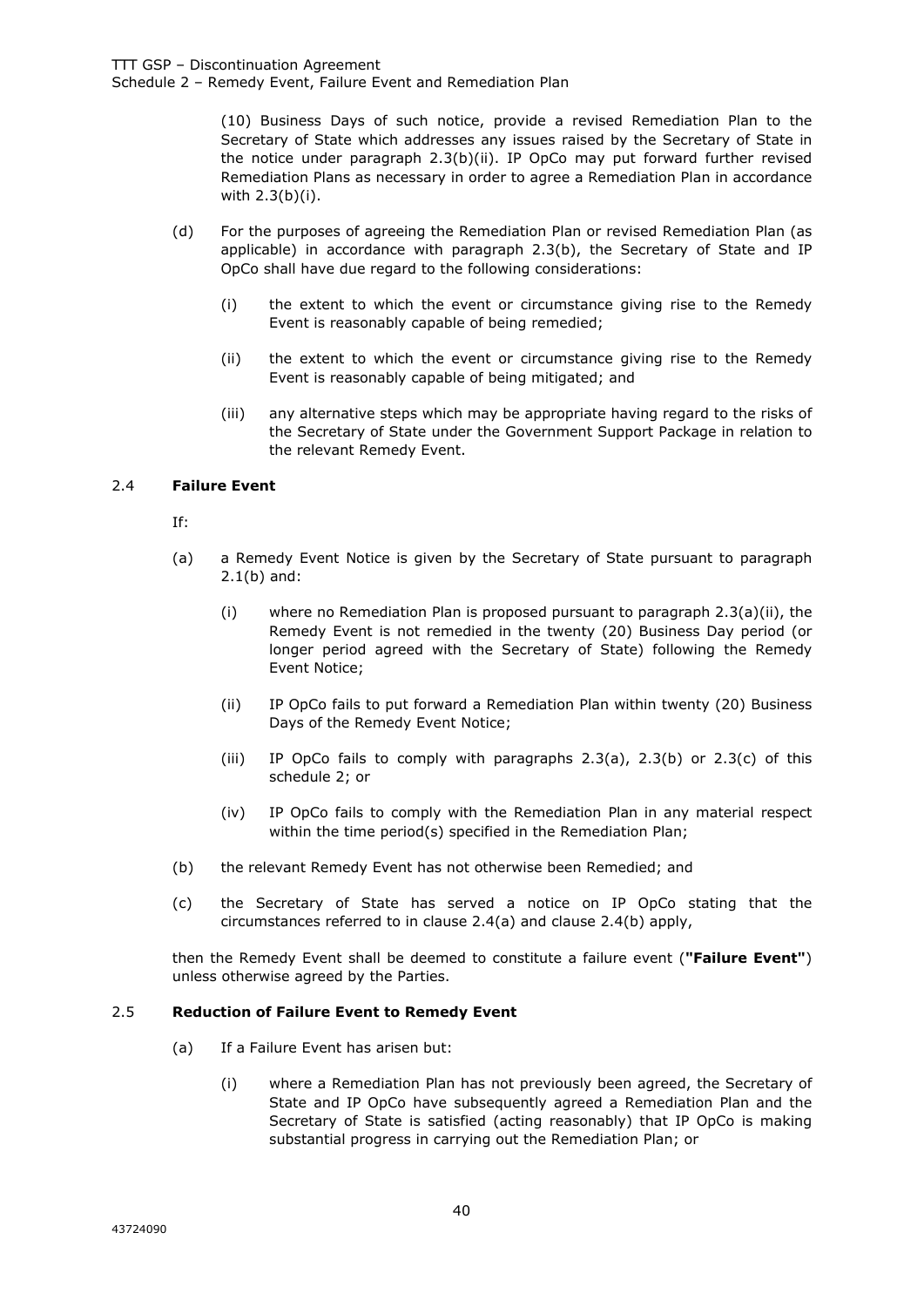Schedule 2 – Remedy Event, Failure Event and Remediation Plan

(ii) where a Remediation Plan has previously been agreed but IP OpCo has failed to comply in any material respect with the agreed Remediation Plan, the Secretary of State is subsequently satisfied (acting reasonably) that IP OpCo has resumed making substantial progress in carrying out the Remediation Plan,

the Failure Event will be reduced to a Remedy Event.

(b) The Parties acknowledge and agree that despite a Failure Event being reduced to a Remedy Event pursuant to paragraph 2.5(a), the restriction on Distributions will continue until the Remedy Event is Remedied.

#### 2.6 **Remedied**

A Remedy Event (and the associated Failure Event, if applicable) shall be treated as remedied (**"Remedied"**) if:

- (a) IP OpCo remedies the Remedy Event (and the associated Failure Event, if applicable); or
- (b) IP OpCo completes the relevant agreed Remediation Plan within the time period(s) specified in the Remediation Plan; or
- (c) the Secretary of State waives the relevant Remedy Event (and the associated Failure Event, if applicable).

#### 3. **TEST DATE**

The Secretary of State may, at any time between Licence Award and the System Acceptance Date, upon written notice to IP OpCo, require IP OpCo to provide the Secretary of State with all information which the Secretary of State requires (acting reasonably) in order to measure any of the requirements which are expressed to be measured at a Test Date under this Agreement.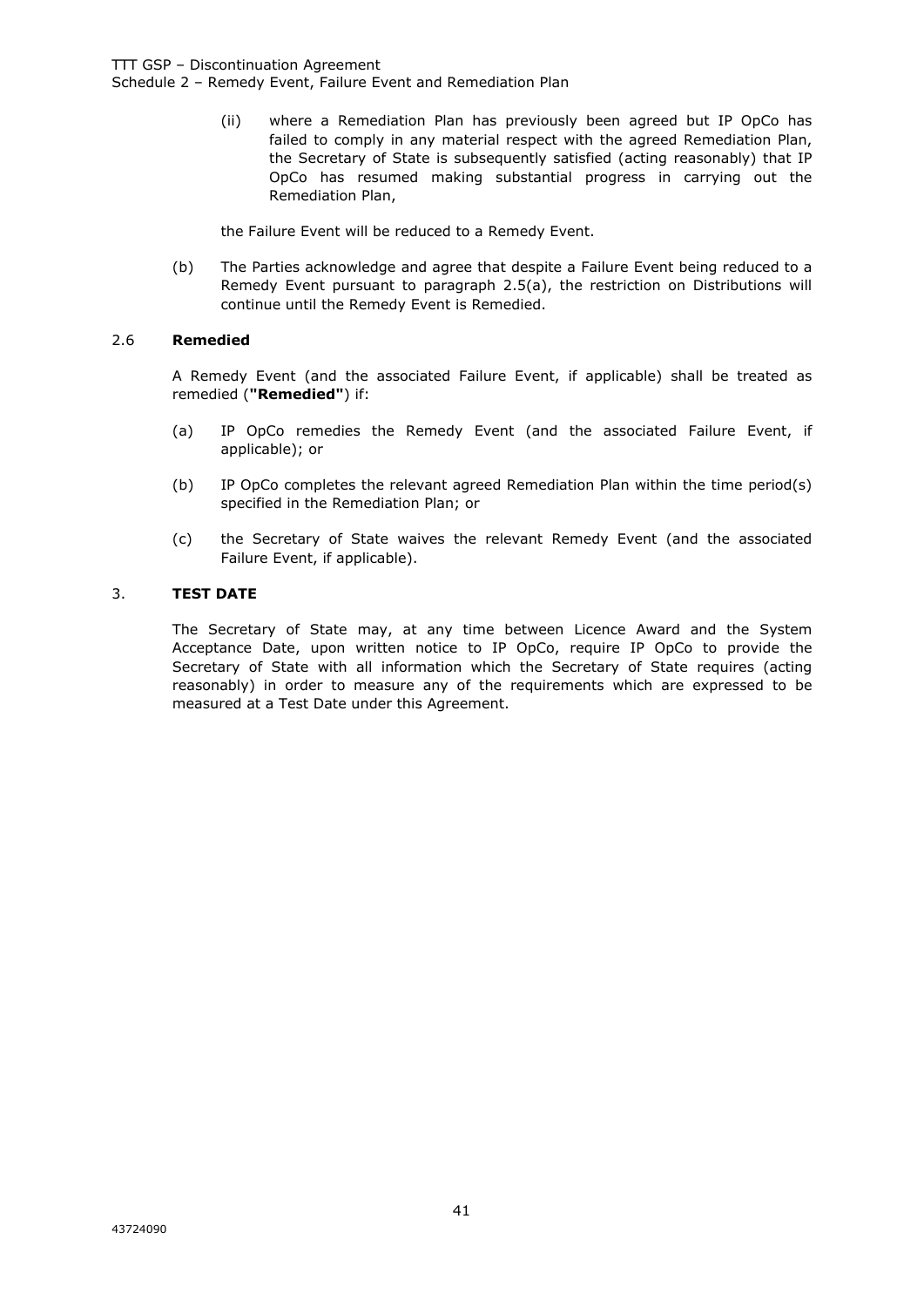#### **SCHEDULE 3**

#### **Financing Principles**

The financing of IP OpCo in connection with the Project shall be in accordance with the following principles:

- 1. The total sources of finance for the Project will comprise senior debt and financing directly or indirectly representing investment by shareholders.
- 2. Financing of the Project (including security and intercreditor arrangements) will be substantially consistent with the principles and market practice from time to time of a whole business securitisation of a UK water and sewerage company regulated under the Water Industry Act 1991, as amended or replaced from time to time other than the extent to which the financing structure at Licence Award modifies such principles and market practice to reflect the Project and the GSP (together, the "**WBS Principles**").
- 3. Senior debt will be raised (i) on the basis of prudent treasury management, including as to pricing, tenors and management of refinancing risk, (ii) consistent with requirements of the Licence and (iii) and on arms's length and prevailing market terms, in each case consistent with the WBS Principles taking into account the performance of the Project and the thencurrent issuer credit rating of IP OpCo.
- 4. The Obligors will finance the senior debt component of the capital structure through a combination of one or more sources of debt including:
	- i. revolving credit facilities;
	- ii. term loan facilities;
	- iii. liquidity facilities;
	- iv. private placement notes;
	- v. the Market Disruption Facility;
	- vi. EIB finance contracts; and
	- vii. Bonds,

in each case consistent with the terms of paragraphs 2 and 3.

- 5. Unless otherwise managed through the issuance of senior debt, potential interest, inflation and currency exposures of the Relevant Companies (as defined below) in relation to financial indebtedness and/or revenues of the Project will be managed by hedging transactions entered into by IP OpCo and IP FinCo subject to the terms of the Hedging Policy (as set out in the Common Terms Agreement) and the Approved Hedging Policy.
- 6. The financing of the Relevant Companies shall not include:
	- i. raising debt (other than Equity Support (as defined in schedule 2 (*Remedy Event, Failure Event and Remediation Plan*))) which benefits from third party credit enhancement;
	- ii. raising any debt (other than shareholder debt) by any Relevant Companies which is structurally or contractually junior or subordinated to senior debt of the IP OpCo/IP FinCo and which is not included in the Senior RAR (as defined in the Master Definitions Agreement) and Net Debt/Adjusted RCV financial ratio calculation;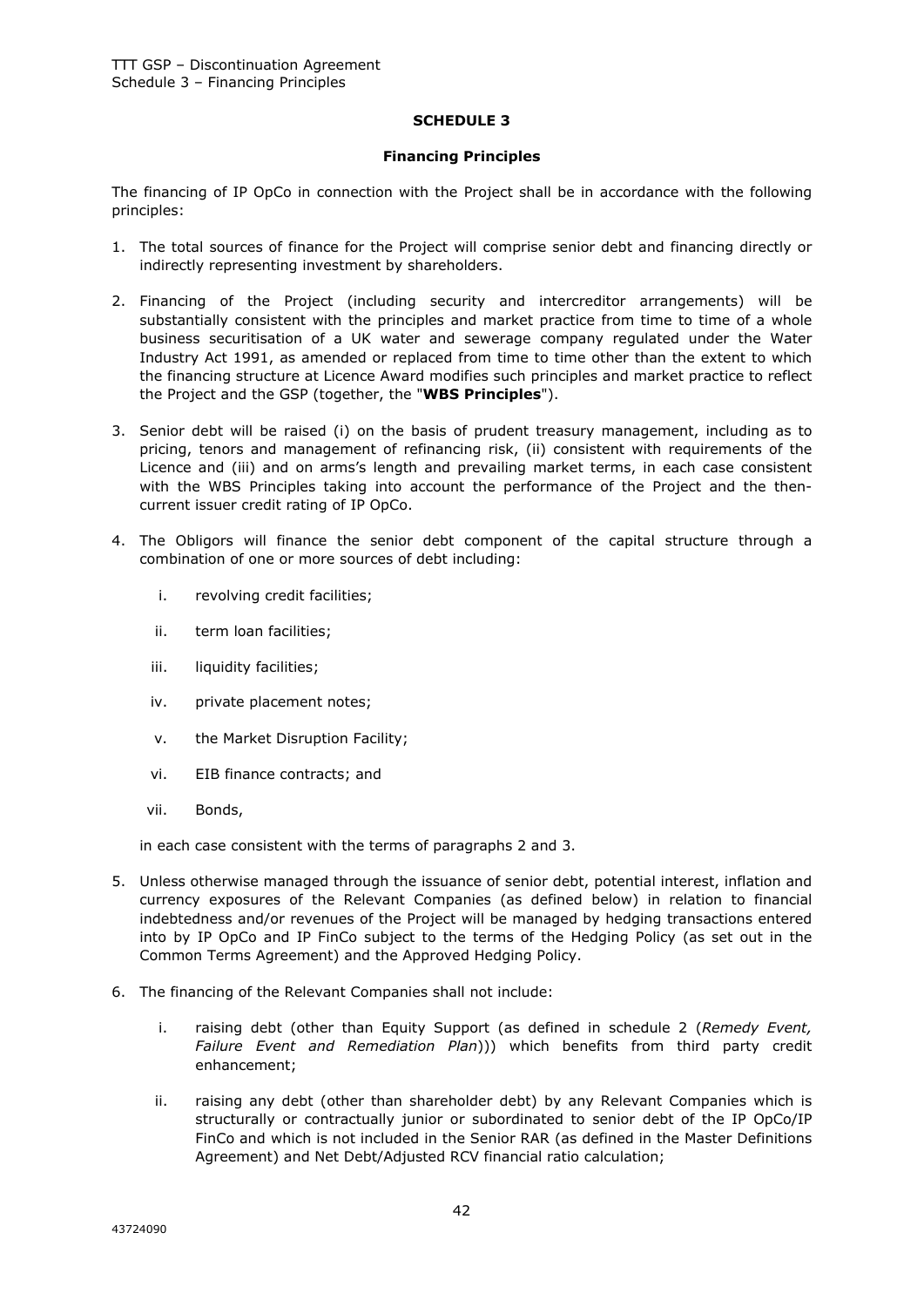- iii. | | | | | | | | | | | | | | | | | | | | | | | | | | | | | | | | | | | | | | | | | | | | | | | | | | | | | | |
- iv. secured creditor rights of enforcement which, save as originally contemplated by the terms of the finance documents, are inconsistent with the WBS Principles.

For these purposes "**Relevant Companies**" means IP EquityCo and each of its subsidiaries.

- 7. IP OpCo shall not propose or agree an amendment (an "**Amendment**") to the terms of the Senior Financing Agreements if the effect of such Amendment would be inconsistent with these Financing Principles.
- 8. IP OpCo and IP HoldCo shall procure that IP FinCo shall only enter into (and shall not propose or agree to any amendment which would conflict with) financing arrangements pursuant to FinCo Transaction Documents (as defined in the Master Definitions Agreement) that are consistent with (i) WBS Principles and (ii) the other terms of the Discontinuation Agreement including this schedule 3 as such terms relate to the financing arrangements and terms applicable to IP OpCo and the other Relevant Companies.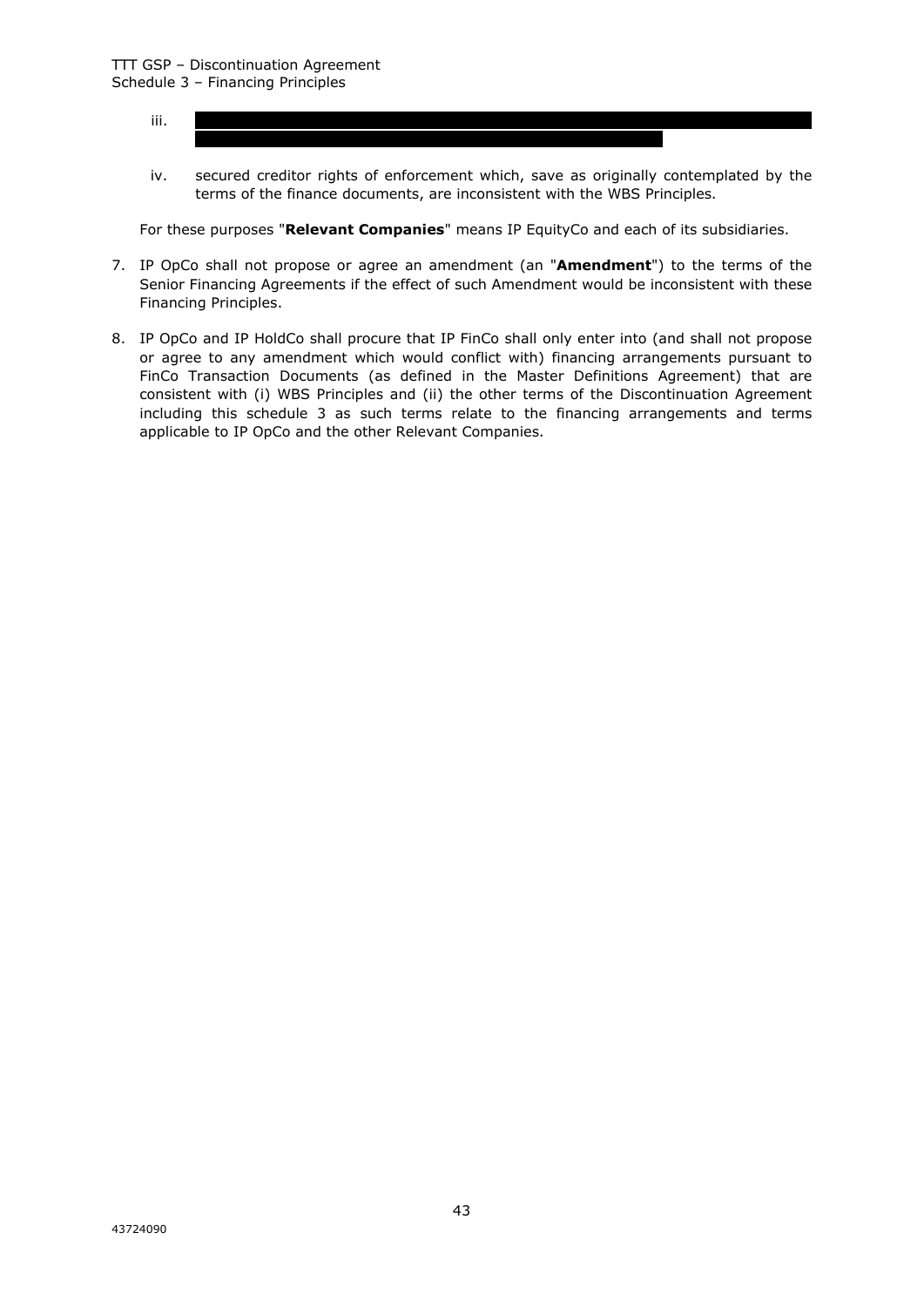#### **SCHEDULE 4**

### **SoS Approved Hedging Policy**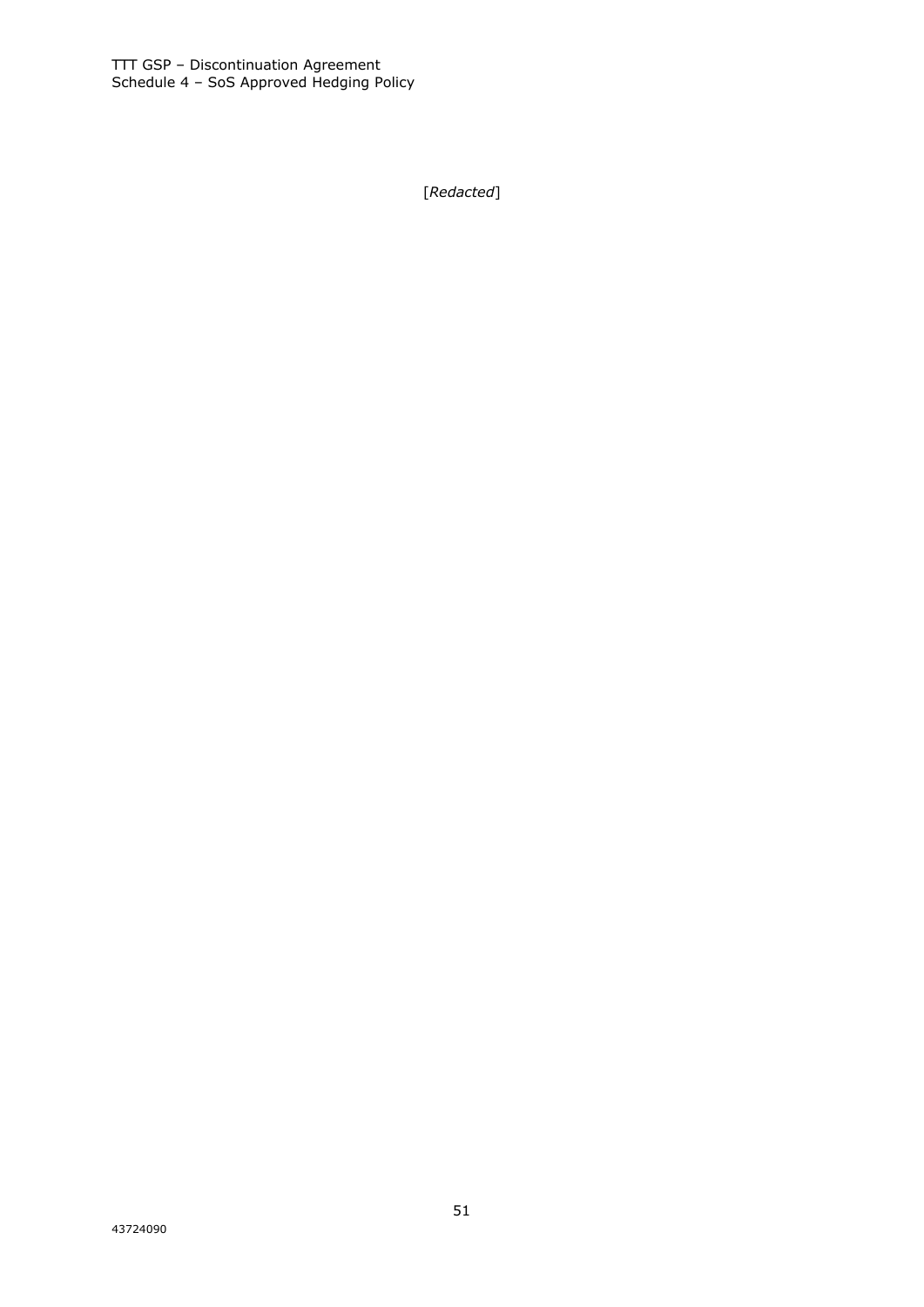#### **SCHEDULE 5**

#### **Form of power of attorney**

**THIS DEED** is made on [*insert date*] 2015 by Bazalgette Holdings Limited registration number 9553510 and whose registered address is at The Point, 37 North Wharf Road, Paddington, London W2 1AF (the **"Principal"**).

#### **WHEREAS**

The Principal has become a party to a discontinuation agreement dated 2015 (the **"Agreement"**) in relation to the Government Support Package for the Thames Tideway Tunnel Project and is obliged, pursuant to clause 6.5 of the Agreement, to deliver to the Secretary of State for Environment, Food and Rural Affairs (the **"Secretary of State"**) a power of attorney in the form of this Deed. Terms defined in the Agreement shall bear the same meanings in this Power of Attorney.

#### **NOW THIS DEED WITNESSES** as follows:

- 1. The Principal irrevocably and unconditionally (and by way of security for the performance of its obligations under the Agreement) appoints any authorised representative of the Secretary of State as its attorney (the **"Attorney"**) to execute and do in its name or otherwise, and on its behalf all documents, acts and things which the Attorney shall in its absolute discretion consider necessary or desirable in order to implement the Principal's obligations under clause 6.5 of the Agreement.
- 2. The Principal undertakes to ratify whatever any authorised representative of the Secretary of State as its Attorney shall lawfully do or cause to be done in accordance with this Power of Attorney and to indemnify and keep such Attorney indemnified from all claims, costs, expenses, damages and losses which the Attorney may suffer as a result of the lawful exercise by him of the powers conferred upon him by this Deed.
- 3. The appointment contained in paragraph 1 of this Deed shall in all circumstances remain in effect and be irrevocable until such time as the Principal ceases to be a party to the Agreement, but shall be of no further effect after that date.
- 4. This Deed shall be governed by and construed in accordance with the laws of England.

This Power of Attorney has been executed as a Deed and is delivered on the date shown above.

Executed as a Deed by the contract of the contract of the contract of the contract of the contract of the contract of the contract of the contract of the contract of the contract of the contract of the contract of the cont

[*insert name of company*] acting by **(Signature of director)**

[*insert name of director*]

in the presence of:

. The contract of the contract of the contract of the contract of the contract of the contract of the contract of the contract of the contract of the contract of the contract of the contract of the contract of the contrac **(Name of witness)**

…………………………………

………………………………… **(Address of witness)**

…………………………………

**(Signature of witness)**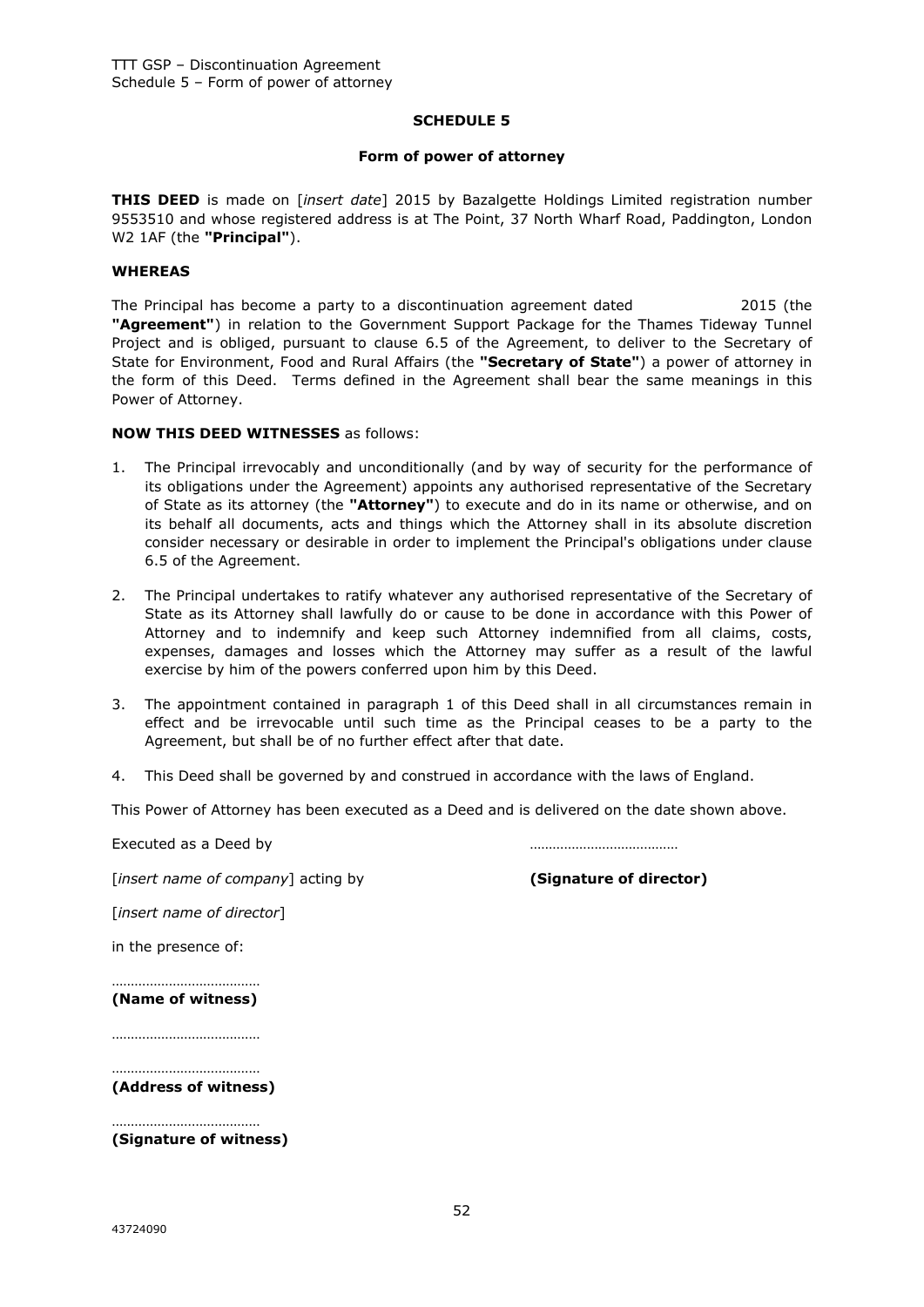**IN WITNESS WHEREOF** this Agreement has been duly executed and delivered as a deed on the date first above written.

> ) ) )

| The corporate seal of <b>THE SECRETARY</b><br>OF STATE FOR ENVIRONMENT,   | SEAL AFFIXED |
|---------------------------------------------------------------------------|--------------|
| <b>FOOD AND RURAL AFFAIRS</b> is<br>hereunto affixed and is authenticated |              |
| bv:                                                                       |              |

#### John Bourne

………………………………………… Authorised Signatory

JOHN BOURNE

………………………………………… Print Name

|     | Executed and delivered as a deed by     |  |  |  |
|-----|-----------------------------------------|--|--|--|
|     | <b>BAZALGETTE TUNNEL LIMITED acting</b> |  |  |  |
| by: |                                         |  |  |  |

| | | | | | …………………………………………

Director

| | | | | | | …………………………………………

Print Name

In the presence of:

………………………………………… Witness's signature

| | | | | | | | | | | |

| | | | | | | | | | |

………………………………………… Print Name

………………………………………… Witness's Address